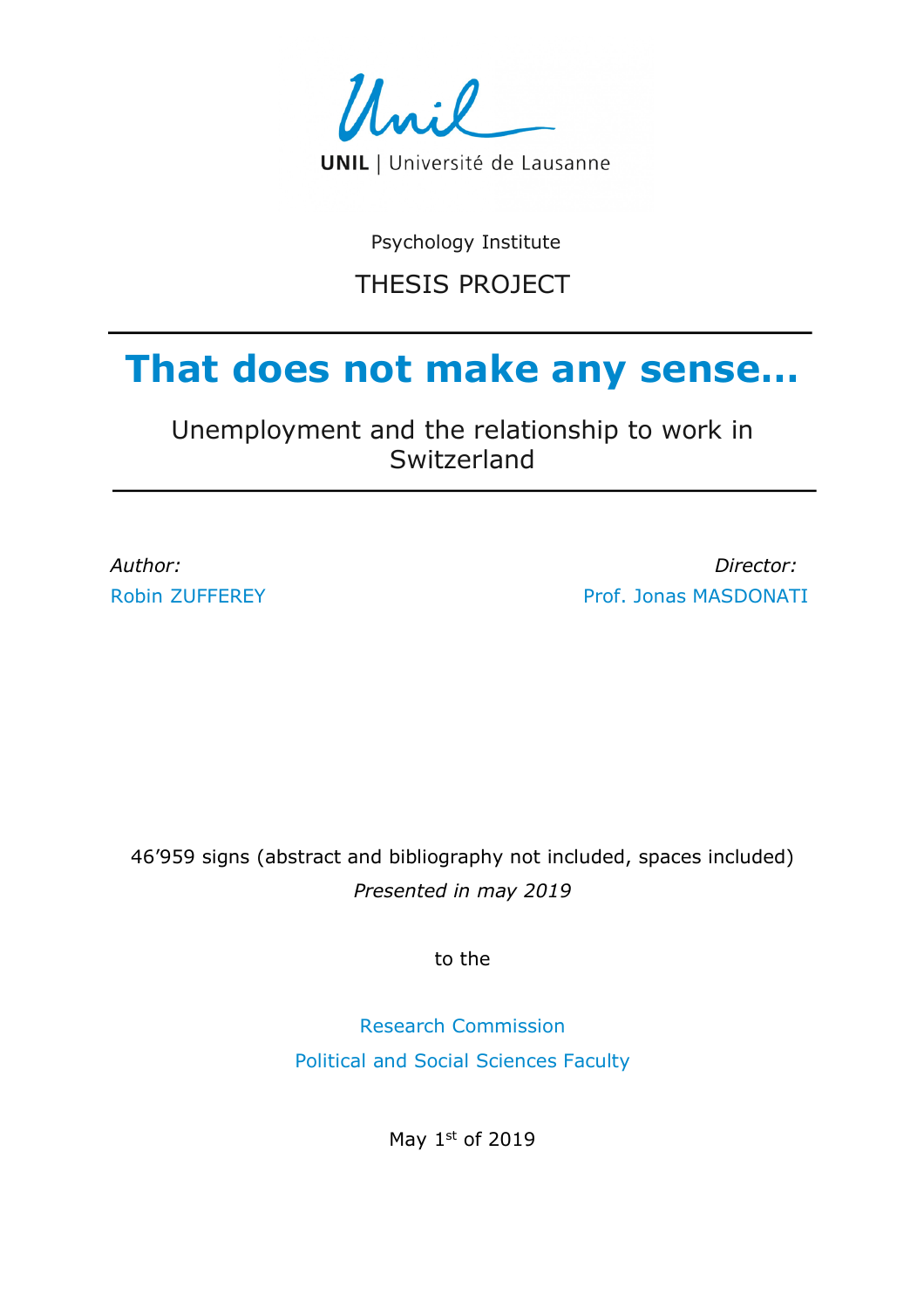*"He who has a why to live for can bear almost any how"*

Friedrich Nietzsche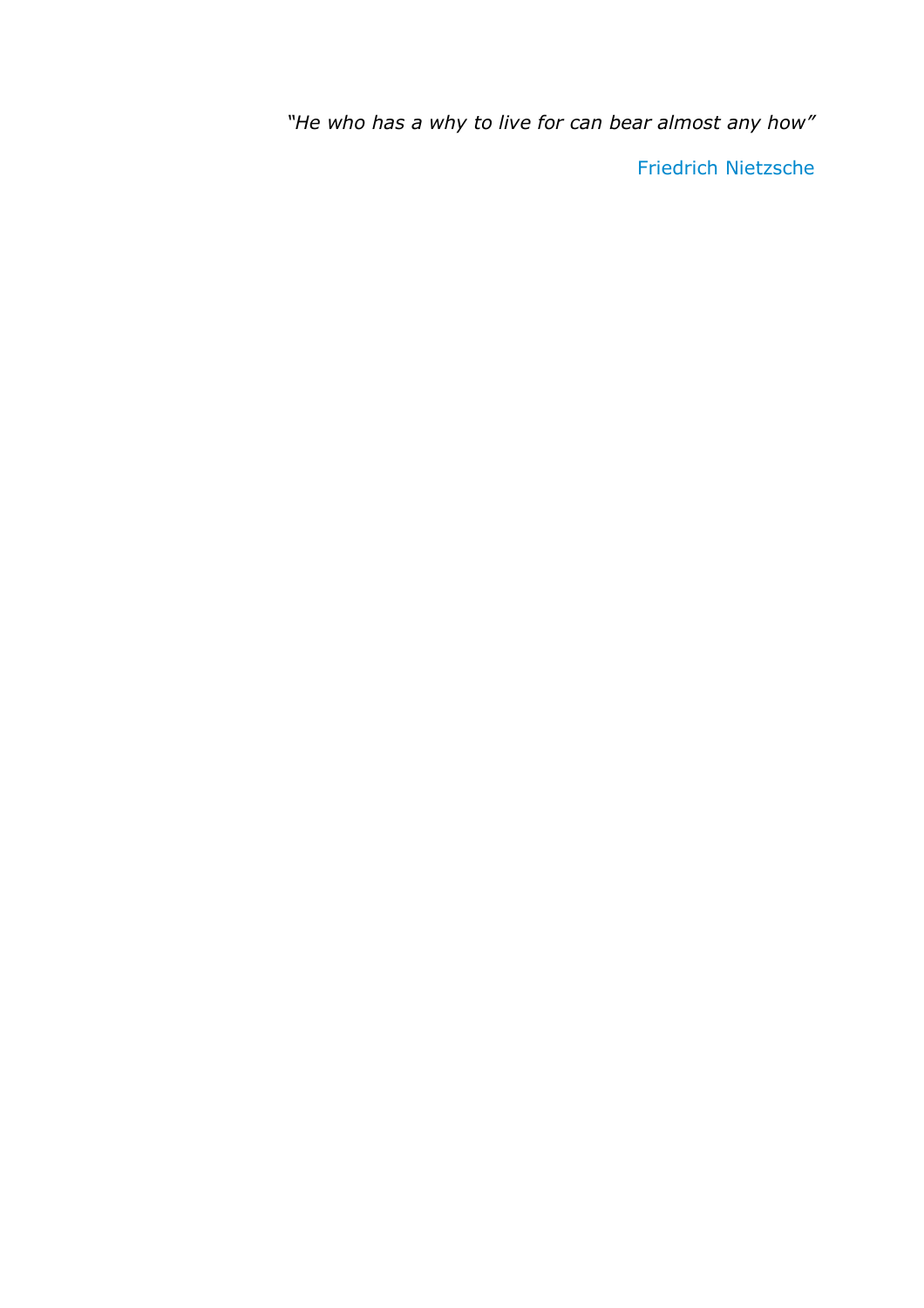## Abstract

In contemporary western societies, work is an essential part of many people's lives (Blustein, 2006). Research on meaningful work is currently flourishing (Akkermans & Kubasch, 2017) but little is known about how a career shock (Akkermans et al., 2018) affects it. The main goal of our project is to expand the understanding of these phenomena by studying what characterizes the relationship to work (RTW) of people following a job loss in Switzerland.

To reach our goal, we will focus on three research goals. The first one is to validate the Relationship to Work Questionnaire in the Swiss context (RTWQ-CH). Our second objective is to measure the RTW of unemployed people to verify if sex, age, nationality, professional sector, unemployment duration, or the fact that unemployment is lived as a career shock predict the RTW. The third research objective is to understand the eventual impacts of unemployment on the RTW.

To reach these goals, we will adopt a mixed-methods sequential design. We will first carry out a CFA to validate the RTWQ-CH. Then, quantitative data will be collected amongst unemployed workers and qualitative data will be collected through of semi-structured interviews among a subsample of them. In the last phase, quantitative and qualitative data will be integrated to allow us to address our main goal in a comprehensive manner.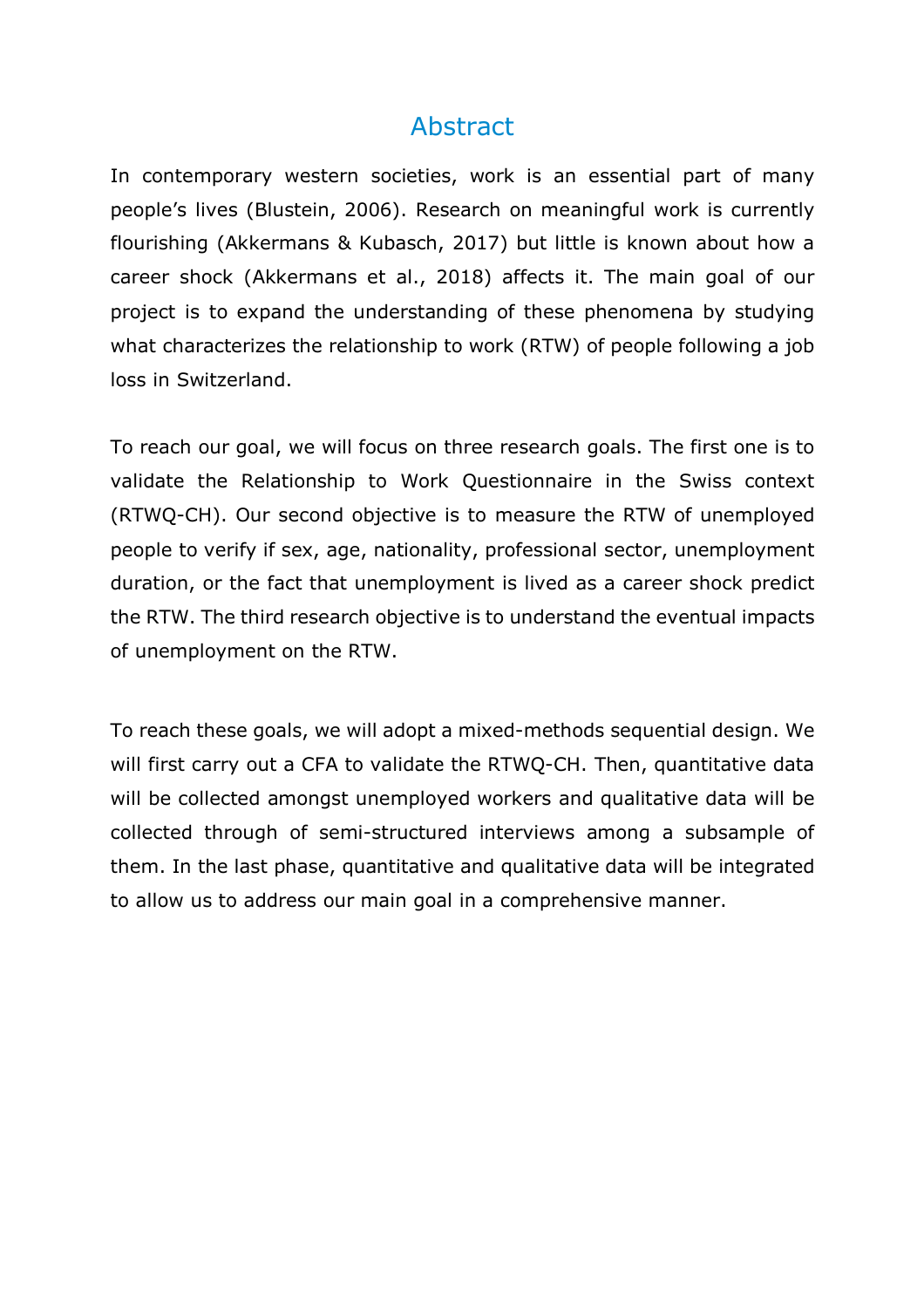## Table of contents

| 3.1.1 From meaning of work to relationship to work10 |  |
|------------------------------------------------------|--|
|                                                      |  |
|                                                      |  |
|                                                      |  |
|                                                      |  |
|                                                      |  |
|                                                      |  |
| 5.1 Validation of the RTWQ in the Swiss context24    |  |
|                                                      |  |
|                                                      |  |
|                                                      |  |
|                                                      |  |
|                                                      |  |
|                                                      |  |
|                                                      |  |
|                                                      |  |
|                                                      |  |
|                                                      |  |
|                                                      |  |
|                                                      |  |
|                                                      |  |
|                                                      |  |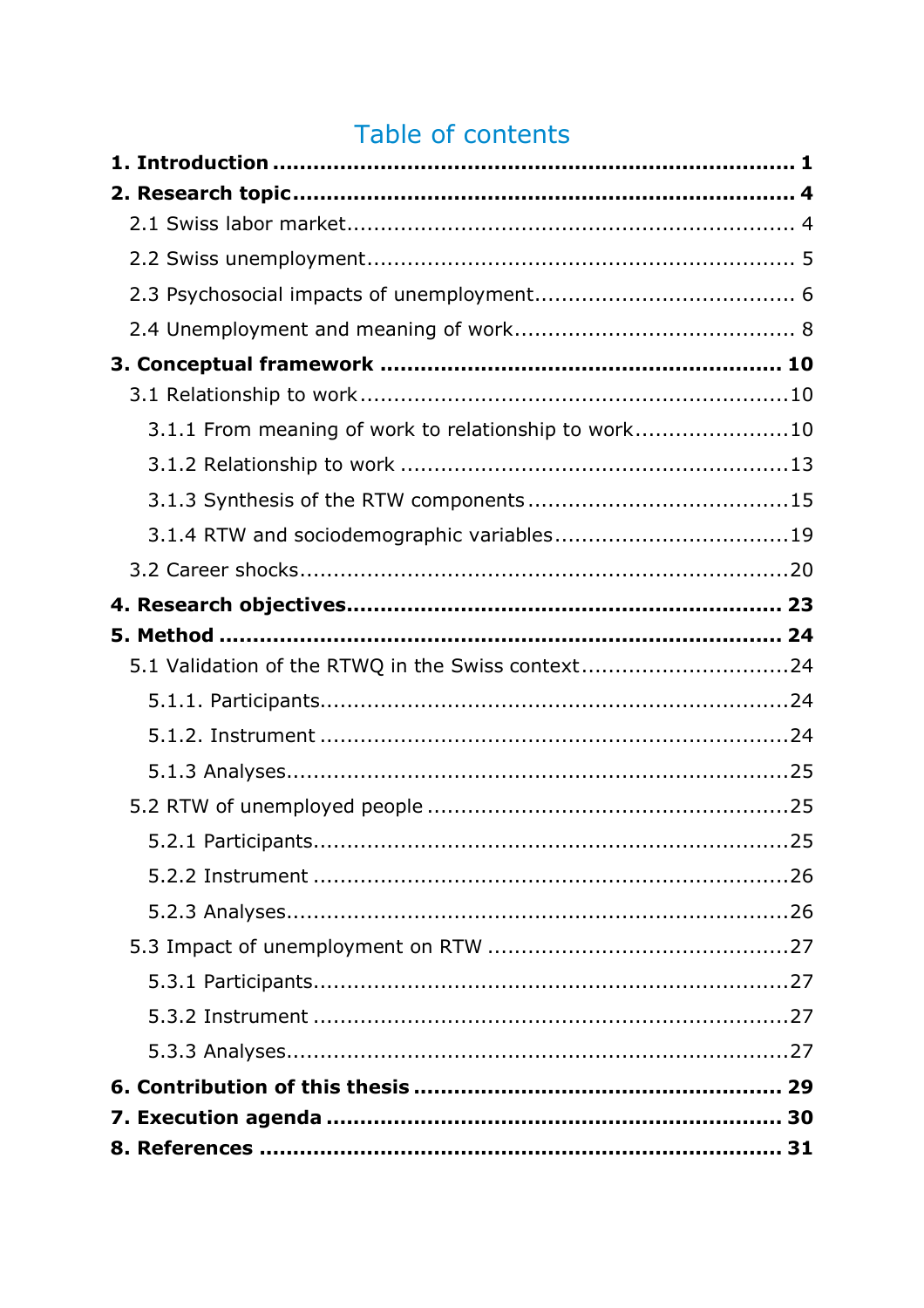## 1. Introduction

What makes someone's work meaningful? How can organizations provide jobs or careers that are meaningful to their employees? In contemporary western societies, work is an essential part of most people's lives (Blustein, 2006; Juntunen, 2006; Mercure & Vultur, 2010). Thus, employees often have high expectations towards work and want it to fulfill certain psychological, social, and economic needs (Blustein, 2006; Mercure & Vultur, 2010). Meaningful work has been shown to influence work engagement (May, Gilson, & Harter, 2004), job satisfaction (Steger, Dik, & Duffy, 2012), work motivation (Hackman, 1980; Roberson, 1990), and missing fewer days of work (Wrzesniewski, McCauley, Rozin, & Schwartz, 1997). It has also been shown to influence career outcomes such as organizational identification (Pratt, Rockman, & Kaufman, 2006), career development (Duffy & Dik, 2013), empowerment (Spreitzer, 1996), and performance (Hackman & Oldham, 1980; Wrzesniewski, 2003). Meaningful work can also impact personal outcomes such as self-fulfillment (Kahn, 2007) and lower levels of stress (Elangovan, Pinder, & McLean, 2010; Treadgold, 1999). Furthermore, people generally expect more from work than a simple paycheck (Steger et al., 2012). Recognizing this trend, organizations begin to understand the value of fostering meaningful work, enabling them to better attract and retain their employees (Deloitte, 2017). That can explain why research on meaningful work is currently flourishing, notably in work and organizational psychology, as well as management (Akkermans & Kubasch, 2017). To address these issues from a vocational psychology perspective, our project will focus on the notion of relationship to work (RTW), which is a multidimensional construct composed of the multiple meanings that one can give to one's work (Fournier, Lachance, Lahrizi, Masdonati, & Viviers, in press).

Another current trend within the career domain is the change of the configuration of worker's career paths (D'Amours, 2002; Kalleberg, 2009; Sullivan & Baruch, 2009) that has compelled scholars to find new ways and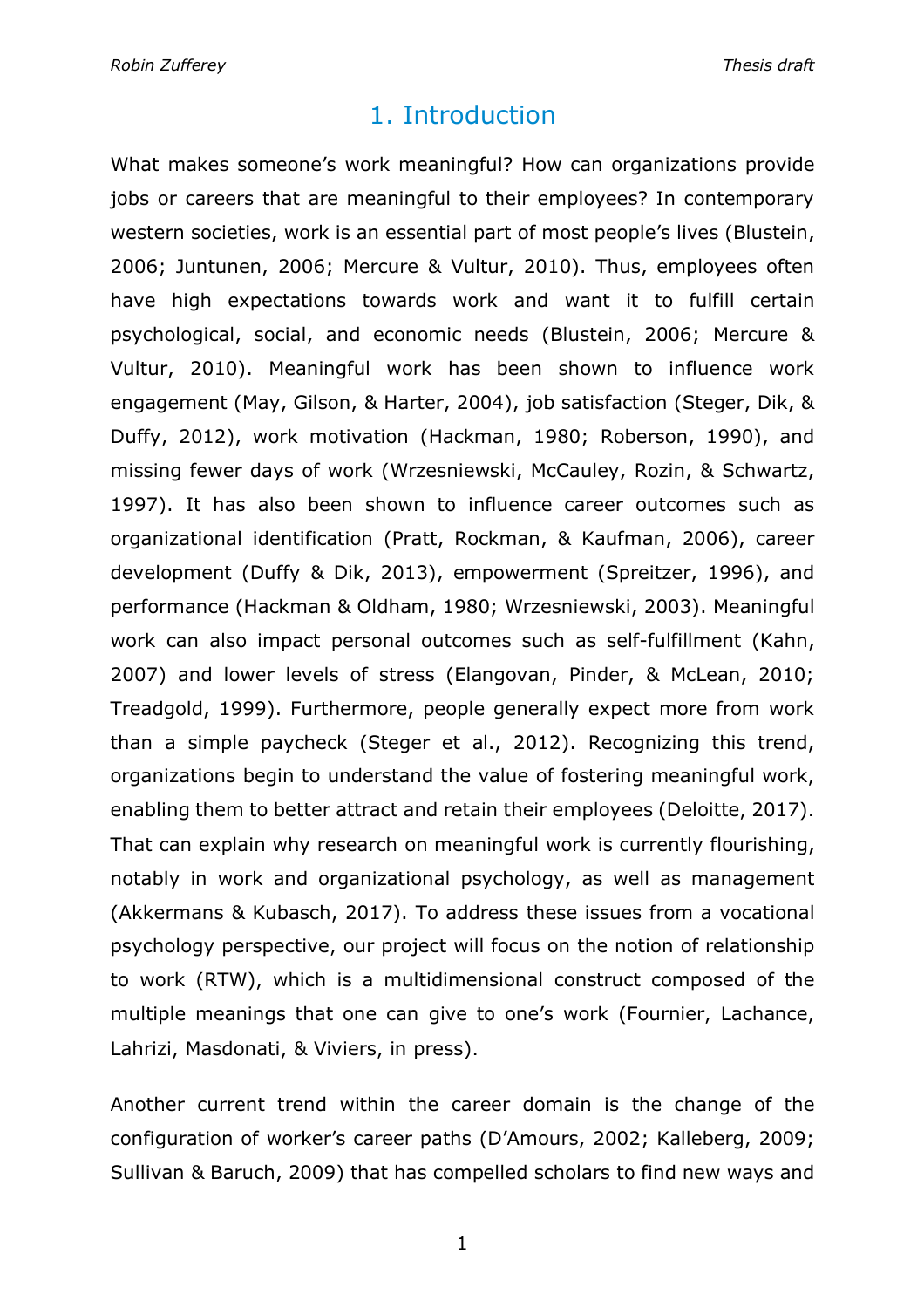concepts to describe current careers more adequately (Fournier et al., in press). One of these concepts is the *boundaryless career,* which describes careers in which employees are no longer attached to one single employer and are, thus, more independent in the construction of their paths (Arthur, Khapova, & Wilderom, 2005). Another recent concept, the *protean career*, defines a career path that is self-determined and driven by personal values to serve one's life purpose (Hall, 2004). These two concepts describe careers in which individuals have relative agency over their paths. Many workers, however, do not have the opportunity to manage their careers in a proactive way and experience uncertain career paths. In these cases, sociologists speak about *precariat* (Paugam, 2002), which defines the condition of people who feel that they live in constant job insecurity, have a great difficulty to get hired, and, more generally, suffer from a lack of control over their career (Di Fabio, Palazzeschi, & Bucci, 2017).

Moreover, contemporary career paths are becoming more nonlinear, individualized, unpredictable, and marked by an increasing number of career changes (Guilbert, Bernaud, Gouvernet, & Rossier, 2016; Guillaume, 2009; Vulture & Bernier, 2013). This means that workers will have to face and manage transition periods at some point, which can be more or less expected (Fouad & Bynner, 2008).

According to Akkermans and colleagues (2018), one of the aspects that current models and career theories lack is a description of the impact of unforeseen and unpredictable events on one's career trajectory and how individuals experience and cope with these events. The authors name these events *career shocks*, which cover very different types of events, going from receiving a promotion, the passing of a relative, getting sick, pregnant, injured, fired etc. The research topic of this thesis will be unemployment periods, which can be conceived as a specific form of career shock.

This thesis will focus on the evolution of relationship to work following the career shock of unemployment in Switzerland. To the author's knowledge,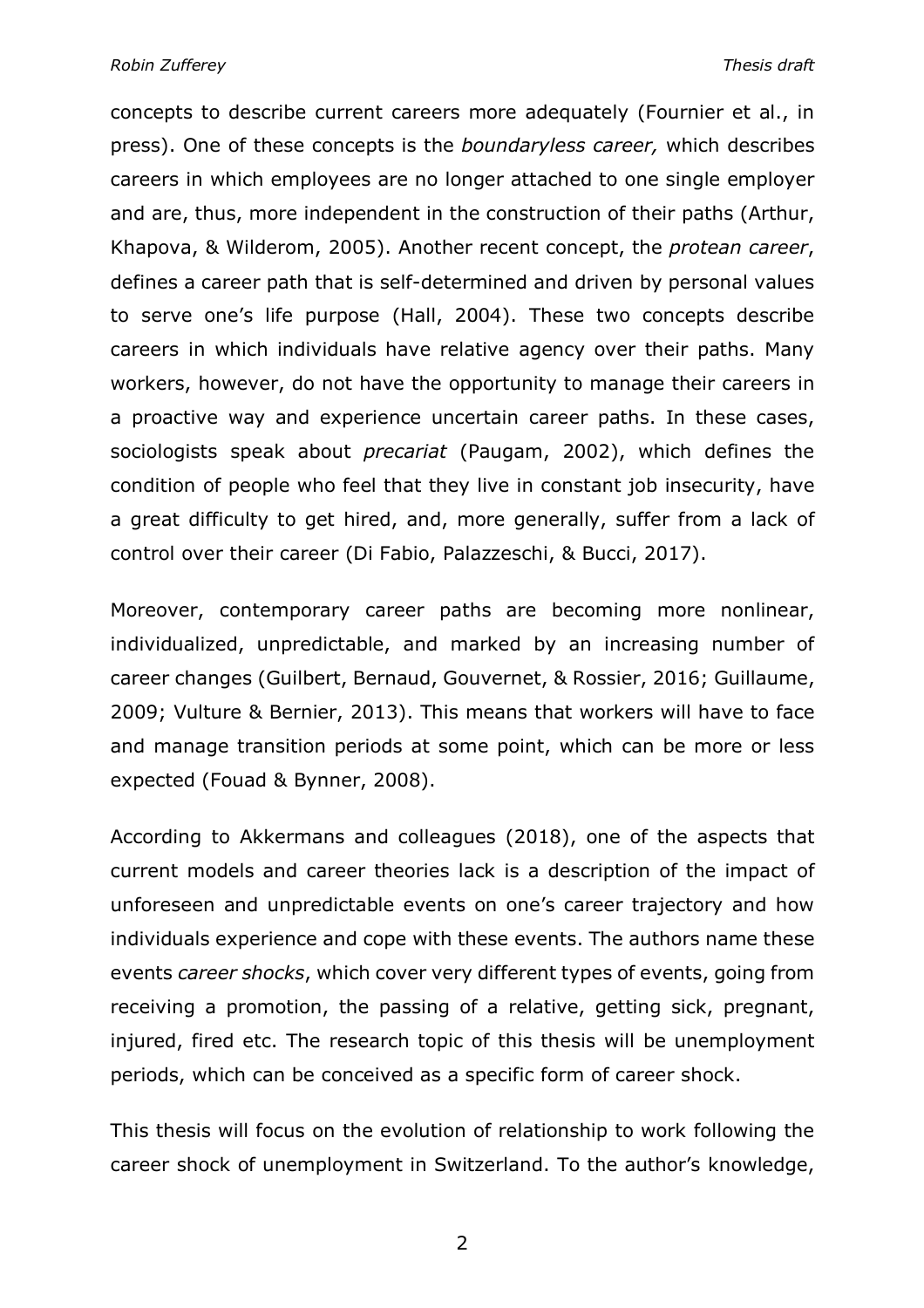the two themes of relationship to work and career shocks have not yet been studied together. They are relevant to better understand current career paths and how to deal with career shocks, which are an important aspect of many career experiences (Akkermans et al., 2018).

In the following sections, the research topic will first be explained and will focus on the issue of unemployment within the swiss labor market. Then the concept of relationship to work will be exposed, as well as the different scales that exist to measure it. Then the concept of career shock will further be defined and complete the framework of our project. The research questions, as well as the methodology that will be utilized to answer them, will be explained. Lastly, a plan of the thesis will be presented.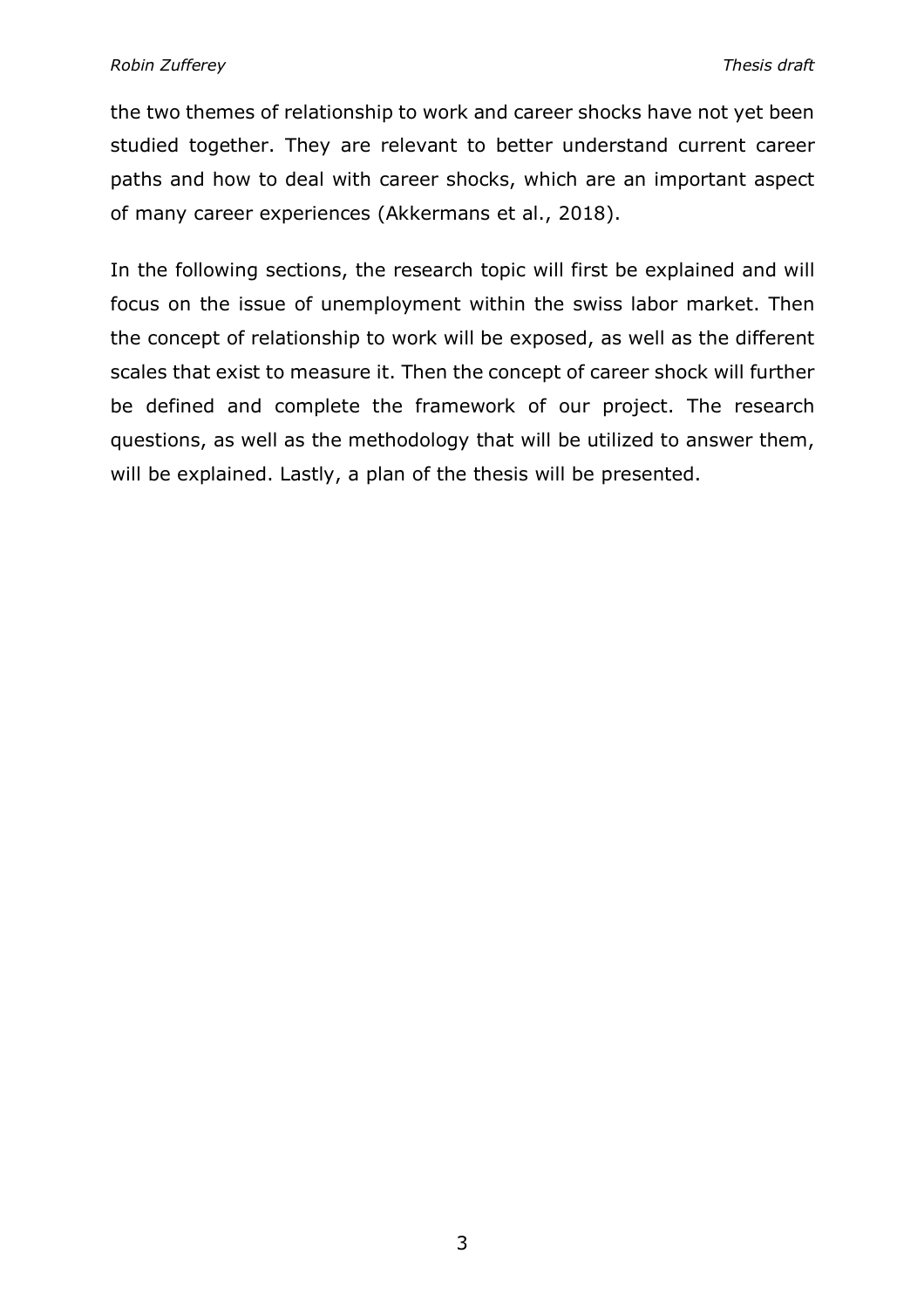## 2. Research topic

To understand the context of this thesis, the swiss labor market will be described. The unemployment in Switzerland will then be defined and statistics about it will be explained. Then, studies that show what psychosocial variables, including relationship to work, are influenced by unemployment will be presented. Finally, studies about the links between unemployment and the meaning of work will be presented.

## 2.1 Swiss labor market

The swiss labor market is mainly composed of small to medium organizations, with a tradition of social partnerships. It can be qualified as "rather liberal" (Masdonati, Schreiber, Marcionetti, & Rossier, 2019). Thanks to a well-performing educational system, in which swiss students obtain higher scores than the OECD average on the PISA tests (OECD, 2019), as well as a well-functioning vocational education system, the majority of the workforce is relatively highly qualified (Eichhorst, Rodrìgez-Planas, Schmidl, & Zimmerman, 2015). That means that most workers occupy a leadership position, or have an intellectual, scientific, or intermediary job (Nathani, Hellmüller, Rieser, Hoff, & Nesarajah, 2017). Regarding the nature of work, in 2015, 72% of workers were employed in the service sector.

Regarding relevant economic trends in Switzerland, according to the Federal Statistical Office (OFS, 2018), swiss economy has been growing at a steady but regular pace since 2014. The unemployment rate according to the International Labor Office (ILO) has decreased of 0.2% during the same period, whereas the official unemployment rate (people who are officially registered as unemployed) stayed stable. Also, the OFS (2018) observed that the quantity of vacant jobs increased of 20% in the last 5 years, which means that job opportunities do exist for unemployed people but that companies have more difficulties than in the past to find the "right" workers.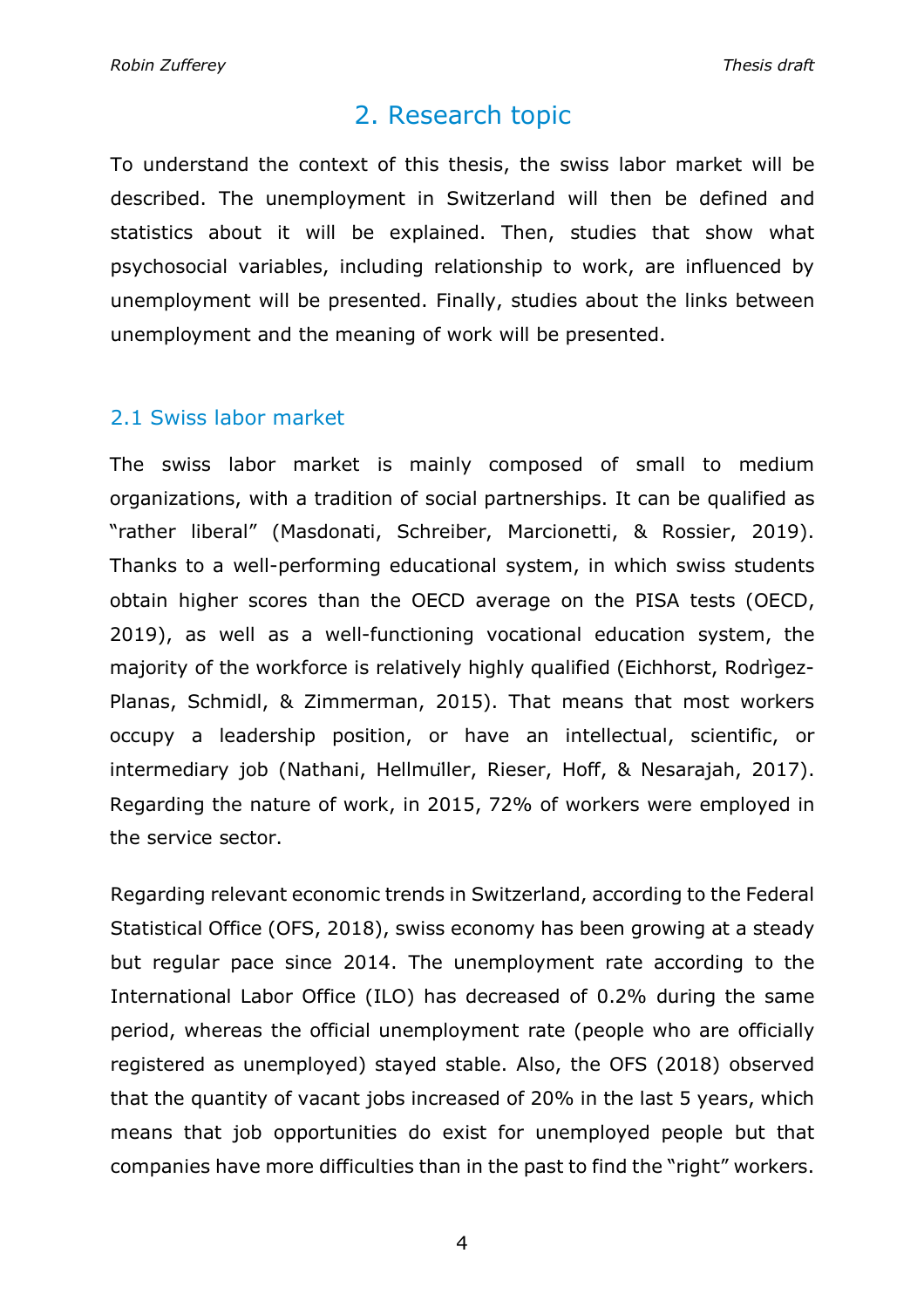Nonetheless, since 2014, it can be interesting to note that the gap between men's and women's unemployment rate (UR), according to the ILO definition, has grown from 0.4% (4.5% for men, and 4.9% for women) to 0.6% (4.3% for men, and 4.9% for women). It can also be important to note that, according to the OECD Employment Protection Legislation Index, Switzerland obtain low scores in almost all the components, especially in the protection of permanent workers against dismissal index, for which swiss scores are amongst the lowest of the OECD (Antonini, 2018).

#### 2.2 Swiss unemployment

Two offices produce statistics on unemployment in Switzerland. The State Secretariat of Economy (SECO) statistics assess the percentage of the population who has subscribed to a Regional Placement Office (ORP). Their statistics don't consider unemployed people who don't subscribe to an ORP and, thus, tend to underestimate unemployment rates. The other office that produce statistics is the Federal Statistical Office (OFS), who adopts the ILO definition of unemployment. According to the ILO, an unemployed person is an active person in search for a job and who is available in the short term to begin a professional activity (OFS, 2017). OFS statistics are based on a representative 105'000 people survey (OFS, 2010). They are, thus, more precise in their conception of unemployment but have less statistical accuracy than the ones by SECO.

SECO's statistics (2019) and OFS statistics (2019) about unemployment are reported in Table 1. They converge on the fact that foreign workers and younger workers run a greater risk of being unemployed. Nonetheless, their conclusions differ regarding sex, age, and professional sector, probably due to their different inclusion criteria. For the SECO, women have a lower UR than men, whereas, according to the OFS, men have a lower UR. Regarding age, the SECO indicates that 24-49 year olds have a slightly higher UR than the other age categories, whereas, according to the OFS, 15-24 year olds have a significantly higher UR than the others. And regarding the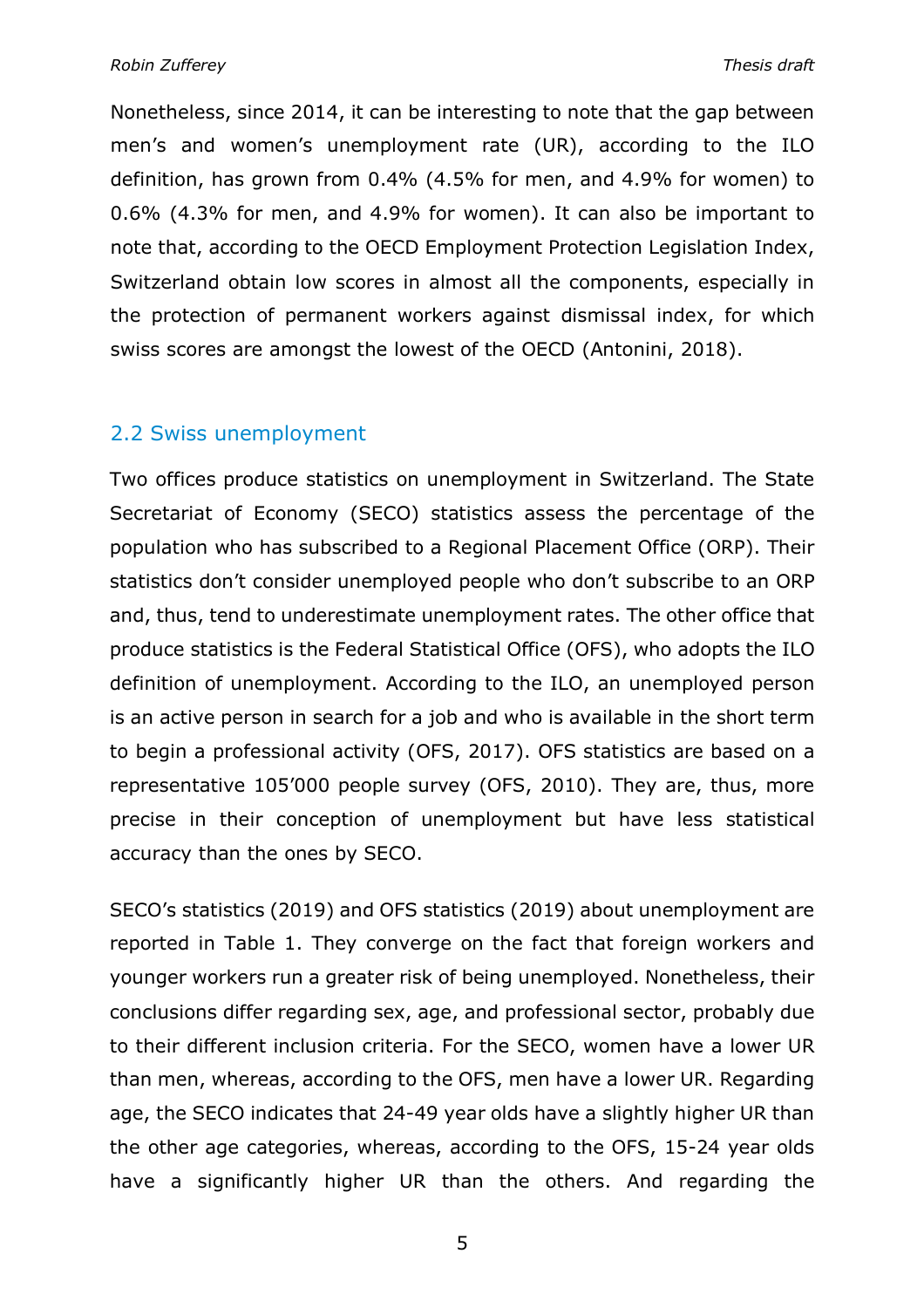professional sector, the SECO indicates that the secondary sector has the higher UR, whereas it is the tertiary sector for the OFS. In any case, both the SECO and OFS statistics seem to indicate the importance of considering inter-group differences when studying unemployment. They show that the probability and duration of unemployment varies according to sex, age, nationality, and professional domain. For that reason, our project will use these variables as a mean of comparison.

## 2.3 Psychosocial impacts of unemployment

The literature on the psychosocial effects of unemployment has shown that unemployed people are more distressed than workers (Kokko, Pulkkinen, & Puustinen, 2000). Unemployment has been shown to negatively impact physical health (Griep et al, 2015), mental health (Wanberg, 2012), as well as suicidal behavior (Milner, Page, & LaMontagne, 2014). Authors agree on the fact that this distress is not only the result of financial difficulties (Shöb, 2012). For example, based on social identity theory (Hornsey, 2008), Hetschko, Knab, and Schob (2013), highlight the process of devaluation of one's identity when one does not comply to the norms and expectations of one's social group, which can be the case for unemployed people. Horn and Maseland (2013) confirm these results by showing that the effects of unemployment on subjective well-being are stronger in Protestant countries, where work is a central aspect of human life.

In the literature, there has been two recent international meta-analyses on the relation between unemployment and mental health. In the most recent one, Paul and Moser (2009) have shown that unemployment has a negative influence on distress, depression, anxiety, psychosomatic symptoms, subjective well-being, and self-esteem. Their results indicated that the most distressed unemployed groups are men, blue-collar workers, middle aged, from a minority group, single, and long-term unemployed. That confirms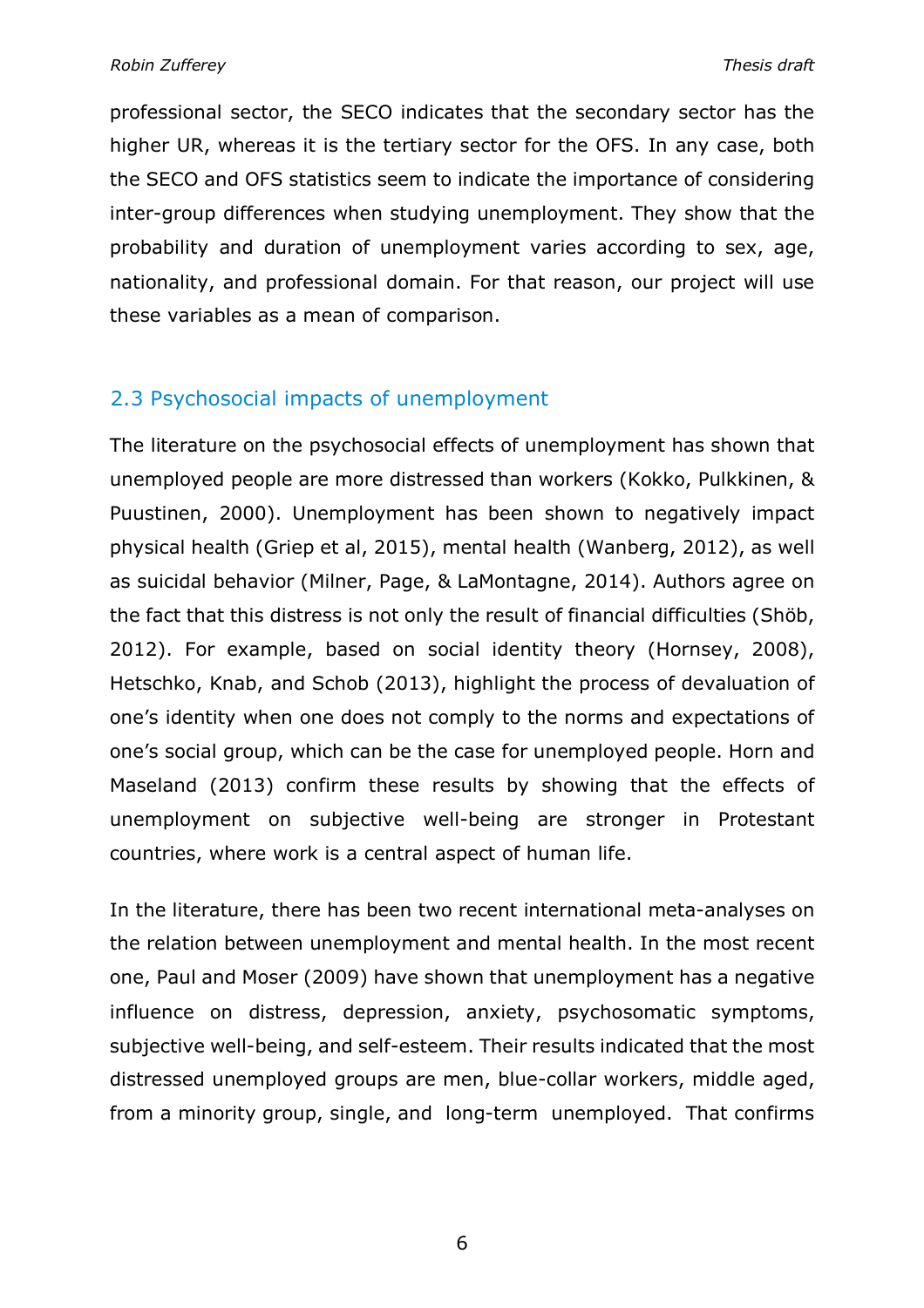#### Table 1

| Unemployment statistics in Switzerland according to the SECO and the |  |  |  |  |  |
|----------------------------------------------------------------------|--|--|--|--|--|
| FOS                                                                  |  |  |  |  |  |

|                                                                   |                   | <b>Statistics</b> |
|-------------------------------------------------------------------|-------------------|-------------------|
|                                                                   | <b>SECO</b>       | <b>OFS</b>        |
| Global<br>unemployment<br>rate                                    | 2.8               | 4.6               |
| <b>Sex</b><br>Men<br>Women                                        | 3.0<br>2.5        | 4.1<br>5.1        |
| <b>Nationality</b><br><b>Swiss</b><br>Foreigner                   | 1.9<br>5.3        | 3.5<br>7.5        |
| Age<br>15-24 year olds<br>25-49 year olds<br>$50+$ year olds      | 2.4<br>2.9<br>2.6 | 7.3<br>4.6<br>3.9 |
| <b>Professional sector</b><br>Sector I<br>Sector II<br>Sector III | 1.2<br>4.0<br>2.8 | 2.2<br>3.7<br>4.0 |
| Mean unemployment<br>duration                                     | 180 days          | 249 days          |

that the experience of unemployment differs according to social groups. McKee-Ryan, Song, Wanberg, and Kinicki (2005) also came to the conclusion that unemployment tends to have a negative impact on mental health. However, they found that work-role centrality and coping resources can moderate it, which means that a person for whom work is central in life and that has inefficient coping strategies will suffer more when unemployed. The authors argue that more research is needed to better understand the relation between work-role centrality and well-being during unemployment, which we will focus on in our project. In France, Sapinho and colleagues (2008) have also shown that unemployed people have higher chances to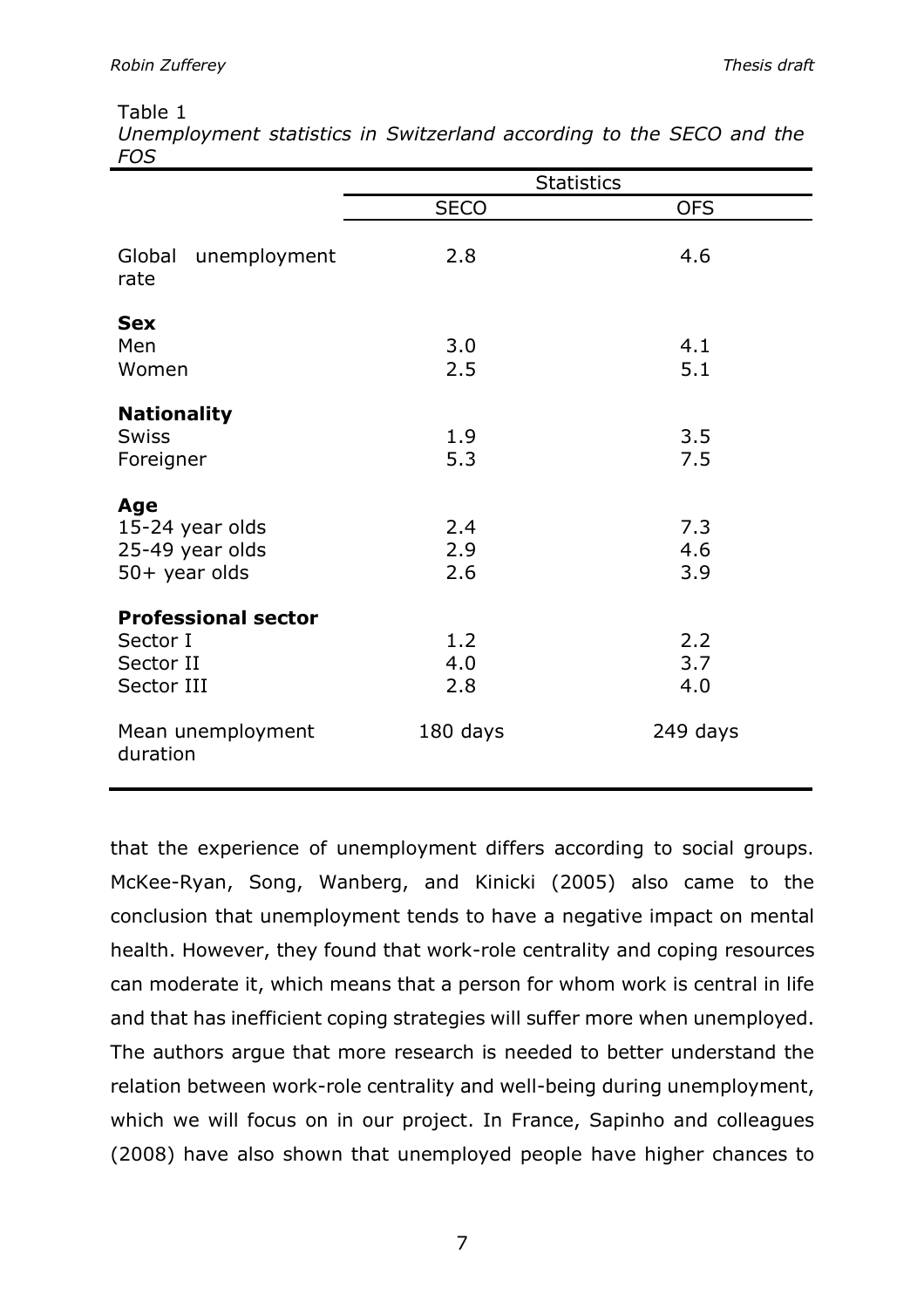experience a depressive episode. Furthermore, Beck and colleagues (2007, 2012) showed that French unemployed consume more psychotropics than the employed and that this consumption is increased among the long term unemployed compared to the short-term unemployed.

#### 2.4 Unemployment and meaning of work

To our knowledge, research on the relationship between unemployment and the meaning of work is scarce. Amongst the few existing studies, Isaksson, Johansson, Bellaagh, and Sjöberg (2004) showed that what they called "work values" (which includes the concepts of work centrality, work involvement, and agreement with societal norm) are not affected by unemployment. In their study, it tends to remain stable and even to get higher among long-term unemployed. They also found no work values differences between men and women and that unemployment had negative effects only on men. Another study from Saunders, Nedelec, and McEachen (2018) confirmed the stability of work centrality, as well as valued work outcomes and goals among unemployed with chronic work disability, the duration of unemployment having no influence on these variables. Also, results of Bendassoli and colleagues (2016) suggest that there may not be any difference in the meaning that unemployed give to their work in comparison with the employed.

Recent research has also focused on the relationship between *underemployment* and the meaning of work. According to Feldman (1996) there are 5 types of underemployment: being overqualified; being employed outside of one's field; having more skills and experience than required; and having a temporary, intermittent, or part-time work, which is relevant for our project because it can be considered as partial unemployment. In the most recent study, Kim and Allan (2019) showed that the relationship between underemployment and meaningful work is moderated by autonomy and competence. Underemployment was negatively related to autonomy and positively related to competence, which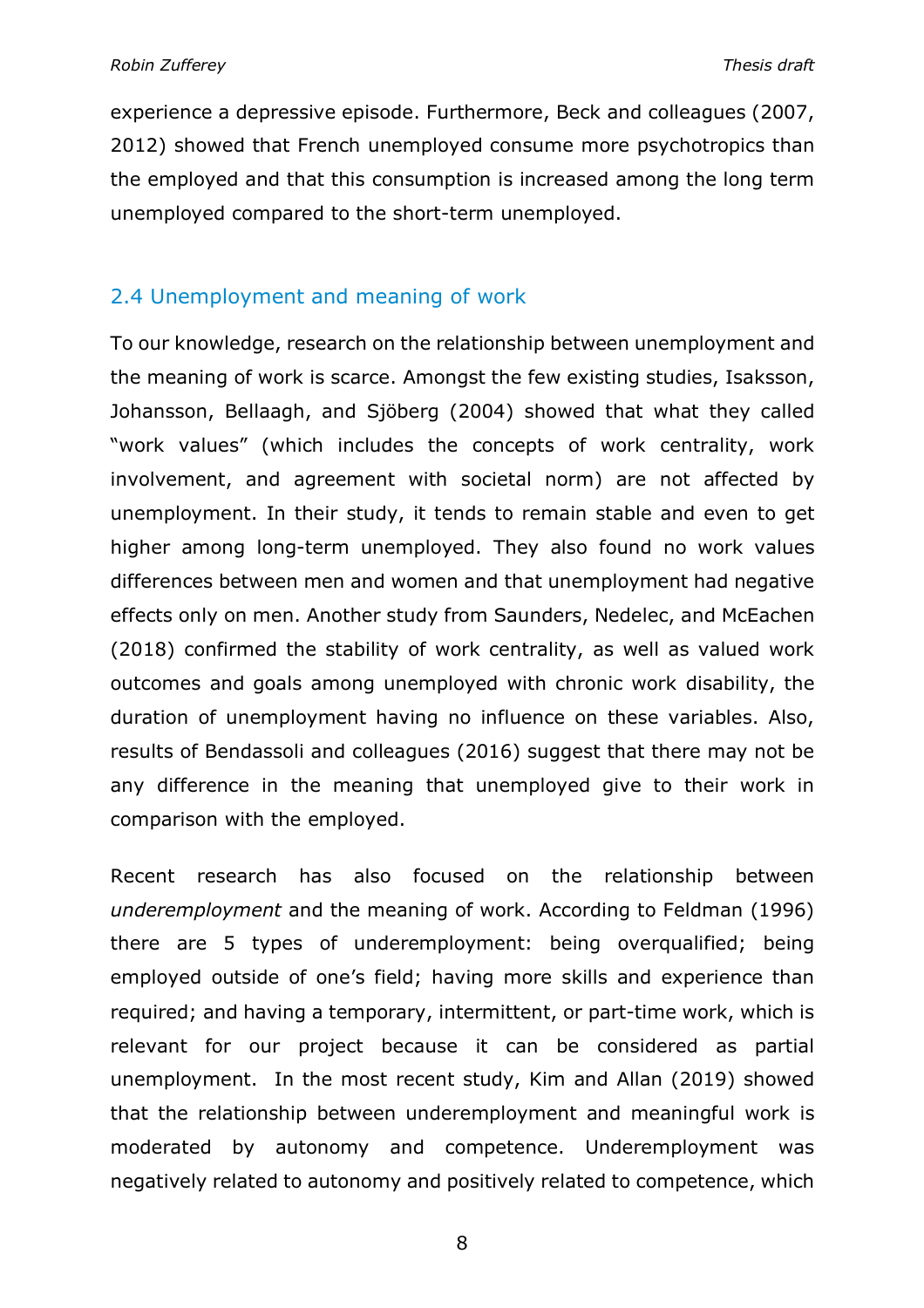were both positively related to meaningful work. That indicates a complex relationship between underemployment and the meaning of work. In a second study, Allan, Rolniak, and Bouchard (2018) examine whether the relationship between underemployment and well-being is moderated by the meaning of work. Their results suggest that having a meaningful work when being underemployed is associated with negative affects such as stress and depression. They also showed that underemployed people with a meaningless work tend to feel more positive affects. These results suggest that underemployment tends to be more psychologically challenging for people who have a meaningful work.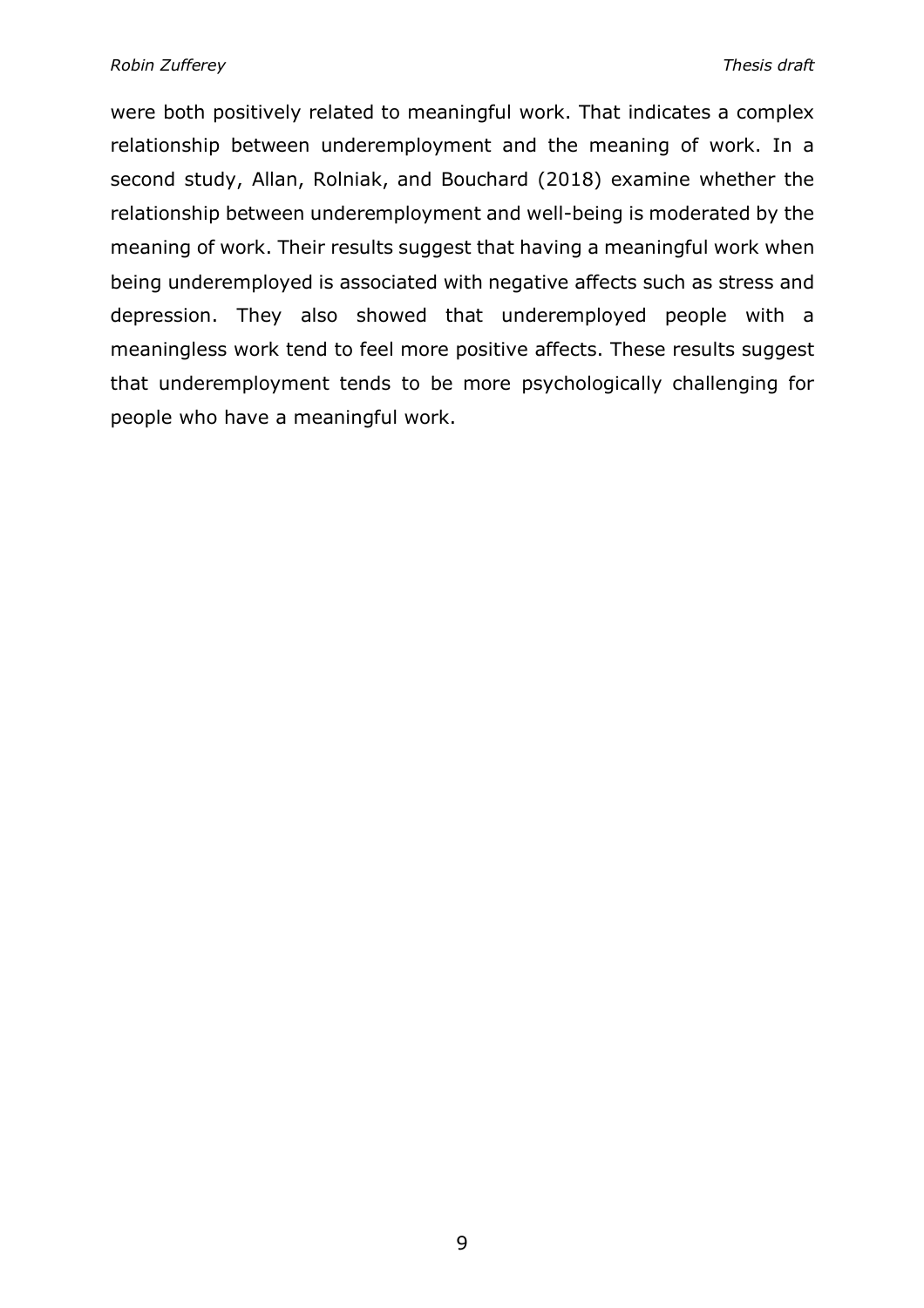## 3. Conceptual framework

This chapter focuses on the main concepts and notions that will be used in our project. First, the concept of relationship to work will be explained. To do that, the various notions of meaning of work (MOW) will be distinguished, as well as the different assessment tools to measure it, including the relationship to work questionnaire. Then, a synthesis of the MOW literature will be done and research on MOW stability will be explained. Finally, the second main concept of our project, the notion of career shock, will be described.

## 3.1 Relationship to work

The notion of "relationship to work" that will be used in our project is the one conceptualized by Fournier and colleagues (in press). It is a multidimensional construct that was elaborated to "take into account the new realities of work and people's contexts" (Fournier et al., in press, p.7) and, in doing so, to better understand the various pathways that people can take to give meaning to their work. Thus, it is important first to understand the notion of MOW and how it was conceptualized by various scholars. Then, the concept of relationship to work and its multiple dimensions will be explained.

## 3.1.1 From meaning of work to relationship to work

What does MOW mean? Answering this question, although it can seem easy at first, has proven to be a very challenging exercise for scholars over the years (Rosso, Dekas, & Wrzesniewski, 2010). According to Rosso and colleagues (p.94), meaning is "the output of having made sense of something, or what it signifies; as in an individual interpreting what her work means, or the role her work plays, in the context of her life". The literature on the MOW in the field of organizational behavior presumes that people derive meaning from their work based on their individual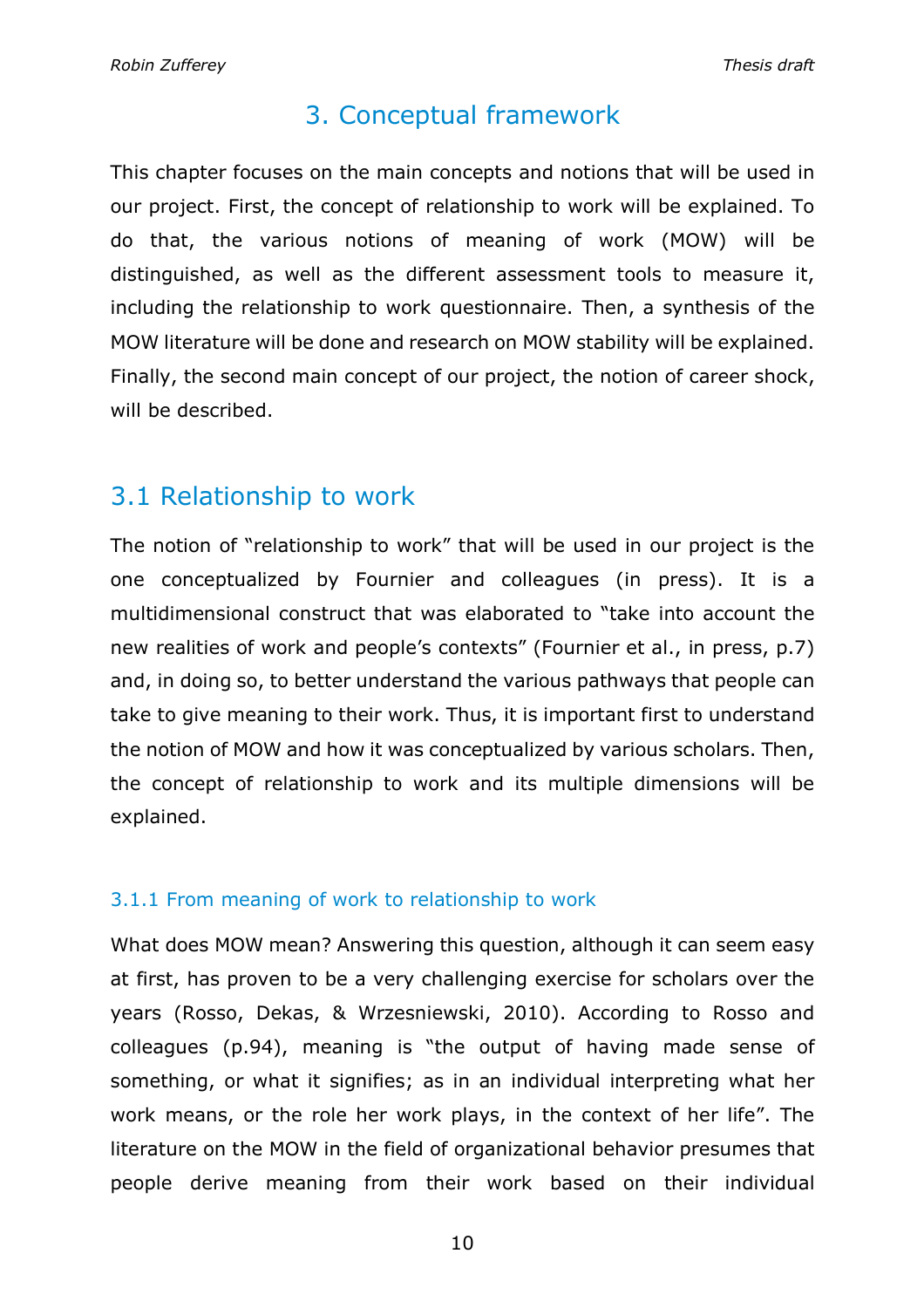interpretation of work experiences (Baumeister, 1991; Wrzesniewski, 2003). The manner in which people ascribe meaning to their work can be extremely complex and can, for example, be influenced by multiple factors, such as general beliefs, values, attitudes about work (Nord, Brief, Atieh, & Doherty, 1990; Roberson, 1990; Ros, Schwartz, & Surkiss, 1999), or even the socially and culturally held worldviews and value system (Geertz, 1973; Kluckhohn, 1951).

It might be useful to describe and differentiate the most important constructs of the MOW literature, since they often appear and can be misleading. The terms meaning of *work*, meaning of *working*, meaning *in* work, meaningful work, meaningfulness, work ethos, and relationship to work can sometimes be used interchangeably and might create confusion. The similarities and differences between these concepts are summarized in Table 2.

Current literature (Pratt & Ashforth, 2003; Rosso et al., 2010; Dik, Byrne, & Steger, 2013; Lysova et al., 2018) suggest that when scholars talk about the meaning of work, they are referring to the *type* of meaning that people derive from their work, whereas when they use the terms meaningful work, work meaningfulness, or meaning in work, they are referring to the *amount*  of meaning that is attributed to work. In other words, the *meaning of work* could respond to the question "what's the purpose of one's work?", whereas *meaningfulness* could respond to the question "how meaningful does one feel one's work is?".

Theoretical models about the factors affecting *meaningful work* have come from various disciplines such as management, organizational behavior, and vocational psychology (Lysova, Allan, Dik, Duffy, & Steger, 2018). One of these models was elaborated by Morin (2008) who decomposed the concept into three dimensions: a) the meaning of work (*sensus*); b) work orientation (*sumo*) and c) *phenomenology*. The author created a scale based on that model.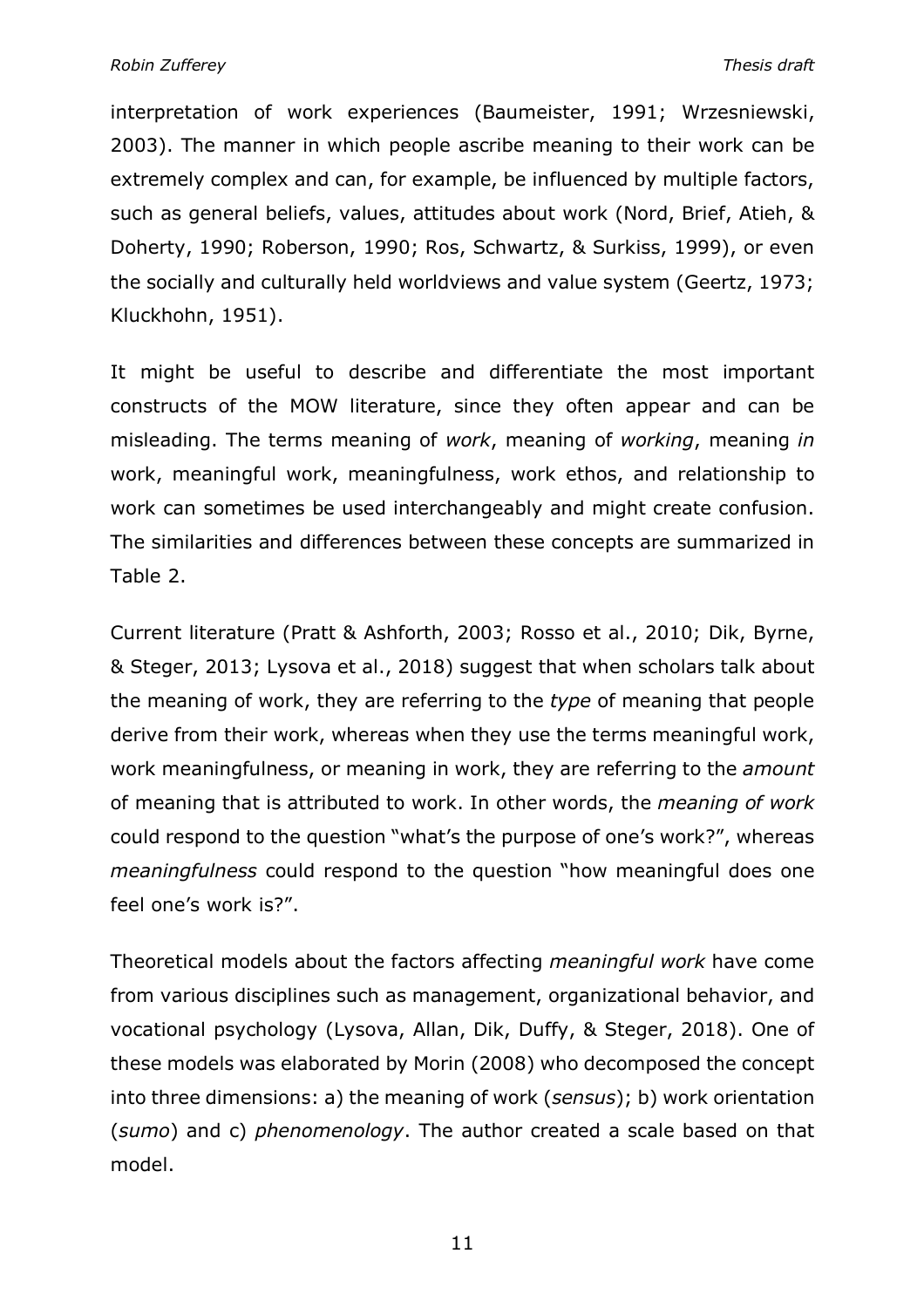*Robin Zufferey Thesis draft*

Arnoux-Nicolas, Sovet, Lhotellier, Di Fabio, & Bernaud (2016) conceptualized the meaning of work as being composed of three dimensions: a) the *importance of work*, b) the *direction*, and c) the *purposes of work*. Based on that model they created a scale called the *Meaning of Work Inventory* (MWI).

Another model was created by Lips-Wiersma and Morris (2009). According to them, a tension exists between two dimensions: the need to satisfy the *self* and the need to satisfy *others*; the need of *being* and the need of *doing*. By crossing these two dimensions, they pointed out four sources of meaningful work: a) developing and becoming self (being-self), b) unity with others (being-others) c) serving others (doing-others) d) expressing one's full potential (doing-self). Lips-Wiersma and Wright (2012) used this model to create a scale that they called the *Comprehensive Meaningful Work Scale* (CMWS).

In a similar way, Rosso and colleagues (2010) have identified two dimensions among which meaningful work can be derived. The dimensions indicate in which direction the action is intended. The first dimension differentiates actions that are directed towards the *self* or towards *others*; the second one differentiates actions that are directed towards *agency*  (creation, division of elements, assertion…) or towards *communion* (connection, union of elements). This model highlights four pathways to experience meaningful work: *unification* (other-communion), *selfconnection* (self-communion), *individuation* (self-agency), and *contribution* (other-agency).

In their model, Steger and colleagues (2012) identified three dimensions for a work to be experienced as meaningful: a) greater good motivation, b) psychological meaningfulness in work, and c) meaning-making through work. Based on that model, the authors created one of the most recent and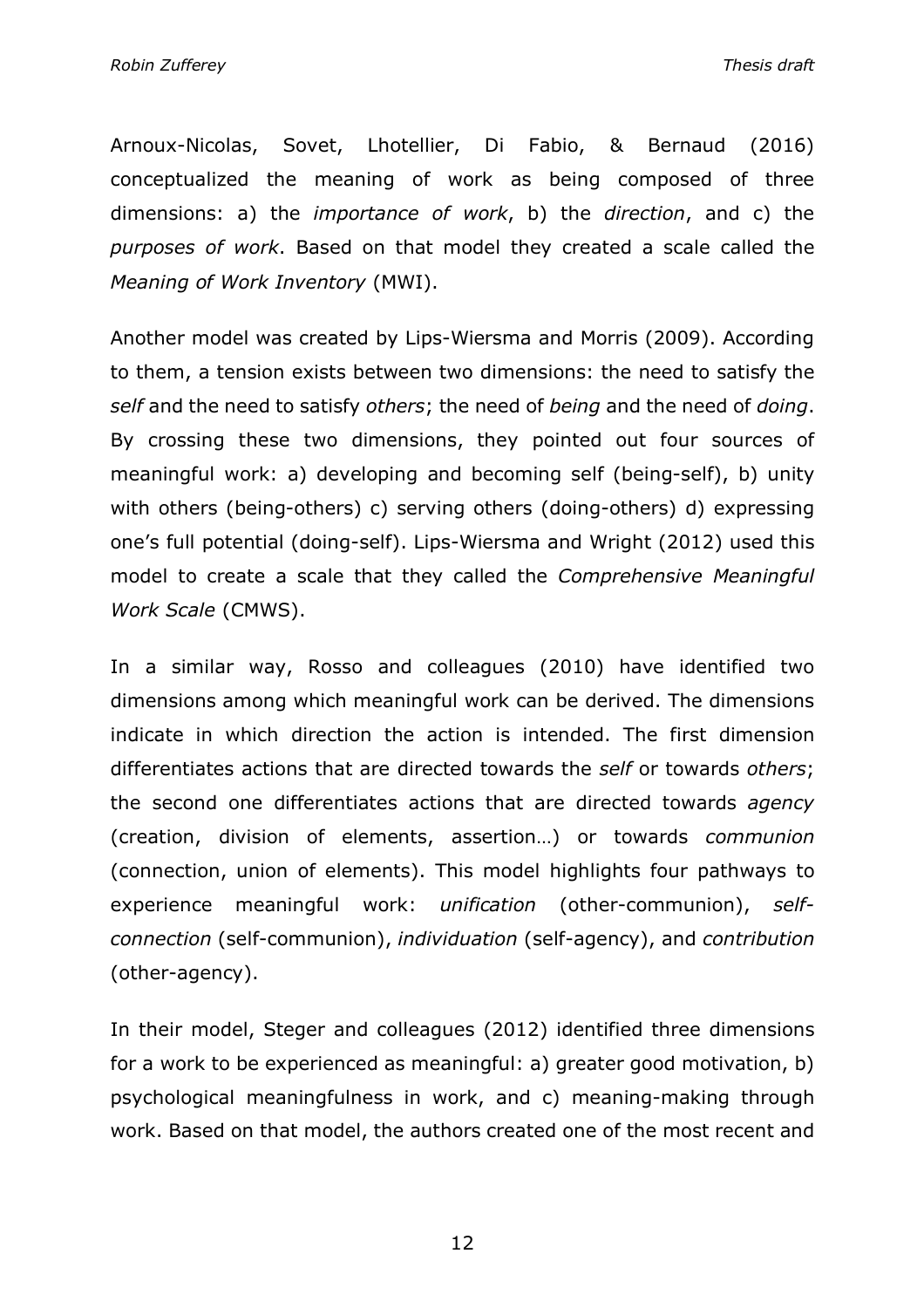well-known scale about meaningful work: The *Work and Meaning Inventory* (WAMI).

The notion of *meaning of working* was created by the MOW International Research Team (MOW IRT) in 1987. They defined it as "the meaning of working life for human beings in modern society?" (p.12, MOW IRT, 1987, cited in Fournier et al., in press). Their model is composed of 5 dimensions: a) centrality of working as a life role; b) societal norms about working; c) valued working outcomes; d) importance of work goals; and e) work-role identification. With that model, they created the most used up scale in MOW literature. The notion of *work ethos* is based on the MOW IRT model but is more recent and was conceptualized by Mercure & Vultur in 2010. They defined it as "the set of values, attitudes, and beliefs relating to work that engender a way of living one's work in everyday life." (p.5, Mercure & Vultur, 2010, cited in Fournier et al, in press). These authors developed a multidimensional model composed of three main dimensions that are inspired by the MOW IRT (1987): a) the *absolute and relative centrality of work*; b) the *purpose of work*; and c) the *attitudes towards the main managerial standards*.

Although they are comprehensive models, these two last models suffer from two flaws. The MOW IRT model was elaborated in 1987 and the work and living conditions have deeply changed since. And the Mercure and Vultur model, although it is a recent one, is less comprehensive and does not have any scale based on it. These are two reasons that pushed Fournier and colleagues (in press) to develop and validate the *Relationship to Work Questionnaire* (RTWQ), which will now be explained.

#### 3.1.2 Relationship to work

Fournier and colleagues (p.2, in press) have reviewed the literature and the scales on the MOW and have come up with a multidimensional construct, *relationship to work*, "in which each dimension reflects a particular facet of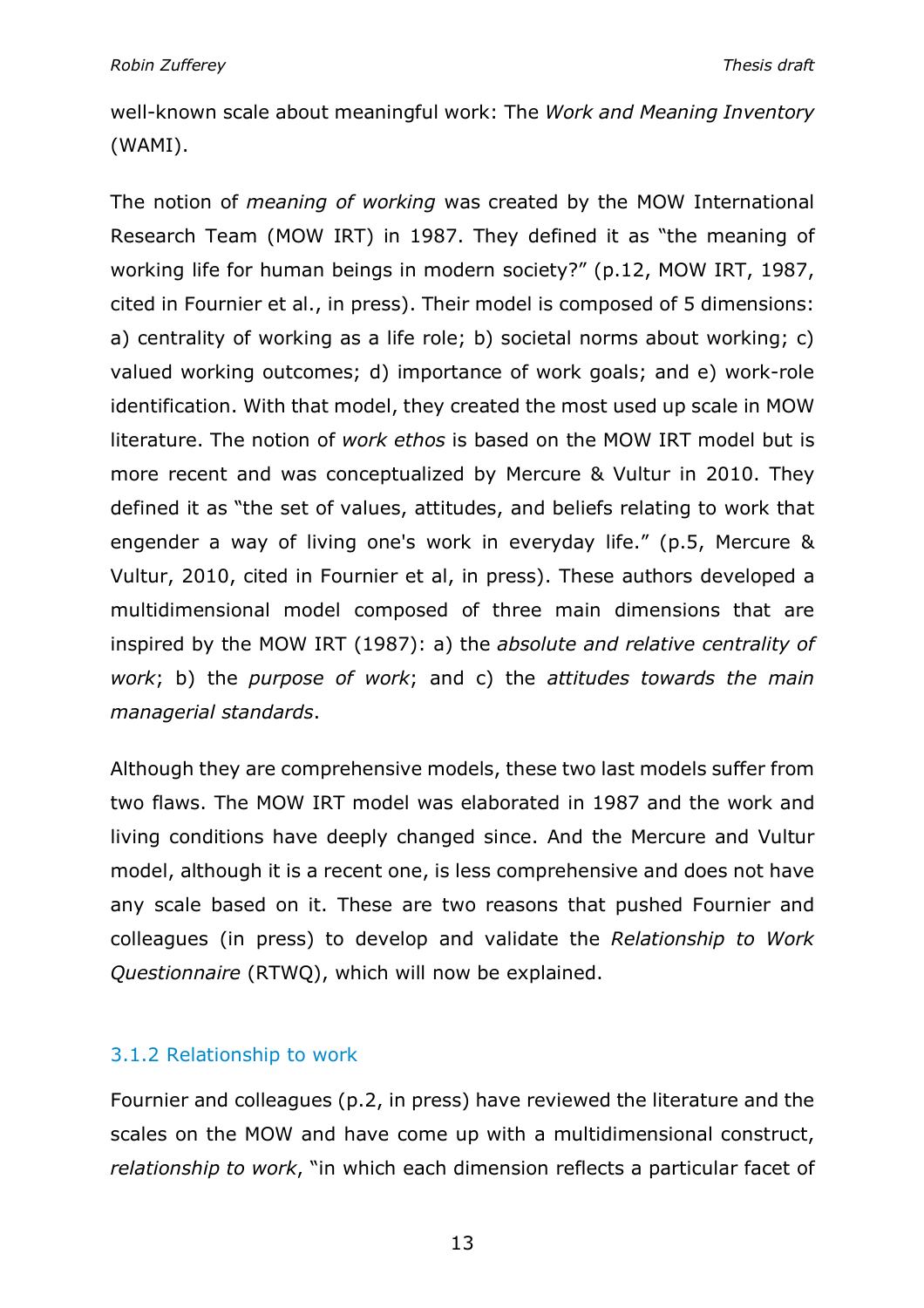a person's connection and attachment to work in general and to his or her working life". Their questionnaire is composed of 7 dimensions:

1. The *absolute centrality of work*, which is the importance that a person attaches to her work, independently of her other life domains. This concept is similar to the work meaningfulness concept of Rosso and colleagues (2010). It was conceptualized in two subdimensions: the *ideological value of work*, which refers to the belief of the individual that work is valuable in human life; and the *existential value of work*, which refers to the belief that one's work is valuable in one's personal life.

2. The *relative centrality of work and work valence*, which refers to the significance of work relative to other life roles as well as how much a person identifies herself with her work in comparison with her other roles. Work valence is similar to the concept of work meaning by Rosso and colleagues and can be positive, negative, or neutral.

3. The *purposes of work*, which has to do with the life goals that people seek to achieve at work, as well as the values that they seek to actualize at work. These purposes can be more directed towards personal and social development or, to the opposite, towards personal utility. These two types of purposes are similar to one of the two dimensions described by Lips-Wiersma and Morris (2009), which opposes the need to satisfy others or the self.

4. The *general expectations regarding working life*. Fournier and colleagues define these dimensions as being "what is […] a priority for people to find concrete examples of […] in their working lives in general". These expectations are similar to the purposes and values of work but are more attached to the context itself and not the general goals of the activity.

5. The *obligations and duties of employers and society towards workers*. This concept is based on the MOW IRT "societal norms about working"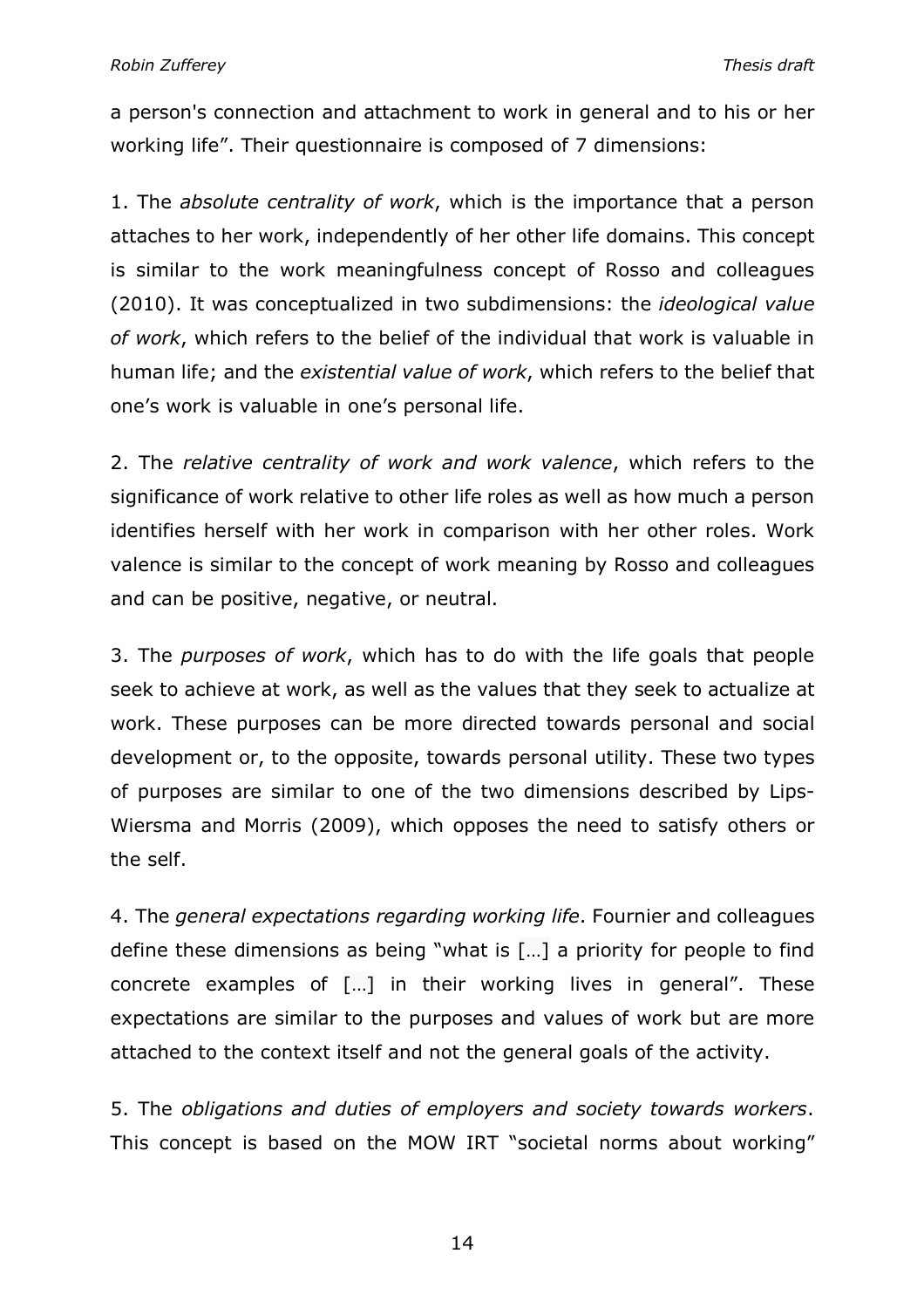dimension as well as the "attitudes towards the main managerial standards" dimension of Mercure and Vultur's model (2010).

6. The *obligations and duties of workers towards employers and society*, which is based on the same literature than the previous dimension.

7. The *representation of decent work*. The concept of decent work is derived from the Psychology of Working Theory (Duffy et al., 2016). Fournier and colleagues described decent work as work that "provides people with sufficiently good working conditions and income to ensure their well-being, in which their skills are recognized, and in which they are treated with justice, dignity, and with respect for their physical and psychological health".

To our knowledge, the relationship to work is the most recent and comprehensive concept defining the different pathways that one can use to give meaning to one's work.

#### 3.1.3 Synthesis of the RTW components

The literature on the MOW is rich and diverse. A few different terms are being used (see Table 2) and these different concepts do not always measure the same facets. To gain some clarity, we collected all the subdimensions that were presented in this project and reorganized them to better understand what are the fundamental dimensions that were conceptualized and measured. They could be organized in six dimensions: absolute centrality of work, relative centrality of work, work finalities, work values, societal norms about work, and the representation of decent work.

The first dimension is the absolute centrality of work. It answers the question: how important does one feel one's work is for oneself? The second dimension is the relative centrality of work. It answers the questions: how important is one's work for oneself, compared to other life domains; and what role does work play in one's life. The third dimension is the purpose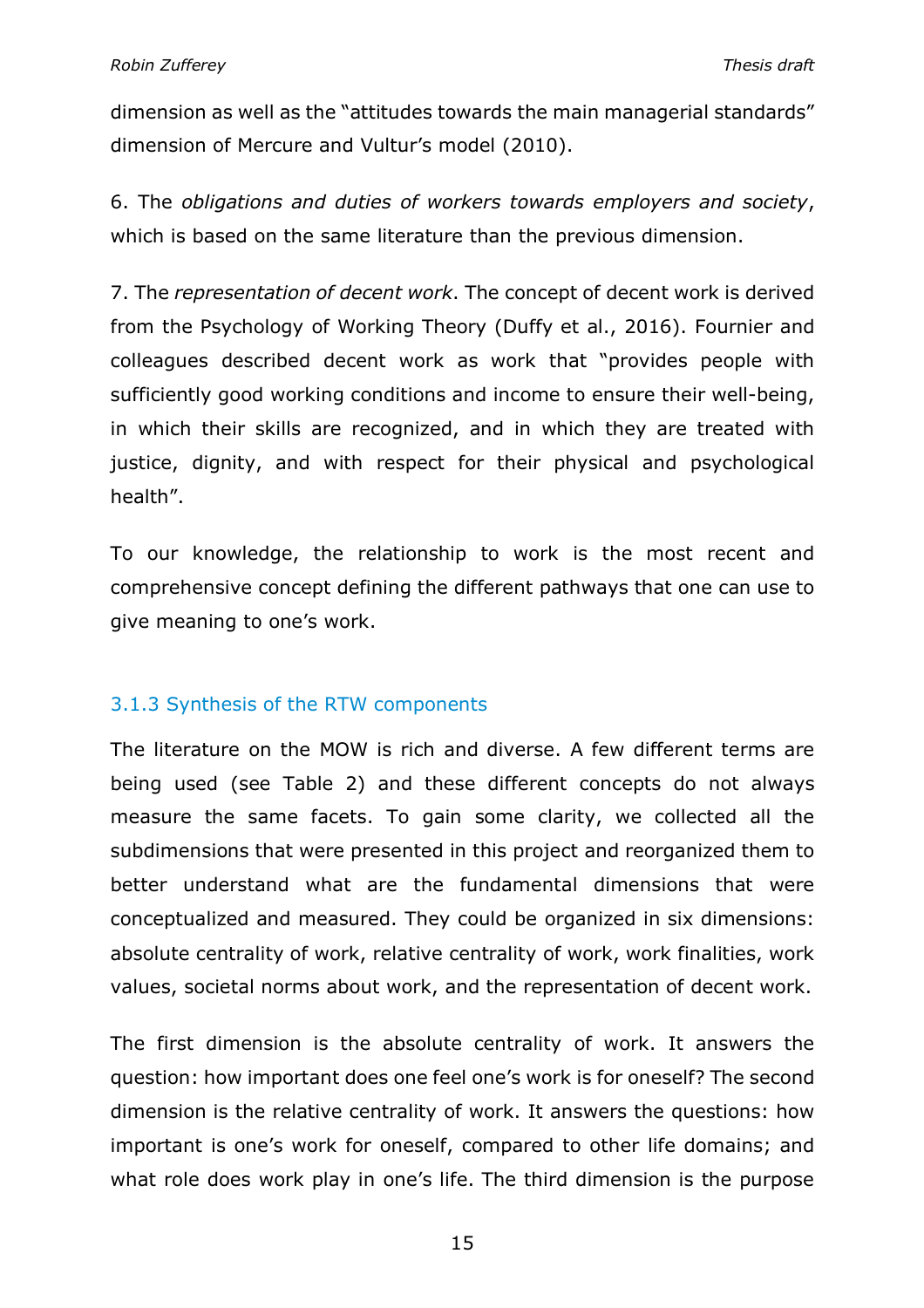of work, which answers the question: what impact does one desire to have on society and on oneself through one's work. The fourth dimension is work values. It answers the question: which personal outcomes (e.g. prestige, status, accomplishment…) and aspects of work (e.g. working conditions, autonomy…) are desired. And the fifth dimension is societal norms about work, which answers the following question: what societal norms about work are meaningful to oneself. And the sixth dimension is the representation of decent work, which answers the question: how decent does one feel one's work is?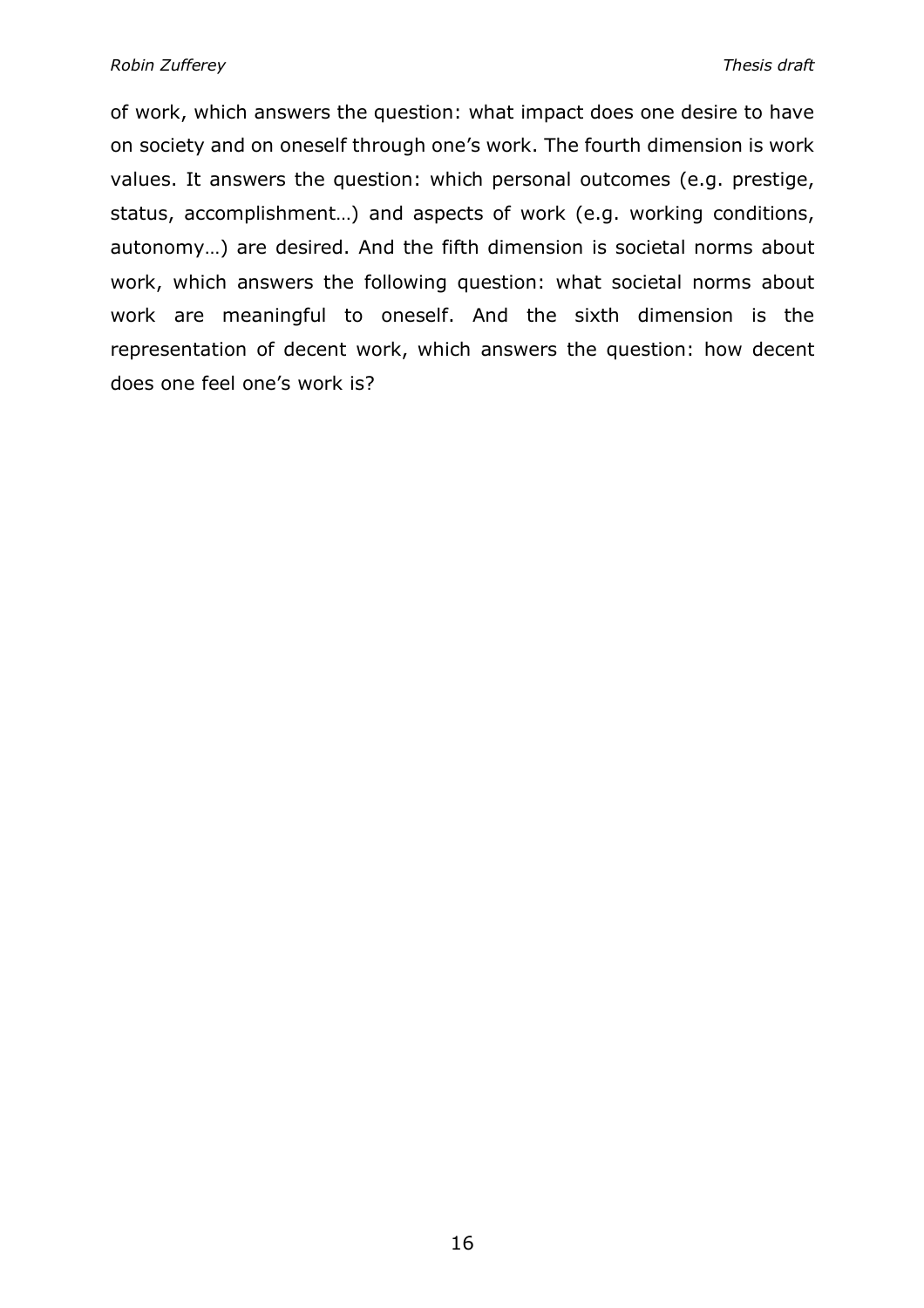| Table 2                                                   | Overviews of the different existing concepts of MOW and RTW.                              |                                                                                                                                   |                                                                                                                                                                                                                                                                              |                                                                                                                                                                        |
|-----------------------------------------------------------|-------------------------------------------------------------------------------------------|-----------------------------------------------------------------------------------------------------------------------------------|------------------------------------------------------------------------------------------------------------------------------------------------------------------------------------------------------------------------------------------------------------------------------|------------------------------------------------------------------------------------------------------------------------------------------------------------------------|
| Concept                                                   | Author(s)                                                                                 | Refers to                                                                                                                         | Answers the following questions                                                                                                                                                                                                                                              | Scale(s) based on the<br>concept                                                                                                                                       |
| Meaning of work                                           | Arnoux-Nicolas et al., 2016                                                               | <b>WOrk</b><br>The type of meaning of one's                                                                                       | What's the purpose of one's work?                                                                                                                                                                                                                                            | (Arnoux-Nicolas et al. 2016)<br>The Meaning of Work Inventory                                                                                                          |
| Meaning in work<br>Meaningful work<br>Work meaningfulness | Steger et al., 2012<br>Lips-Wiersma and Morris, 2009<br>Rosso et al., 2010<br>Morin, 2008 | one's work<br>The amount of meaning in                                                                                            | How meaningful does one feel one' s work is?                                                                                                                                                                                                                                 | Scale of Morin (2008)<br>Work Scale (Lips-Wiersma &<br>Wright, 2012)<br>The Comprehensive Meaningful<br>The Work and Meaning Inventory<br>(WAMI) (Steger et al., 2012) |
| Meaning of working                                        | MOW IRT, 1987                                                                             | " The meaning of working life<br>society"<br>for human beings in modern                                                           | How important is one's work for oneself<br>Which work outcomes are meaningful to oneself?<br>Which societal norms about work are meaningful to oneself?<br>and society?                                                                                                      | The MOW IRT Questionnaire<br>(198)                                                                                                                                     |
| Work ethos                                                | Mercure & Vultur, 2010                                                                    | " The set of values, attitudes,<br>one's work in everyday life."<br>that engender a way of living<br>and beliefs relating to work | Which managerial norms are meaningful to oneself?<br>How important is one's work for oneself?<br>What's the purpose of one's work?                                                                                                                                           | No scale                                                                                                                                                               |
| Relationship to work                                      | Fournier et al., in press                                                                 | " The particular facets of a<br>life"<br>and to his or her working<br>attachment to work in general<br>person's connection and    | Does one feel one has a decent job?<br>meaningful to oneself?<br>What are one's general expectations regarding working life?<br>What obligations and duties between workers and society are<br>What's the purpose of one's work?<br>How important is one's work for oneself? | press)<br>Questionnaire (Fournier et al, in<br>The Relationship to Work                                                                                                |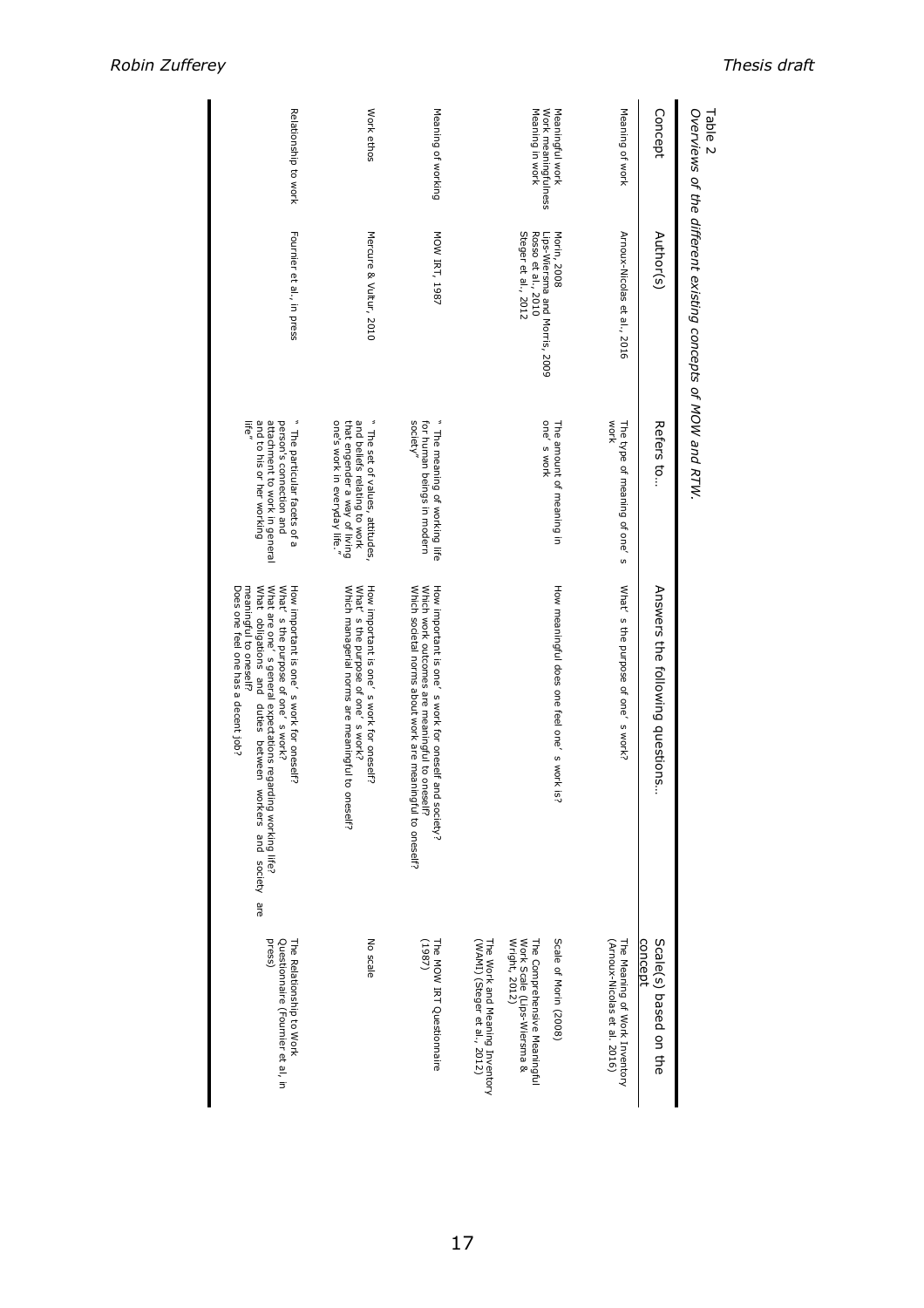| Table 3                          | Synthesis of the various dimensions of the MOW and RTW, grouped in six dimensions.                                            |                                                                                                                                                                                                                |                                                                                                                             |
|----------------------------------|-------------------------------------------------------------------------------------------------------------------------------|----------------------------------------------------------------------------------------------------------------------------------------------------------------------------------------------------------------|-----------------------------------------------------------------------------------------------------------------------------|
| Dimension                        | Answers the question(s)                                                                                                       | Literature subdimensions                                                                                                                                                                                       | Authors                                                                                                                     |
| of work<br>Absolute centrality   | How important does one feel one<br>is for oneself?<br>S WOrk                                                                  | Absolute centrality of work<br>Meaning of work or sensus<br>Importance of work<br>Importance of work goals<br>Absolute centrality of work                                                                      | MOW IRT, 1987<br>Morin, 2008<br>Fournier et al., in press<br>Arnoux-Nicolaset al., 2016<br>Mercure & Vultur, 2010           |
| Of WOrk<br>Relative centrality   | compared to other life domains.<br>How important is one'<br>What role does work play in one<br>s work for oneself,<br>s life? | Work-role identification<br>Centrality of working as a life role<br>Relative centrality of work and work<br>Relative centrality of work<br>ralence                                                             | MOW IRT, 1987<br>MOW IRT, 1987<br>Mercure & Vultur, 2010<br>Forunier et al., in press                                       |
| Purpose of work                  | WOrk?<br>society and on oneself<br>What impact does one desire to have on<br>through one'<br>$\omega$                         | Meaningful work<br>Meaningful work<br>Understanding of work<br>Purposes of work<br>Purpose of work                                                                                                             | Arnoux-Nicolas, 2016<br>Arnoux-Nicoas, 2016<br>Rosso et al., 2010<br>Fournier et al., in press<br>Lips-Wiersma et al., 2009 |
| Work values                      | work are desired?<br>Which personal outcomes and aspects of                                                                   | Phenomenology<br>Valued working outcomes<br>Purpose of work<br>General expectations regarding worki<br>Direction<br>Work orientation, or sumo<br>ing life                                                      | Mercure & Vultur, 2010<br>Arnoux-Nicolas, 2016<br>Morin, 2008<br>MOW IRT, 1987<br>Fournier et al., in press<br>Morin, 2008  |
| about work<br>Societal norms     | meaningful to oneself?<br>What<br>societal norms<br>about work<br>are<br>P                                                    | Obligations and duties of employers and society to workers<br>Attitude towards the main managerial sta<br>Societal norms about working<br>Obligations and duties of workers to employers and society<br>ndards | Fournier et al., in press<br>Fournier et al., in press<br>Mercure & Vultur, 2010<br>MOW IRT, 1987                           |
| decent work<br>Representation of | How decent does one feel one, s work is?                                                                                      | Representation of decent work                                                                                                                                                                                  | Fournier et al., in press                                                                                                   |
| Note.                            | RTWQ subdimensions are indicated in bold.                                                                                     |                                                                                                                                                                                                                |                                                                                                                             |

*Robin Zufferey Thesis draft*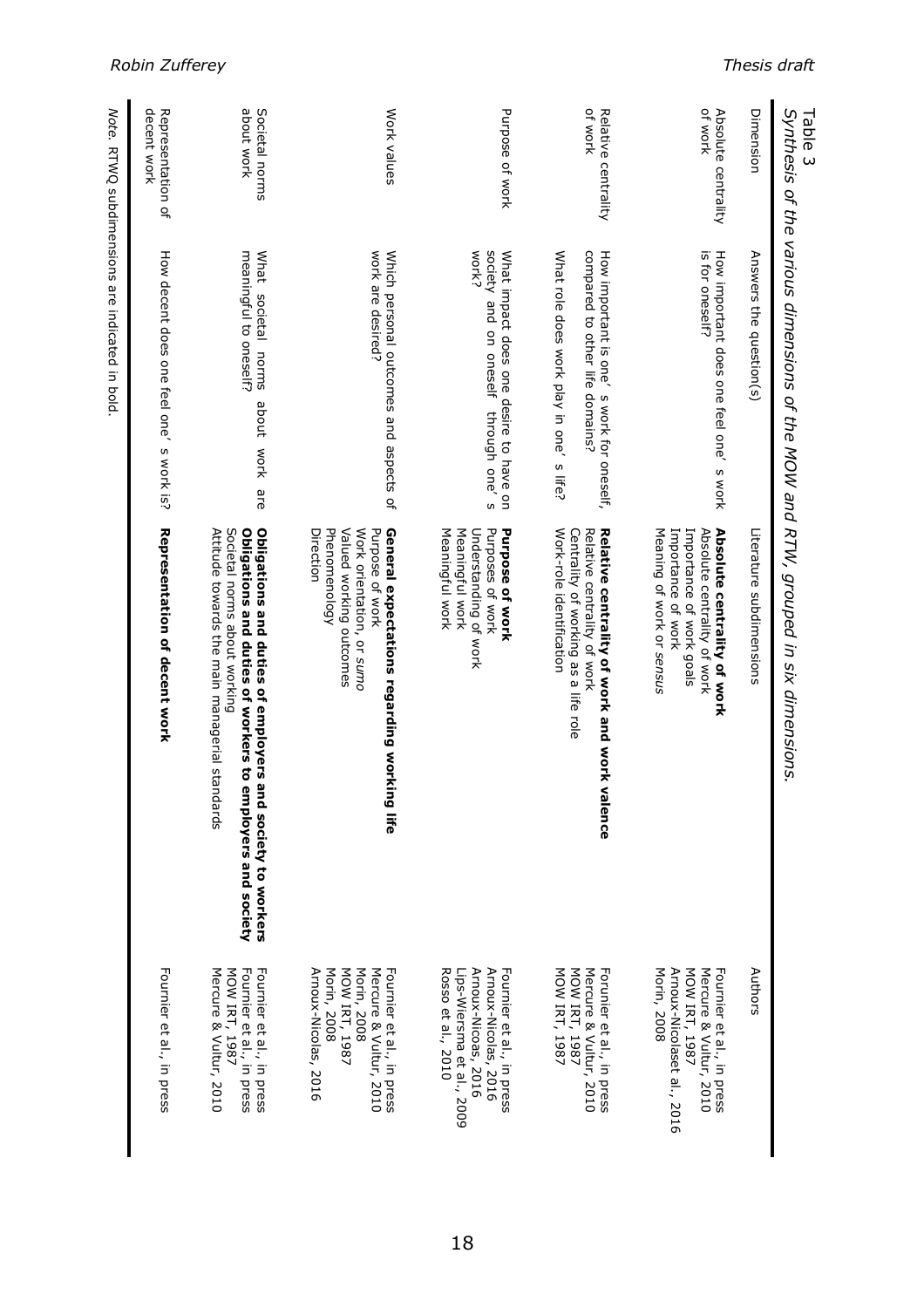#### 3.1.4 RTW and sociodemographic variables

Since sex, nationality, age, and professional sector are sociodemographic variables that influence the probability and the duration of unemployment (see 2.2), it is relevant for our project to determine if these variables also predict the RTW.

Regarding sex, research on the link between gender and work centrality has produced mixed results (Kostek, 2012). For example, Cohrs et al. (2006) and Schmidt and Lee (2008) have found no sex differences in work centrality, whereas the MOW IRT (1987), Mannheim (1993), and Harpaz and Fu (1997) have found that men tend to be more work-centered than women. In a more recent study, Gallie (2019) conducted a literature review on work values and stressed significant differences between men and women concerning the relative centrality of work. She also showed that there is a great heterogeneity between women, mostly due the variations of work values betweem countries, cultures, and religions.

Regarding age, Parry and Urwin (2011) have conducted a literature review on generational differences in work values. They found that research results are mixed and lack consideration for gender, nationality, and ethnicity. In another study, Mercur, Vultur, and Fleury (2012) compared work values and attitudes of young workers and older workers. Results showed no significant differences but indicated that younger workers tend to attach less importance to work and have lower aspirations towards work, whereas they show more adherence to the managerial norms.

Regarding nationality, Parry and Urwin (2011) and Gallie (2019) highlighted the importance of country and culture when investigating work values. Parry and Urwin (2011) concluded that researchers must presume that a single age group or generation will have different work values according to their nationality and ethnicity. In her literature review, Gallie (2019) concluded that work values and centrality of work for women varied significantly across countries. Steiber (2013, cited in Gallie, 2019) indicated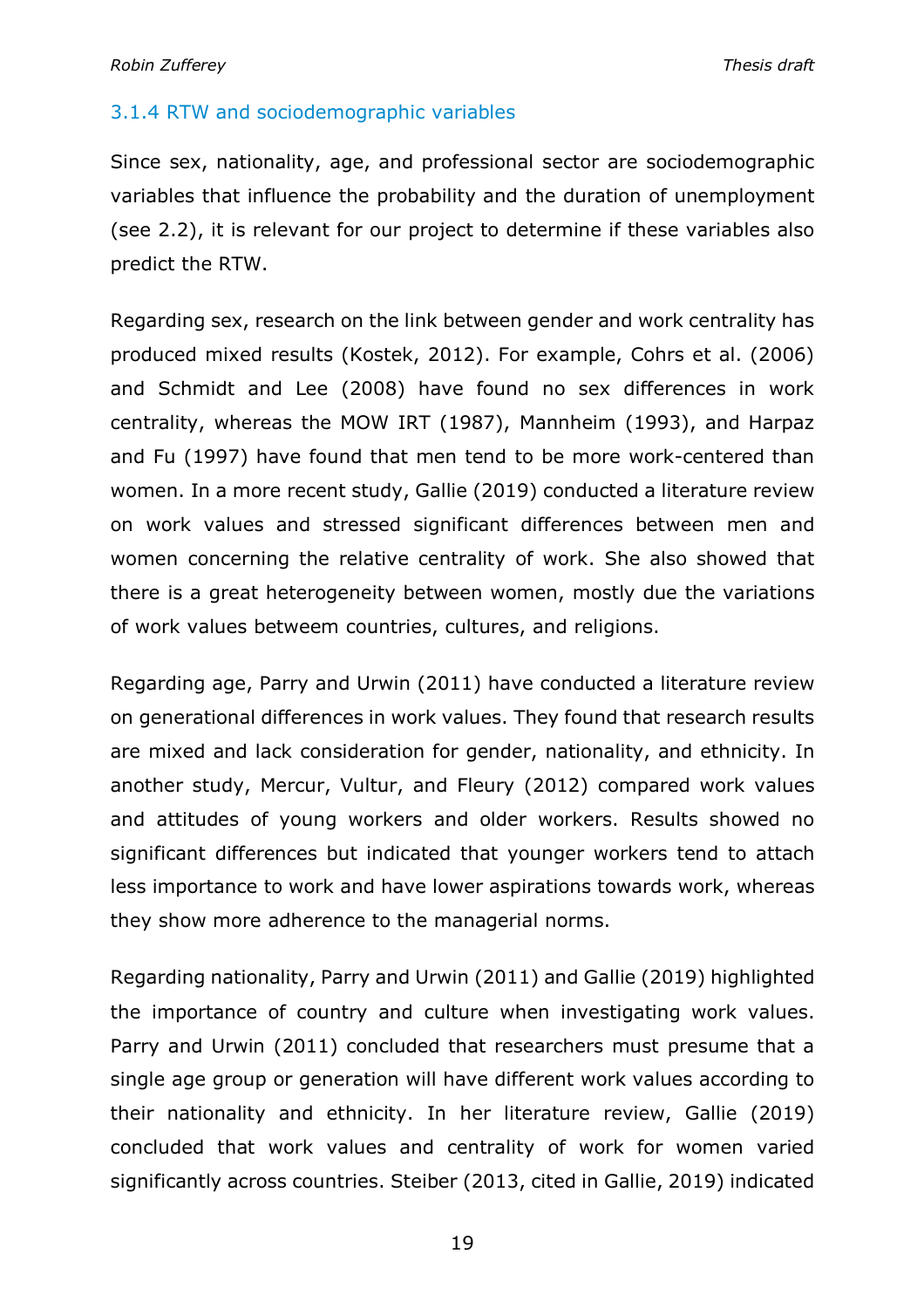that women had significantly lower commitment than men in Greece and Portugal, the same commitment in eight OECD countries, and higher commitment in nine other OECD countries (UK, Norway, Finland, Sweden, France, Germany, Poland, Estonia, and Slovenia). Also, Hoorn and Masleand (2013) have shown that unemployment has more impact on well-being in protestant countries, which can suggest that work values and attitudes are different in these countries compared to others.

Regarding professional sectors, Mercure, Vultur, and Fleury (2012) compared work centrality across different ocupations in Quebec. Results showed that people who work in the lower scale jobs (manual labour or employee) tend to attach less importance to their work than people in the higher scale jobs (intermediary and superior professions). Also, they compared work centrality across various education levels, which are indirectly tied to different professional sectors, and showed that the people with the lowest (mandatory school) and the highest education level (university) tend to attach less importance to their work than people that have an intermediary education level (post-secondary non universitary).

Thus, research shows that these sociodemographic variables, in addition to predicting the probability and duration of an unemployment period, can influence the RTW. However, research tends to be inconsistent about the nature of their influence.

#### 3.2 Career shocks

The notion that we will use to conceptualize unemployment is the one of *career shock*. This is a relatively new concept that was first used in 2013 (Seibert, Kraimer, Holtom, & Pierotte, 2013) and first defined in length by Akkermans and colleagues in 2018. The concept is similar to older concepts such as *chance events* (Bright, Pryor, & Harpham, 2005), *serendipity* (Betsworth & Hansen, 1996), and *happenstance* (Miller, 1983). It describes events that are "oftentimes unexpected, meaning either that they cannot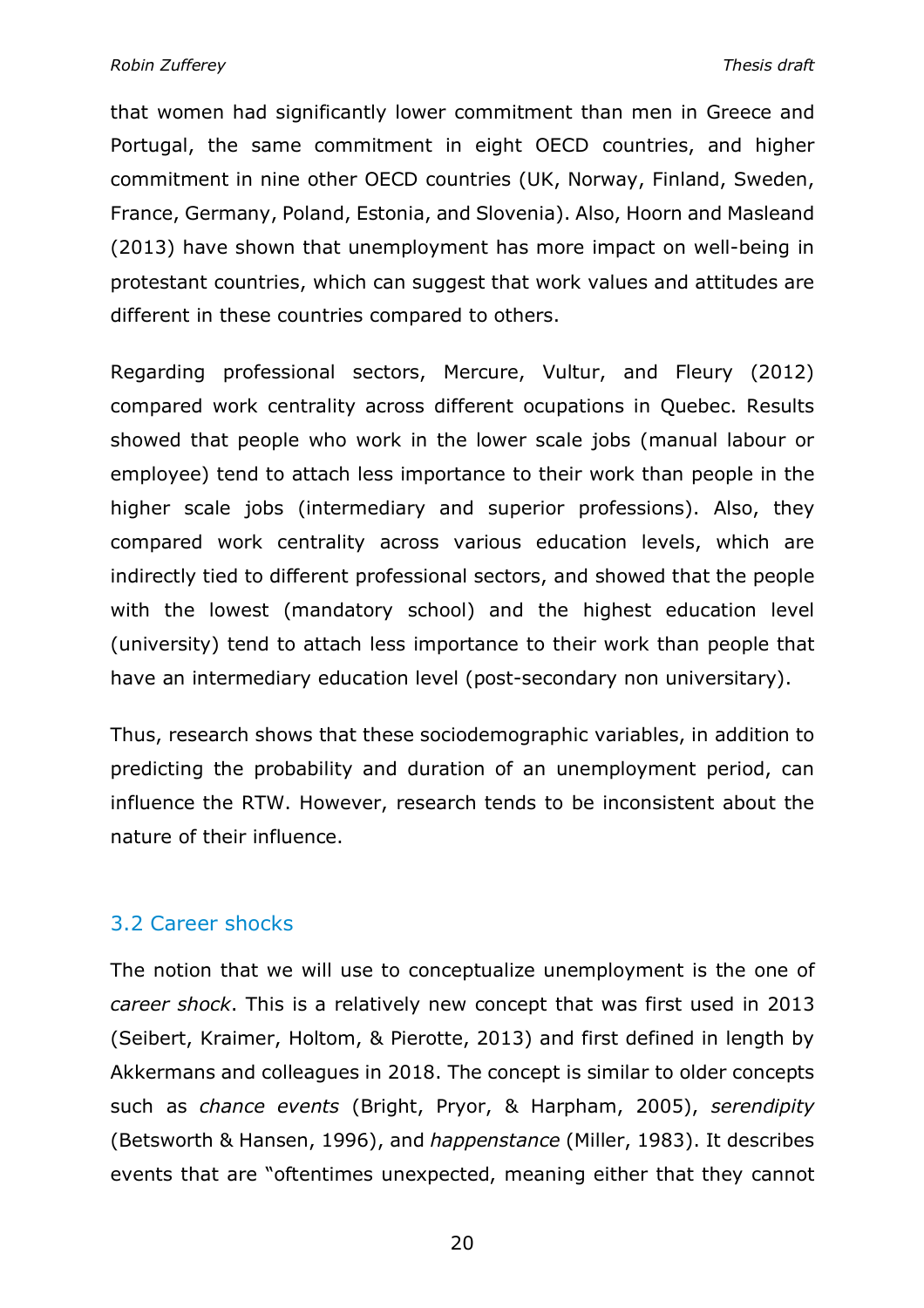*Robin Zufferey Thesis draft*

be anticipated and proactively acted upon or, even when anticipated, the effects of the event are not anticipated" (Akkermans et al., 2018, p.2). These events can either be negative, like losing one's job and becoming unemployed, or losing a close relative, or they can be positive, like an unexpected promotion or receiving an award. Akkermans and Kubasch (2017) have identified virtually no research on such events and have called for more research on career shocks. Given that the concept is relatively new, Akkermans and colleagues (2018) suggests pursuing qualitative research to obtain new insights on this phenomenon. This would allow to better understand contemporary career processes since a substantial part of the population experience such events (Bright et al., 2005) and that these shocks have been shown to substantially alter career paths (Bright et al., 2005; Scott & Hatalla, 1990; Williams, Soeprapto, Like, Touradji, Hess, & Hill, 1998). People can react to these shocks by changing their behavior or their thought process, for example by changing the way the view their relationship to their work. According to Akkermans and colleagues (2018) these reactions may be a determinant factor for their future career's success.

Akkermans et al. (2018) suggests that career shocks vary along five dimensions: frequency, foreseeability, valence, duration, and source. Some shocks (e.g. being sexually harassed at work) may be more *frequent* than others (e.g. having to change country because of war) and thus have a different impact on one's career outcome. Some shocks can be more *predictable* than others (e.g. being notified in advanced that one will be fired) and may have a lesser impact on careers. Some shocks can have a *positive valence* (e.g. having twins) even if it can be, in the end, detrimental to one's career. The *duration* of a shock and its perceived consequences can also vary. For example, it might be possible that a very short and intense shock has a more important impact than a longer but less intense shock. The last dimension is the *source* of the shock, which might be interpersonal (e.g. discrimination or sexual harassment), family-related (e.g. having a child, losing a loved one, being sick), organizational (e.g. closing of a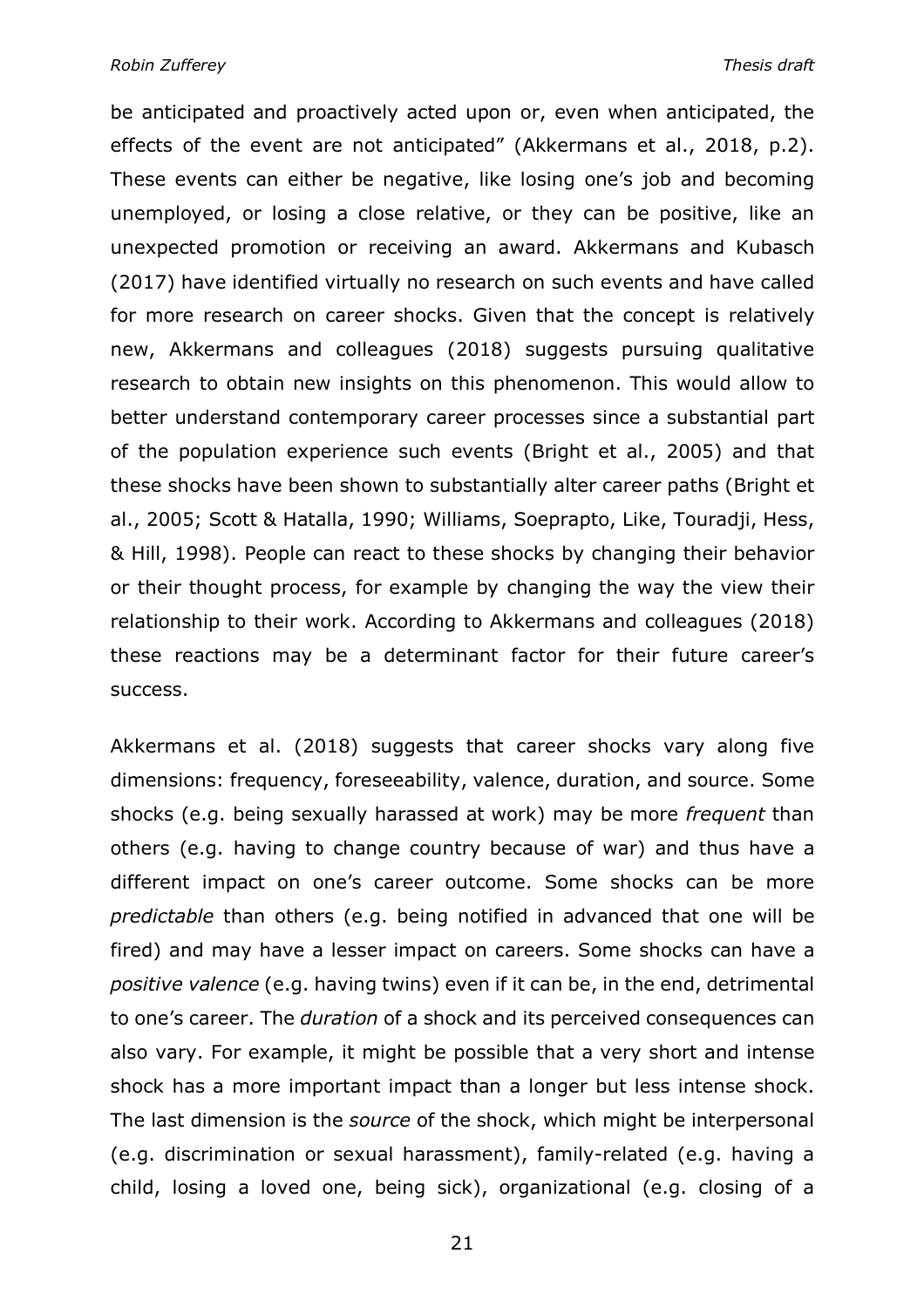factory), environmental (e.g. natural disaster), or geopolitical (war). Each career shock can be individually positioned on these five dimensions and will impact career outcomes differently.

Akkermans et al. (2018) suggest that a better understanding the mechanisms underlying the impact of career shocks on career development is crucial. For this reason, and in line with the previous section of this document, our project aims at identifying variations of RTW during unemployment, as well as the mechanisms underlying these variations.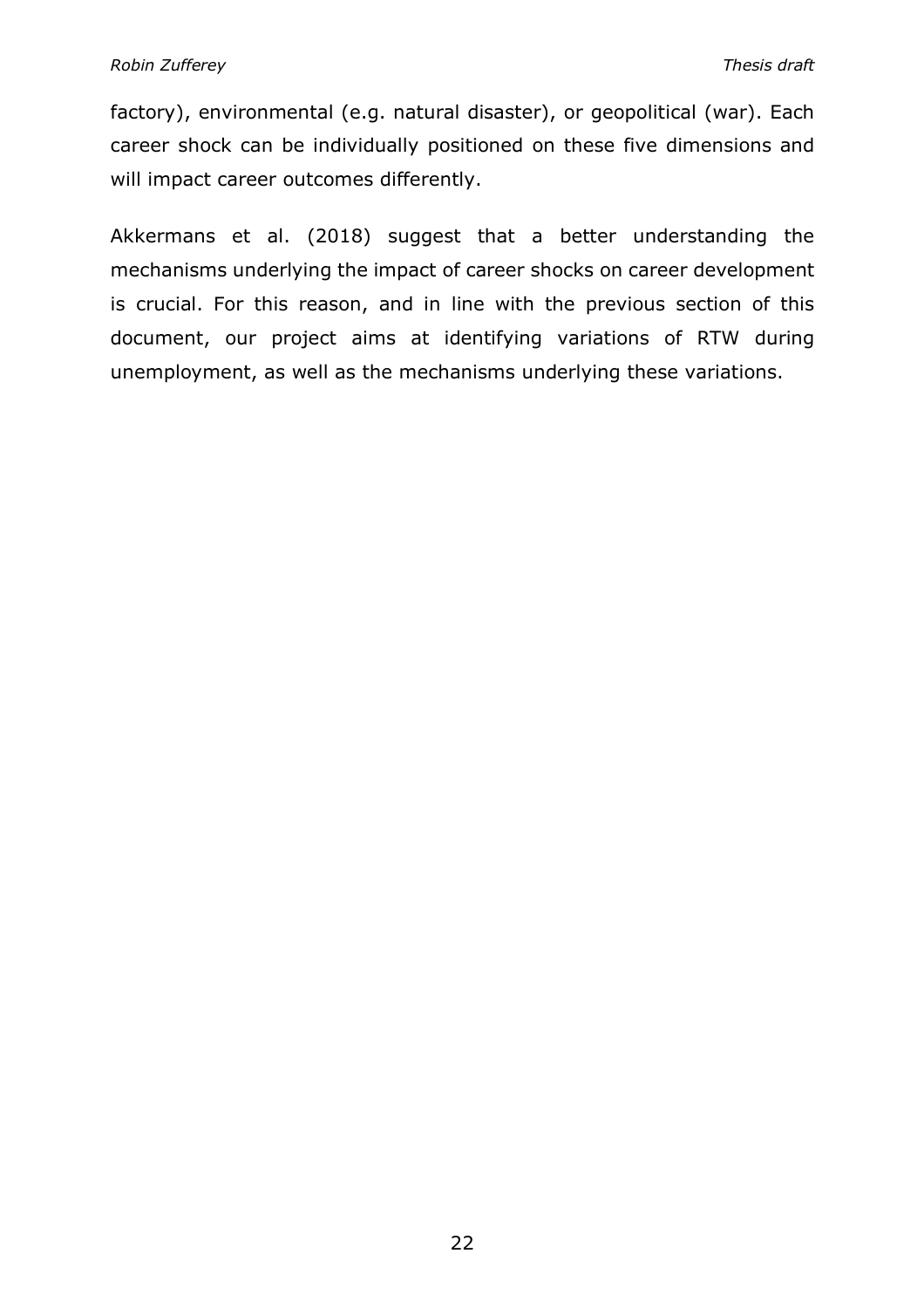## 4. Research objectives

Our main research goal is: what characterizes the relationship to work of unemployed people in western Switzerland? To reach our goal, we will focus on three research objectives. The first one is to validate the RTWQ in Switzerland, which will serve for our second objective. To validate it, we will use data that has already been collected in a French-speaking Swiss sample.

The second objective is to measure the RTW of unemployed people to determine if sex, age, nationality, professional sector, unemployment duration, or the fact that unemployment is lived as a career shock can predict RTW. A quantitative method will be used to reach this objective. Since research on the link between sex, age, nationality and RTW is contradictory (see 3.1.4), we will verify these links in the Swiss context. Regarding the links of professional sector (see 3.1.4) and unemployment duration (see 2.4) with the RTW, on which research seems to converge, we will verify the conclusions of the literature in Switzerland. Moreover, verifying if unemployment is lived as a career shock will allow us to expand the knowledge about this recent concept.

The third research objective is to understand the eventual impacts of unemployment on the RTW. A qualitative method will be used to reach this objective. It will first allow us to complement the quantitative data by enabling us to understand if and how RTW varies during unemployment across various groups of unemployed. The qualitative method will then allow us to enlarge our temporal focus and ask our sample how their RTW was before unemployment, how they relate to work in the present, how they perceive that unemployment impacted it, and how they anticipate it in the future.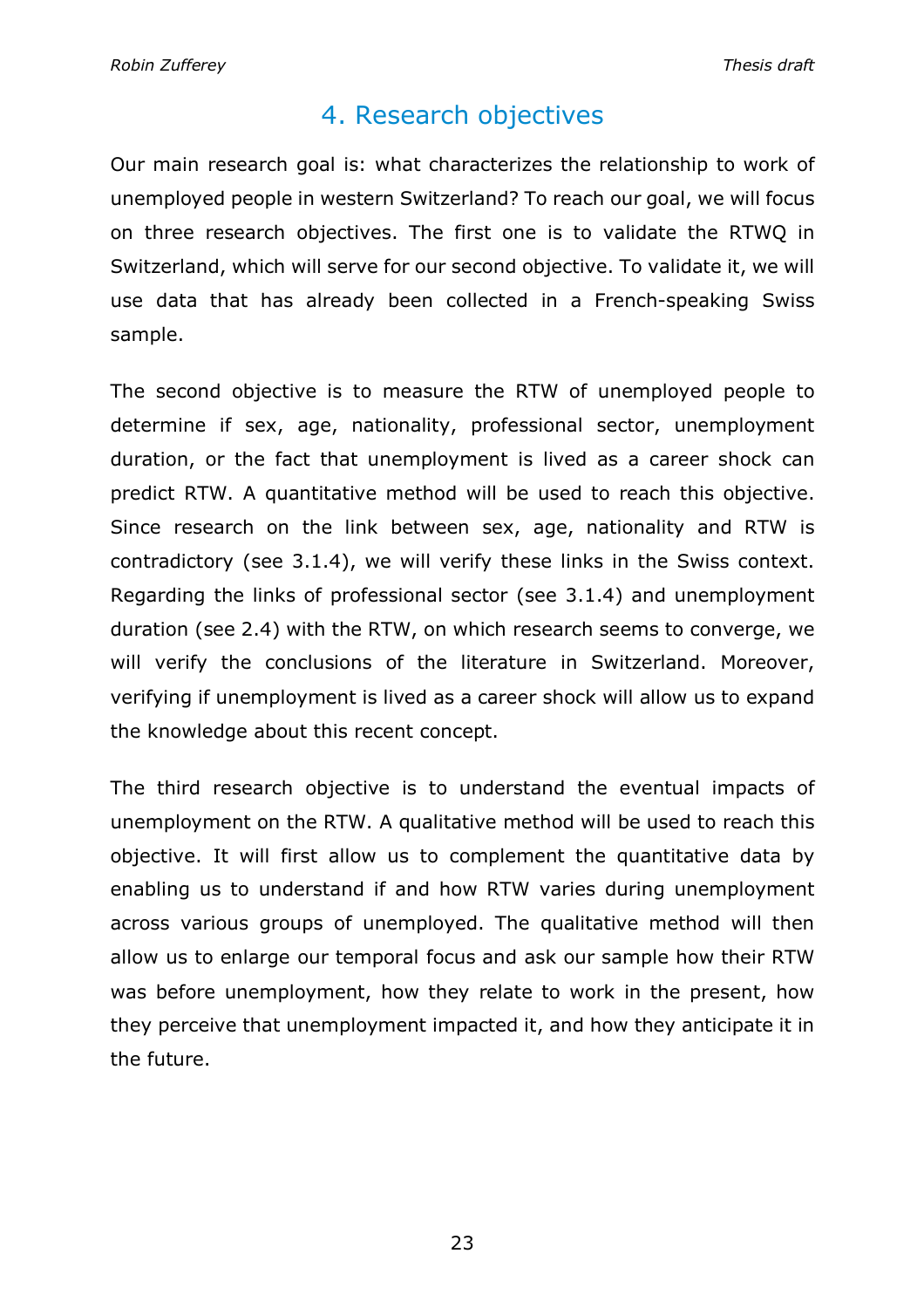## 5. Method

This thesis will use a mixed-methods sequential explanatory design QUAN→qual (Hanson et al., 2005; Ivankova, Creswell, & Stick, 2006) and is divided into four phases. In the first phase, the RTWQ will be validated in the Swiss context. In the second phase, quantitative data will be collected and analyzed. In the third phase, qualitative data will be collected and analyzed. To prepare this qualitative phase, the nature of the qualitative sample, as well as the interview protocols will partially be built based on the quantitative results. In the fourth phase, quantitative and qualitative data will be integrated to address our main research objective in a comprehensive manner.

## 5.1 Validation of the RTWQ in the Swiss context

## 5.1.1. Participants

The data for a swiss validation has already been collected in two Frenchspeaking Swiss samples. The first sample is composed of 327 students (226 women, 61 men, 40 unknowns, mean age of 21,5 years old). The second sample is composed of 357 workers (220 women, 123 men, 14 unknowns, mean age of 39.4 years old).

## 5.1.2. Instrument

Data from the RTWQ, which has already been explained in detail (see point 2.1.4) will be analyzed. Based on the MOW literature, Fournier and colleagues (in press) created the RTW multidimensional construct measuring the 7 following dimensions:

- The absolute centrality of work (e.g. «Without work, my life has little interest. »)
- The relative centrality of work (e.g. «Working is central to my life and that's my favorite activity above any other. »)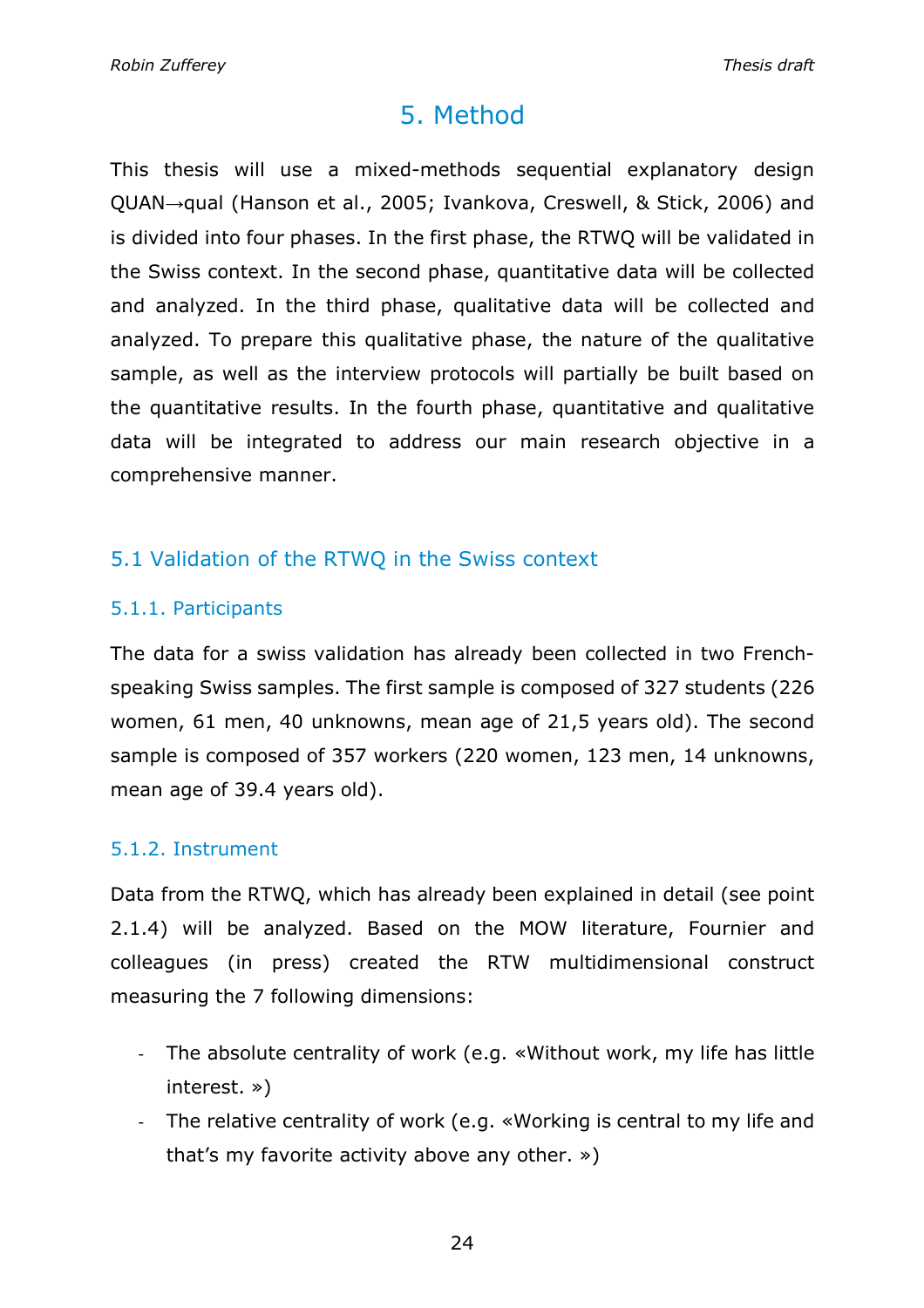- The purpose of work. (e.g. «By working, I'm looking to feel financially secure. »)
- The general expectations regarding working life. (e.g. «In my working life in general, it is important for me to have a workload that allows me to maintain a good work life balance. »)
- The obligations and duties of employers and society to workers. (e.g. «The employers have the obligation of assuring to each worker conditions that promote their personal well-being. »)
- The obligations and duties of workers to employers and society. (e.g. «Each worker has a duty to provide quality work. »)
- The representation of decent work. (e.g. «According to me, a decent job is a job that provides job security. »)

The questionnaire consists of 129 items. Each item is to be answered on a 5-point Likert-type scale ranging from 1 (*not in agreement at all*) to 5 (*absolutely in agreement*). Validated in Quebec (Canada) in French, these dimensions have a Cronbach alpha ranging between 0.8 and 0.93, indicating good psychometric qualities.

## 5.1.3 Analyses

To validate the structure of the RTWQ within the Swiss context, a confirmatory factor analysis (CFA) will be conducted on Amos software. The aim is to produce a swiss, shorter version of the RTWQ.

## 5.2 RTW of unemployed people

## 5.2.1 Participants

Quantitative data will be collected in a sample of 400 people who have subscribed to an ORP in Lausanne and are, therefore, unemployed. They will be selected by quota, which means that, in cooperation with ORP counselors, specific profiles of participants will be selected based on age,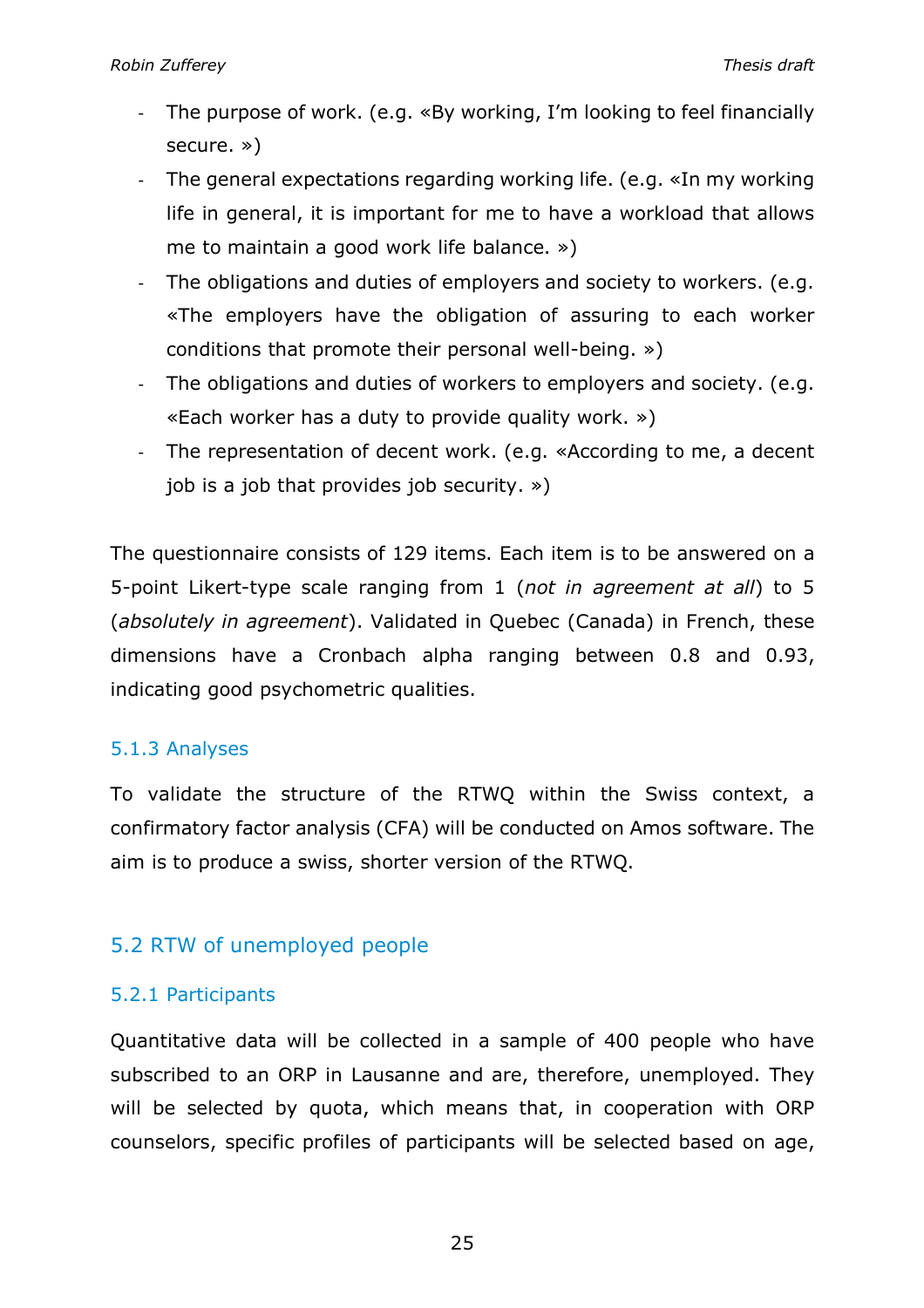sex, nationality, professional sector, and unemployment duration so that the size of the subgroups are similar.

#### 5.2.2 Instrument

The instrument for this research question is the RTWQ, which was previously described. It will be sent to the participants via email, using LimeSurvey software.

To measure career shocks, we will have to create a scale based on the existing ones (Seibert et al., 2013; Blokker et al., 2019) composed of just a few items. The goal is to determine to what degree the event that resulted in unemployment is personally felt as unexpected, negative, and to what extent it triggered a thinking process on one's career and future perspectives.

## 5.2.3 Analyses

We will conduct multiple regressions on SPSS software to determine how our independent variables (age, sex, professional sector…) predict RTW.

Our first hypothesis is that age does not have a significant impact on RTW (Mercure, Vultur, Fleury, 2012). Our second hypothesis is that nationality has an impact on RTW because of the difference of culture (Parry & Urwin, 2011; Gallie, 2019). Our third hypothesis is that sex does not have a significant impact on RTW because differences in work values between men and women tend to decrease (Gallie, 2019). Based on the study by Mercure Vultur, and Fleury (2012), the fourth hypothesis is that professional sector will have an impact on RTW. Our fifth hypothesis is that unemployment duration will not have an impact on RTW, as suggested in the literature (Isaksson, Johansson, Bellaagh, & Sjöberg, 2004; Saunders, Nedelec, & McEachen, 2018). Our last hypothesis is that when unemployment is considered as a career shock, unemployment affects the RTW because, by definition, a career shock triggers a thinking process on one's career.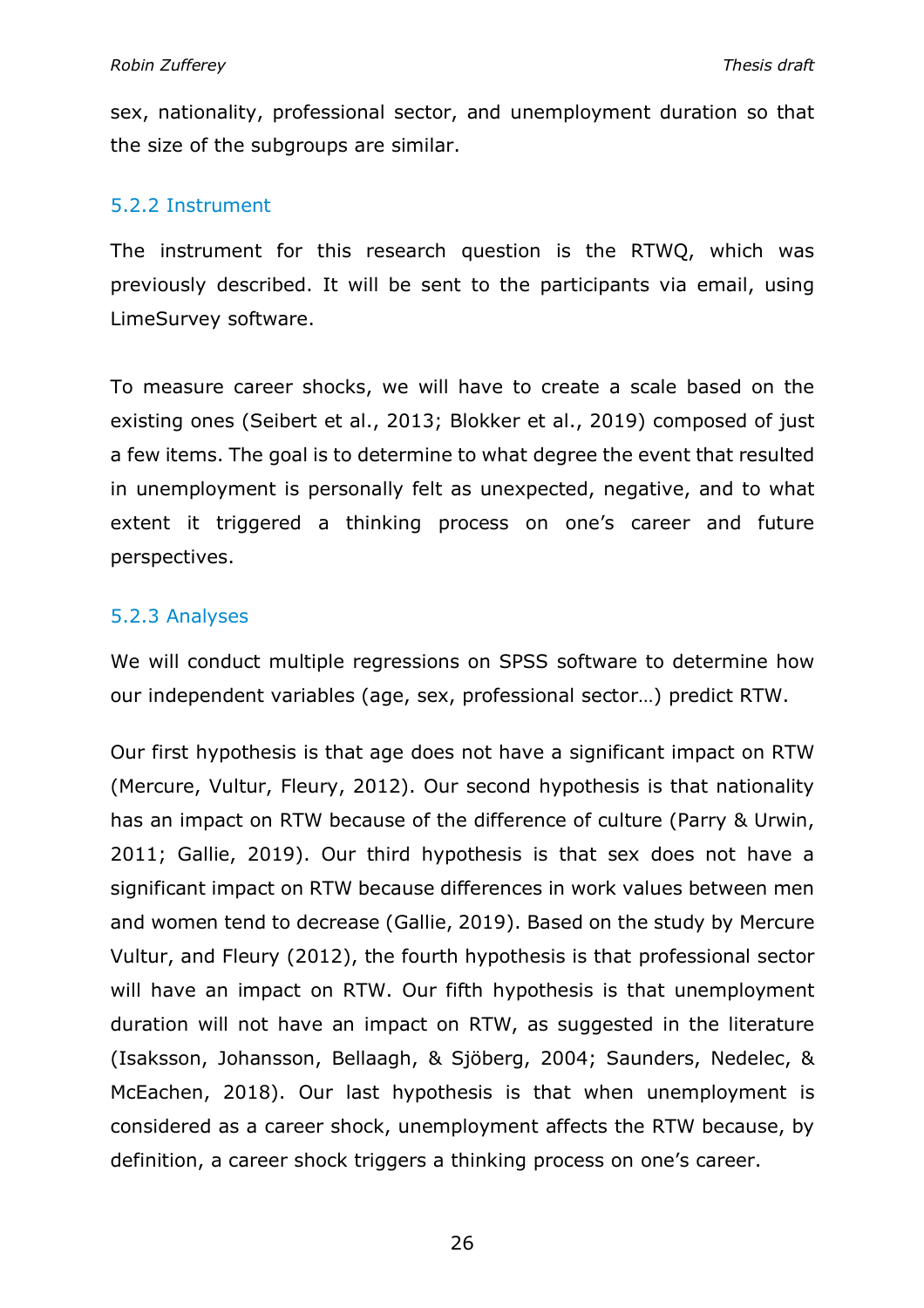## 5.3 Impact of unemployment on RTW

## 5.3.1 Participants

During the quantitative phase, participants will be asked if they would agree to meet us. Those who will have agreed will be contacted again, via email, to book a one-hour interview at a location of their choosing. The objective is to be able to interview at least twenty of them.

## 5.3.2 Instrument

During the first phase, the qualitative data will be collected in the form of semi-structured interviews, which is a suited technique to study complex and little studied phenomenon in human sciences (Anadón, 2006). The objective is, after having reminded the participants what RTW is, to ask them questions on:

- Their past RTW. An example could be: "What were your general expectations regarding working life when you worked?".
- Their current RTW. An example of question could be: "If you had to make a priority list of your different life domains (family, friends, hobbies, work…), what would the list look like?"
- The impact that unemployment had on their RTW. An example of question could be: "To what extent did unemployment change your RTW?"
- Their future RTW. An example could be: "What purposes do you want your work to have in the future?"

## 5.3.3 Analyses

In a first step, the method of thematic analysis will allow us to identify the main themes concerning the evolution or stability of the RTW dimensions and find patterns within our data.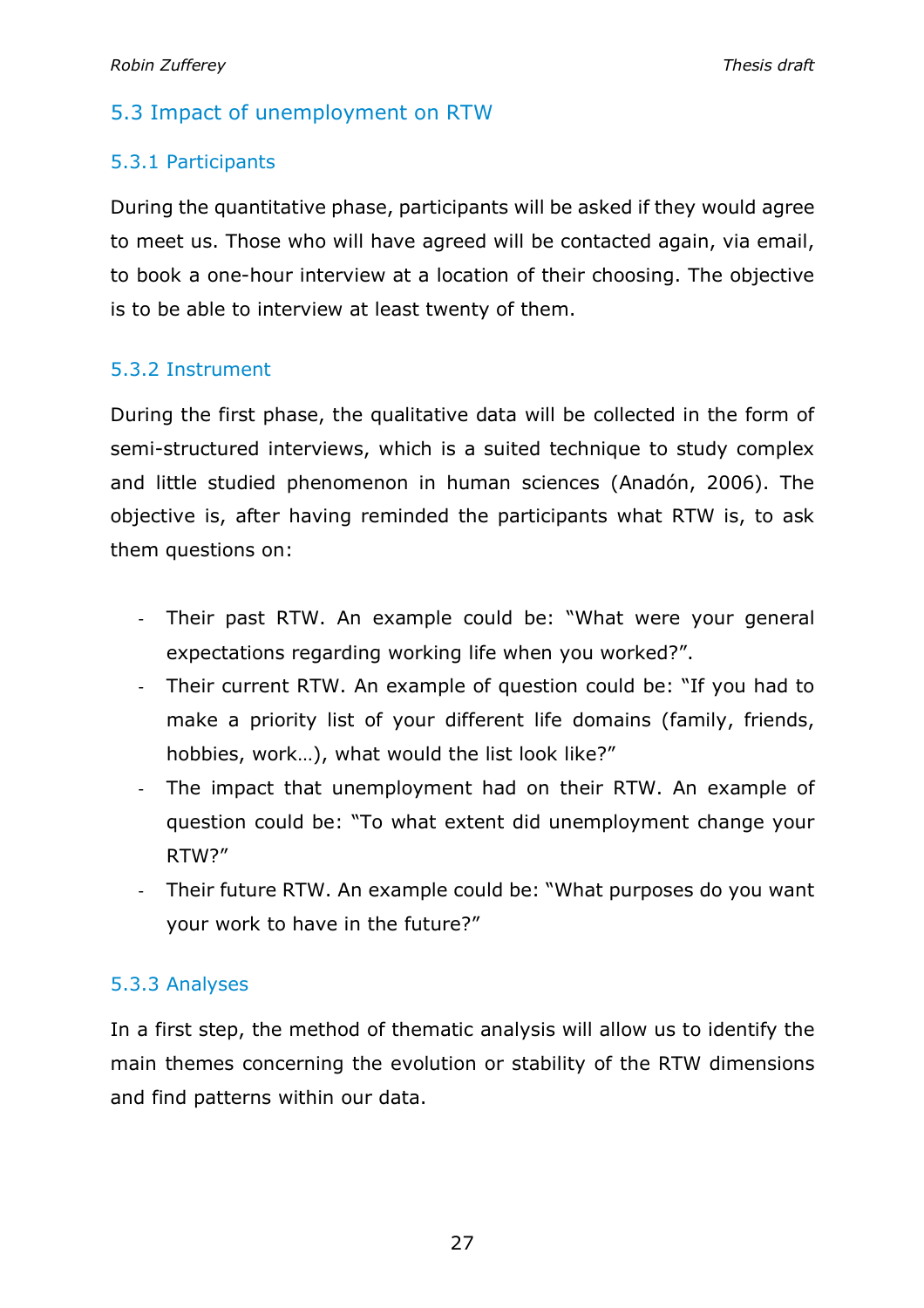The second step will aim at combining the quantitative and the qualitative data according to the mixed sequential quan-QUAL design, which will allow us to draw conclusions based on the entirety of our data. Particularly, we will carry out cluster analyses combining the scores of the 7 dimensions of the RTWQ and the qualitative categorizations. This will allow us to identify complex typologies of RTW among unemployed people.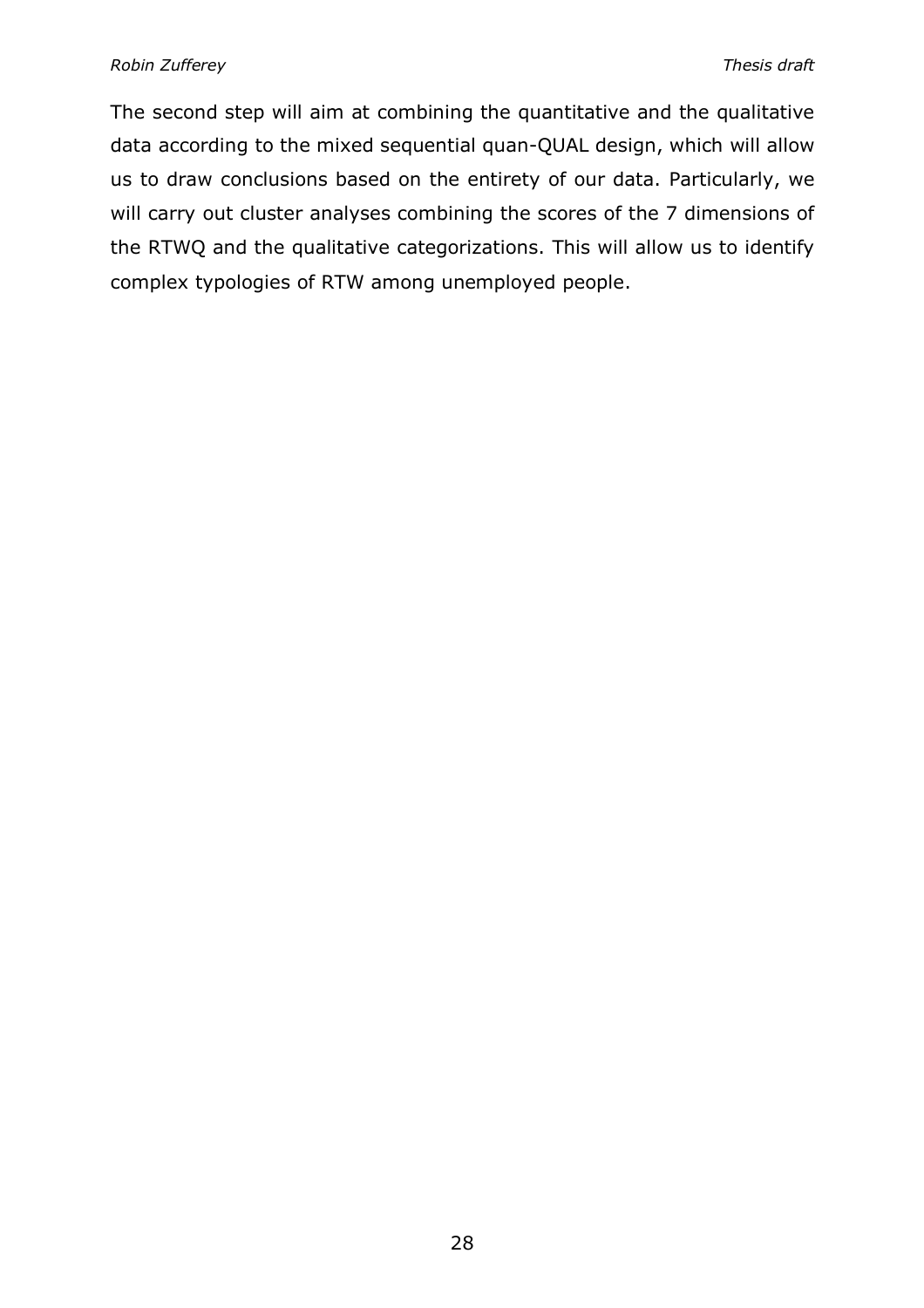## 6. Contribution of this thesis

Beyond the scientific contributions, this research might also lead to practical contributions. The questions that are central here are: is the base (RTW) on which counselors and clients build a project on during a counseling process as stable as it might appear? To what extent does it change over time? In what situations, and for what clients a possible change of RTW is to be considered? Scientifically speaking, this will allow to have a better understanding of the psychosocial impact of unemployment, and of the evolution of MOW. And for the practice, this will allow counselors to have more insights to understand clients' situations and, thus, work more efficiently with them.

Indeed, career counselors often must accompany unemployed individuals in their career development process. A key factor in the elaboration of a new career project is the relationship that these individuals have with their work. For example, if work is central to someone's life, the counseling process should focus deeply on what the individual wants to accomplish through it and the choice of a new training or career will be studied accordingly. On the opposite, if someone just needs to find a job as soon as possible and do not really care about the nature of the work, the counselor will focus more on job search techniques. For that reason, in a counseling context, a deeper understanding of the RTW of unemployed people can be useful to counselors.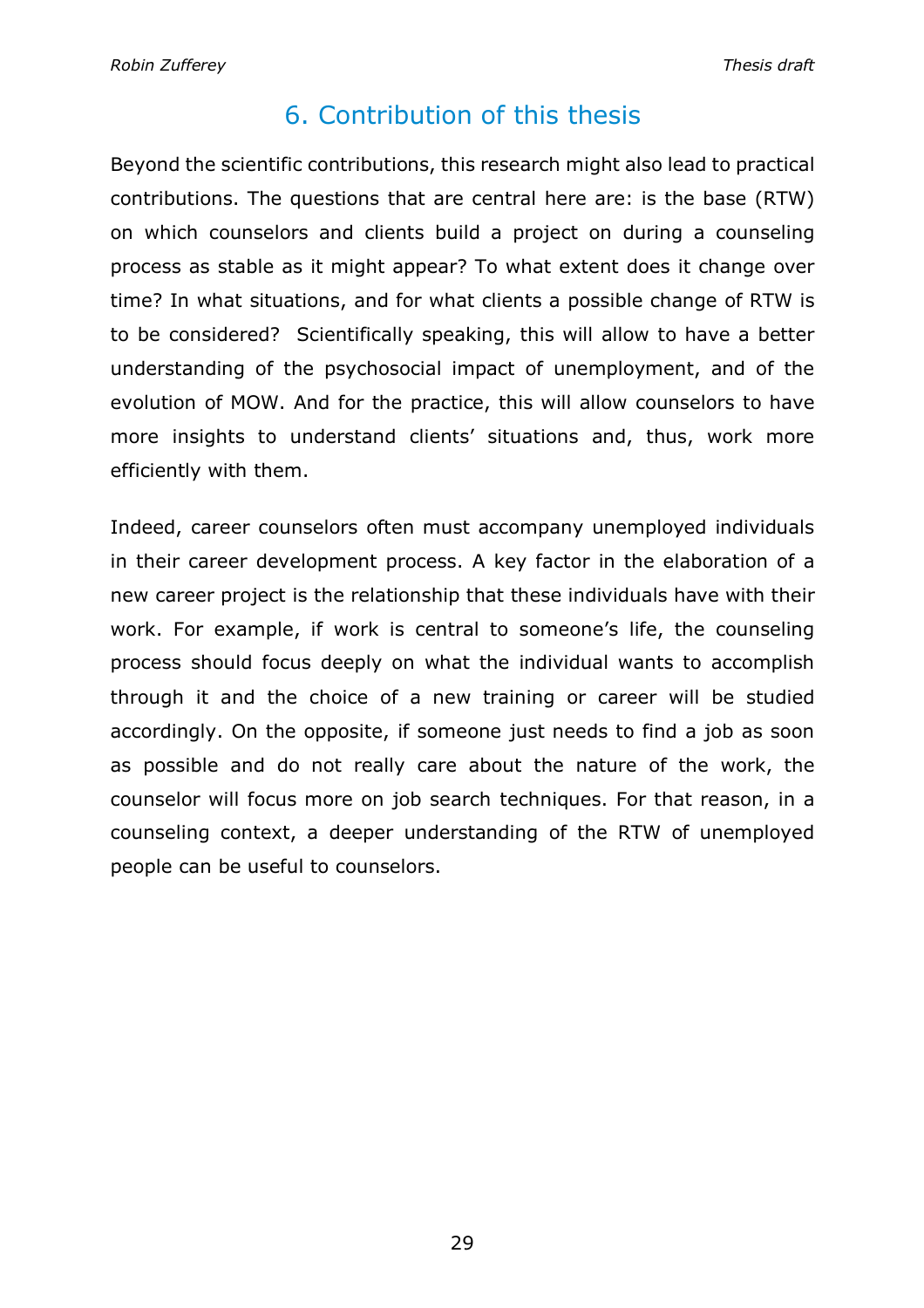## 7. Execution agenda

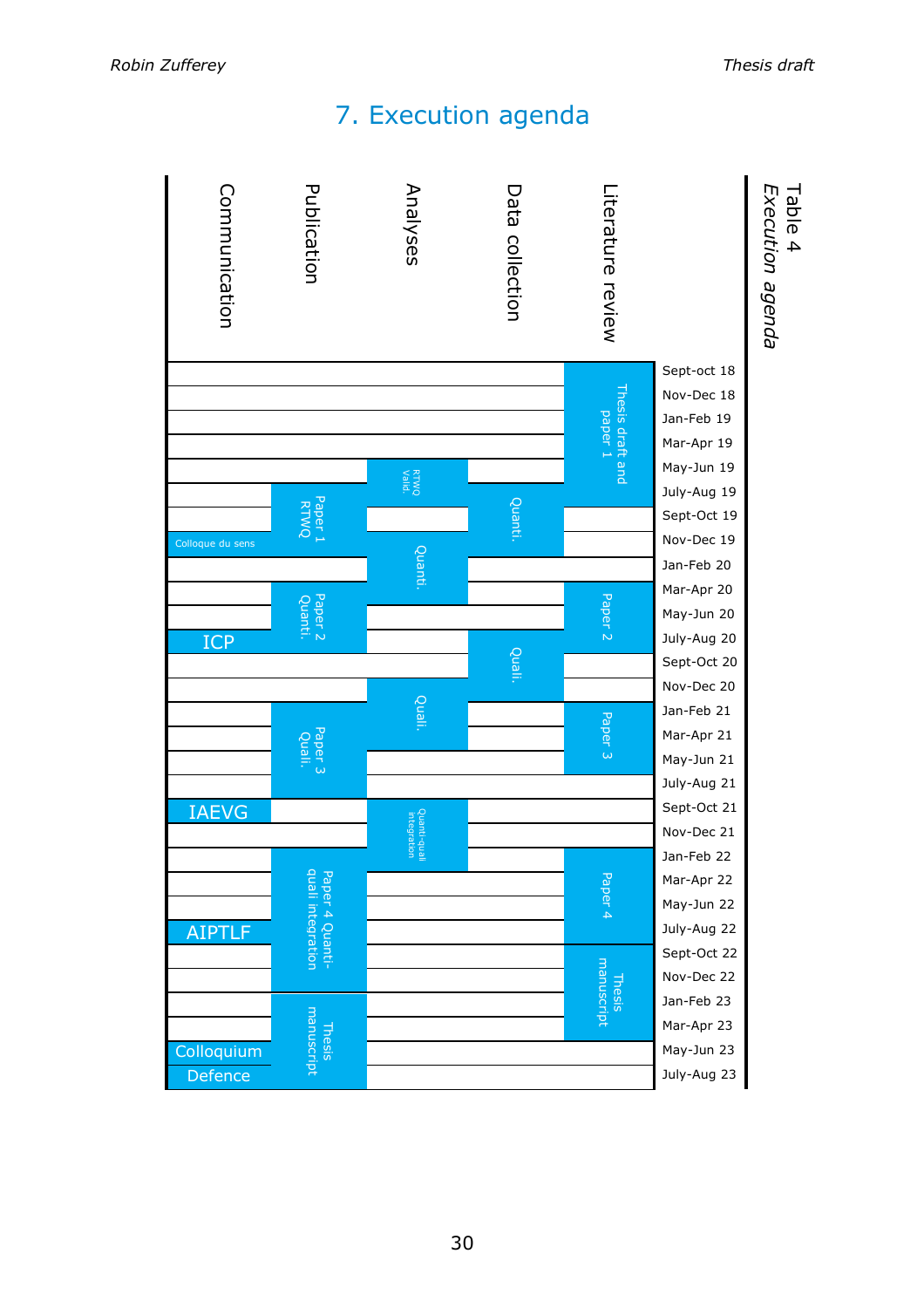## 8. References

- Akkermans, J., & Kubasch, S. (2017). Trending topics in careers: A review and future research agenda. *Career Development International, 22*(6), 586–627. https://doi.org/10.1108/CDI-08- 2017-0143
- Akkermans, J., Seibert, S. E., & Mol, S. T. (2018). Tales of the unexpected: Integrating career shocks in the contemporary careers literature. *SA Journal of Industrial Psychology, 44*(1), 1-10. http://dx.doi.org/10.4102/sajip.v44i0.1503
- Allan, B. A., Rolniak, J. R., & Bouchard, L. (2018). Underemployment and well-being: Exploring the dark side of meaningful work. *Journal of Career Development*. https://doi.org/10.1177/0894845318819861
- Anadón, M. (2006). La recherche dite «qualitative»: de la dynamique de son évolution aux acquis indéniables et aux questionnements présents. *Recherches qualitatives*, *26*(1), 5-31.
- Antonini, M. (2018). A New Typology to Describe the Regional Differences in Swiss Labor Markets. *Swiss Journal of Sociology*, *44*(1), 35-58. https://doi.org/10.1515/sjs-2018-0003
- Arnoux-Nicolas, C., Sovet, L., Lhotellier, L., Di Fabio, A., & Bernaud, J. L. (2016). Perceived work conditions and turnover intentions: The mediating role of meaning of work. *Frontiers in Psychology*, *7*, 704. https://doi.org/10.3389/fpsyg.2016.00704
- Arthur, M. B., Khapova, S. N., & Wilderom, C. P. (2005). Career success in a boundaryless career world. *Journal of Organizational Behavior: The International Journal of Industrial, Occupational and Organizational Psychology and Behavior*, *26*(2), 177-202. https://doi.org/10.1002/job.290
- Bandura, A. (1977). Self-efficacy: toward a unifying theory of behavioral change. *Psychological review*, *84*(2), 191. http://dx.doi.org/10.1037/0033-295X.84.2.191

Bandura, A. (2000). Exercise of human agency through collective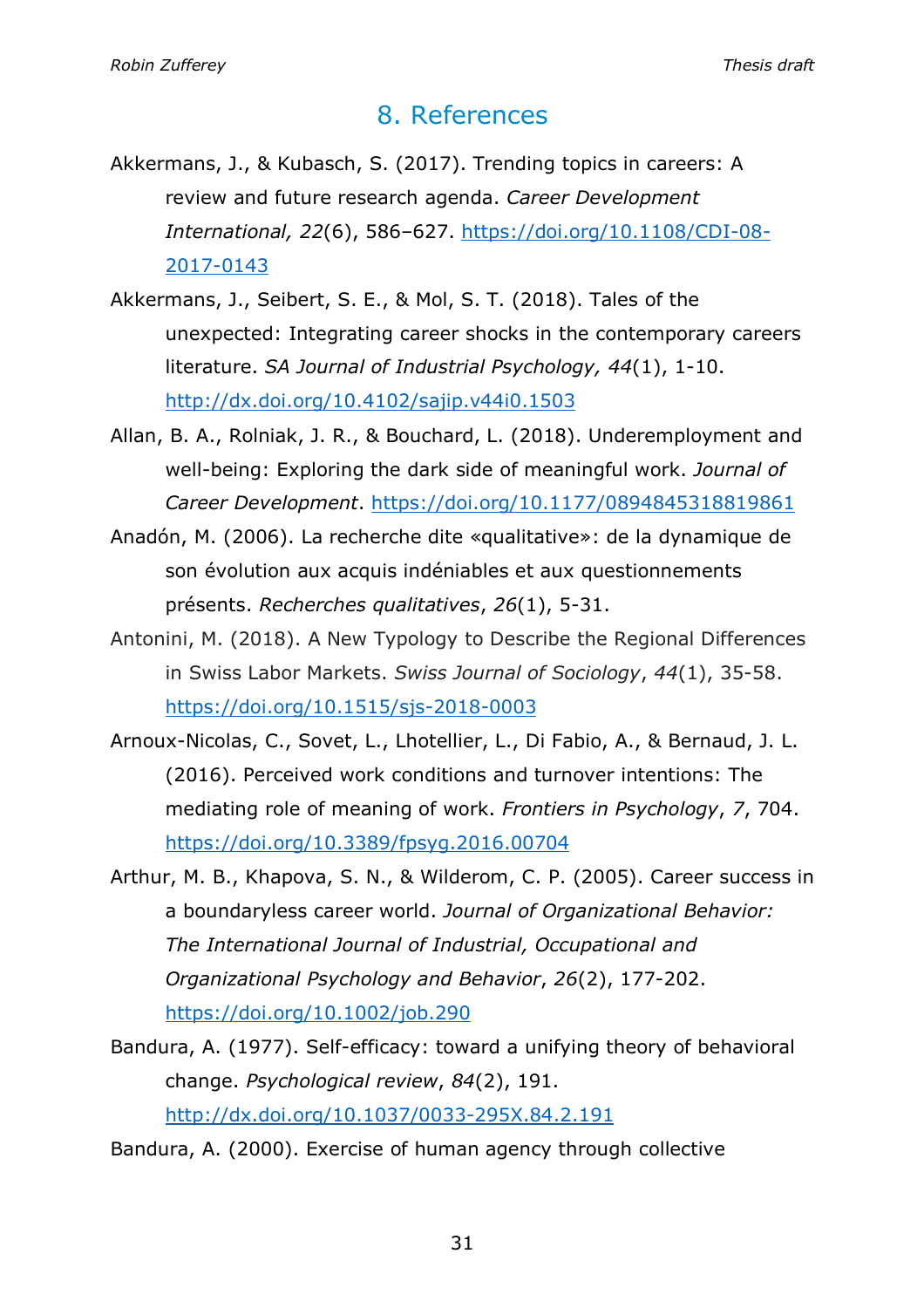efficacy. *Current directions in psychological science*, *9*(3), 75-78. https://doi.org/10.1111/1467-8721.00064

Bandura, A. (2001). Social cognitive theory: An agentic perspective. *Annual review of psychology*, *52*(1), 1-26. https://doi.org/10.1146/annurev.psych.52.1.1

Baumeister, R. F. (1991). *Meanings of life*. Guilford Press.

- Beck, F., Guilbert, P., & Gautier, A. (2007). Baromètre santé 2005, Attitudes et comportements de santé. [Health Barometer 2005, Attitudes and Health health B ehaviors]. *Saint-Denis: Inpes, coll Baromètres santé.*
- Beck F., Gautier A, Guignard R. et Richard J.-B. (2012). Baromètre santé 2010, Attitudes et comportements de santé. [Health Barometer 2010, Attitudes and health behaviors]. *Saint-Denis: Inpes, coll Baromètres santé.*
- Betsworth, D. G., & Hansen, J. I. C. (1996). The categorization of serendipitous career development events. *Journal of Career Assessment*, *4*(1), 91-98.

https://doi.org/10.1177/106907279600400106

- Bidart, C. (2018). How plans change: Anticipation, interferences and unpredictabilities. *advances in life course research*. https://doi.org/10.1016/j.alcr.2018.10.007
- Blais, M. R., Vallerand, R. J., Pelletier, L. G., & Brière, N. M. (1989). L'échelle de satisfaction de vie : Validation canadienne-française du "Satisfaction with Life Scale." [The satisfaction scale: Canadian-French validation of the Satisfaction with Life Scale]. *Canadian Journal of Behavioural Science / Revue canadienne des sciences du comportement, 21*(2), 210-223.

http://dx.doi.org/10.1037/h0079854

Blokker, R., Akkermans, J., Tims, M., Jansen, P., & Khapova, S. (2019). Building a sustainable start: The role of career competencies, career success, and career shocks in young professionals' employability. *Journal of Vocational Behavior*, *112*, 172-184.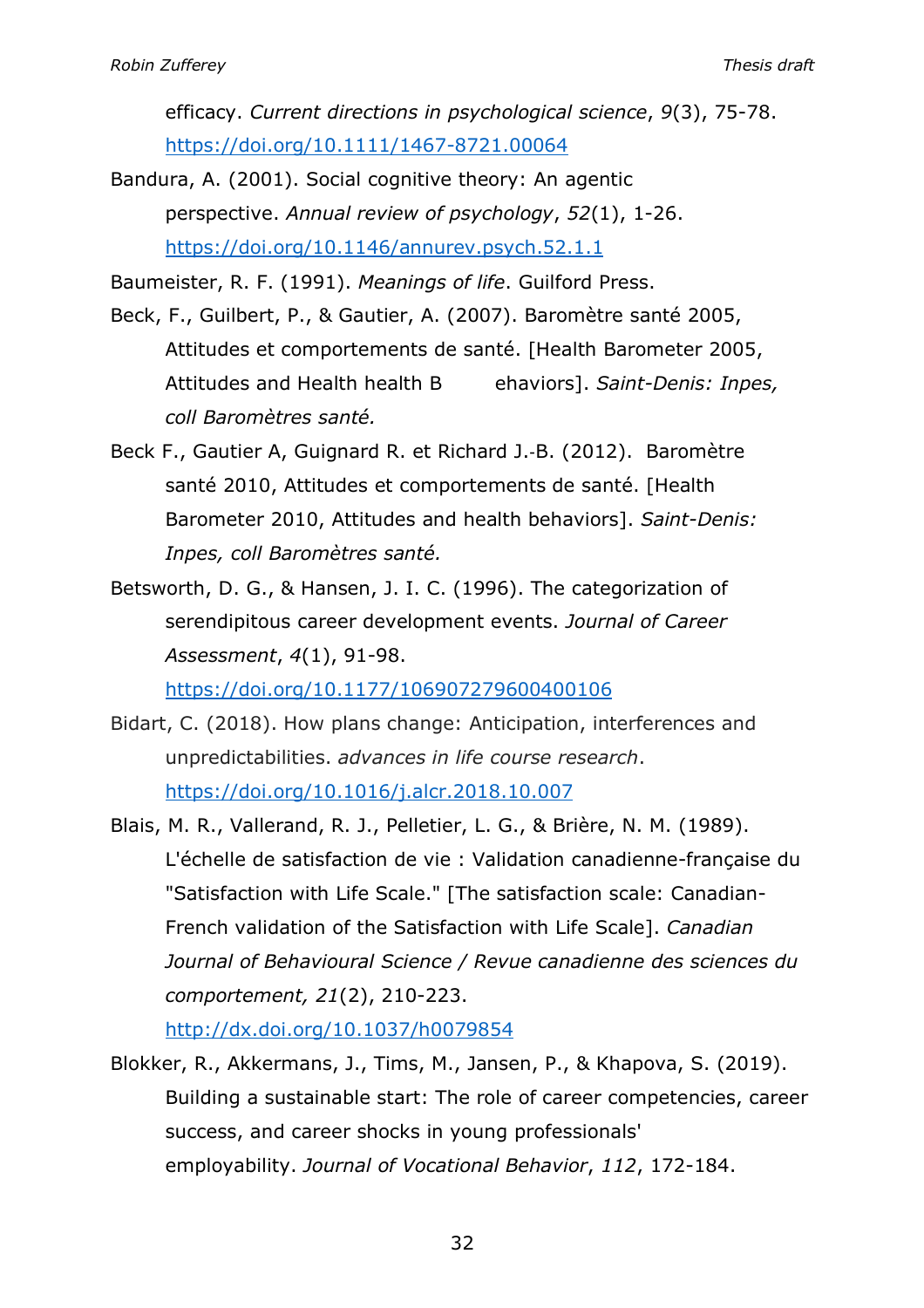https://doi.org/10.1016/j.jvb.2019.02.013

- Blustein, D. (2006). *The psychology of working: A new perspective for career development, counseling, and public policy*. Routledge.
- Blustein, D. L., Olle, C., Connors-Kellgren, A., & Diamonti, A. J. (2016). Decent work: A psychological perspective. *Frontiers in Psychology*, *7*, 407. https://doi.org/10.3389/fpsyg.2016.00407
- Bright, J. E., & Pryor, R. G. (2005). The chaos theory of careers: A user's guide. *The career development quarterly*, *53*(4), 291-305. https://doi.org/10.1002/j.2161-0045.2005.tb00660.x
- Bright, J. E., Pryor, R. G., & Harpham, L. (2005). The role of chance events in career decision making. *Journal of Vocational Behavior*, *66*(3), 561-576.

https://doi.org/10.1016/j.jvb.2004.05.001

- Cohrs, J. C., Abele, A. E., & Dette, D. E. (2006). Integrating situational and dispositional determinants of job satisfaction: Findings from three samples of professionals. *The Journal of psychology*, *140*(4), 363-395. https://doi.org/10.3200/JRLP.140.4.363-395
- D'Amours, M. (2002). *Diversification et fragmentation du travail. Le passage de l'emploi salarié typique à des formes de travail atypique chez les travailleurs de plus de 45 ans*. Montréal, QC: INRS-Urbanisation, Culture et Société.

https://depot.erudit.org/id/001666dd

Deloitte (2017). Deloitte Global Human Capital Trends: Rewriting the rules for the digital age. Available online at: https://www2.deloitte.com/content/dam/Deloitte/global/Documents /HumanCapital/hc-2017-global-human-capital-trends-gx.pdf

De Witte, H. (1993). Psychological consequences of long-term unemployment-review of the literature. *Psychologica belgica*, *33*(1), 1-35.

De Witte, H., Hooge, J., & Vanbelle, E. (2010). Do the long-term unemployed adapt to unemployment. *Romanian Journal of Applied Psychology*, *12*(1), 8-14.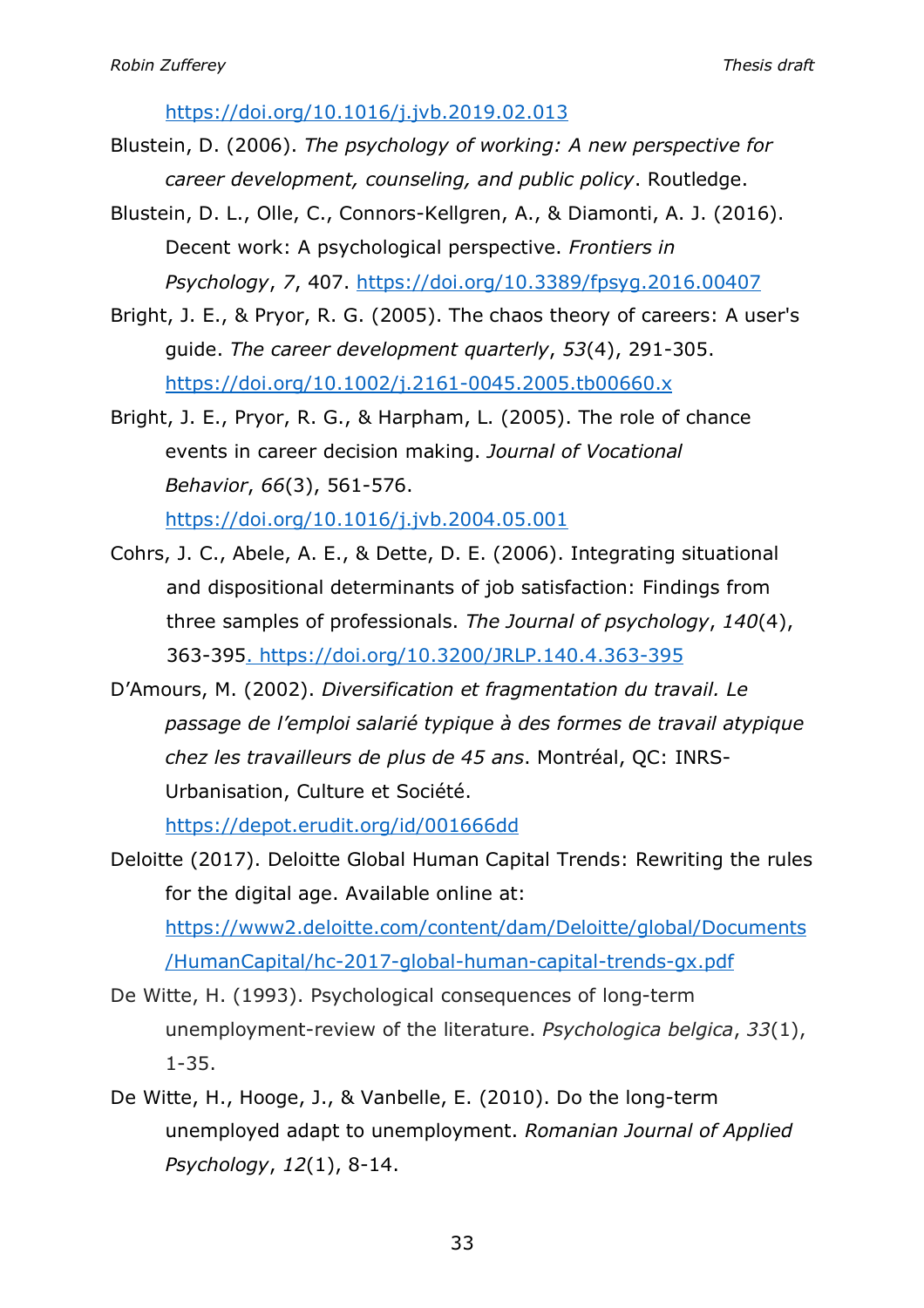- Dik, B. J., Byrne, Z. S., & Steger, M. F. (2013). Introduction: Toward an integrative science and practice of meaningful work. *Purpose and meaning in the workplace*, 3-14.
- Di Fabio, A., & Maree, J. G. (2016). Using a transdisciplinary interpretive lens to broaden reflections on alleviating poverty and promoting decent work. *Frontiers in psychology*, *7*, 503. https://doi.org/10.3389/fpsyg.2016.00503
- Di Fabio, A., Palazzeschi, L., & Bucci, O. (2017). In an unpredictable and changing environment: intrapreneurial self-capital as a key resource for life satisfaction and flourishing. *Frontiers in psychology*, *8*, 1819. https://doi.org/10.3389/fpsyg.2017.01819
- Di Ruggiero, E., Cohen, J. E., Cole, D. C., & Forman, L. (2015). Competing conceptualizations of decent work at the intersection of health, social and economic discourses. *Social Science & Medicine*, *133*, 120-127. https://doi.org/10.1016/j.socscimed.2015.03.026
- Duffy, R. D., Blustein, D. L., Diemer, M. A., & Autin, K. L. (2016). The Psychology of Working Theory. *Journal of Counseling Psychology, 63*(2), 127-148. http://dx.doi.org/10.1037/cou0000140
- Duffy, R. D., & Dik, B. J. (2013). Research on calling: What have we learned and where are we going?. *Journal of Vocational Behavior*, *83*(3), 428-436

https://doi.org/10.1016/j.jvb.2013.06.006

- Ecoplan (2017). Die Entwicklung atypisch-prekärer Arbeitsverhältnisse in der Schweiz: Nachfolgestudie zu den Studien von 2003 und 2010, unter Berücksichtigung neuer Arbeitsformen [The development of atypical and precarious working conditions in Switzerland: Follow-up of the 2003 and 2010 studies taking into account new forms of work]. Bern, Switzerland: State Secretariat for Economic Affairs.
- Egli, S., Mayer, B., & Mast, F. (2017, September). Cultural differences and similarities among German-, French- and Italian-speaking Switzerland and neighboring countries. Retrieved from: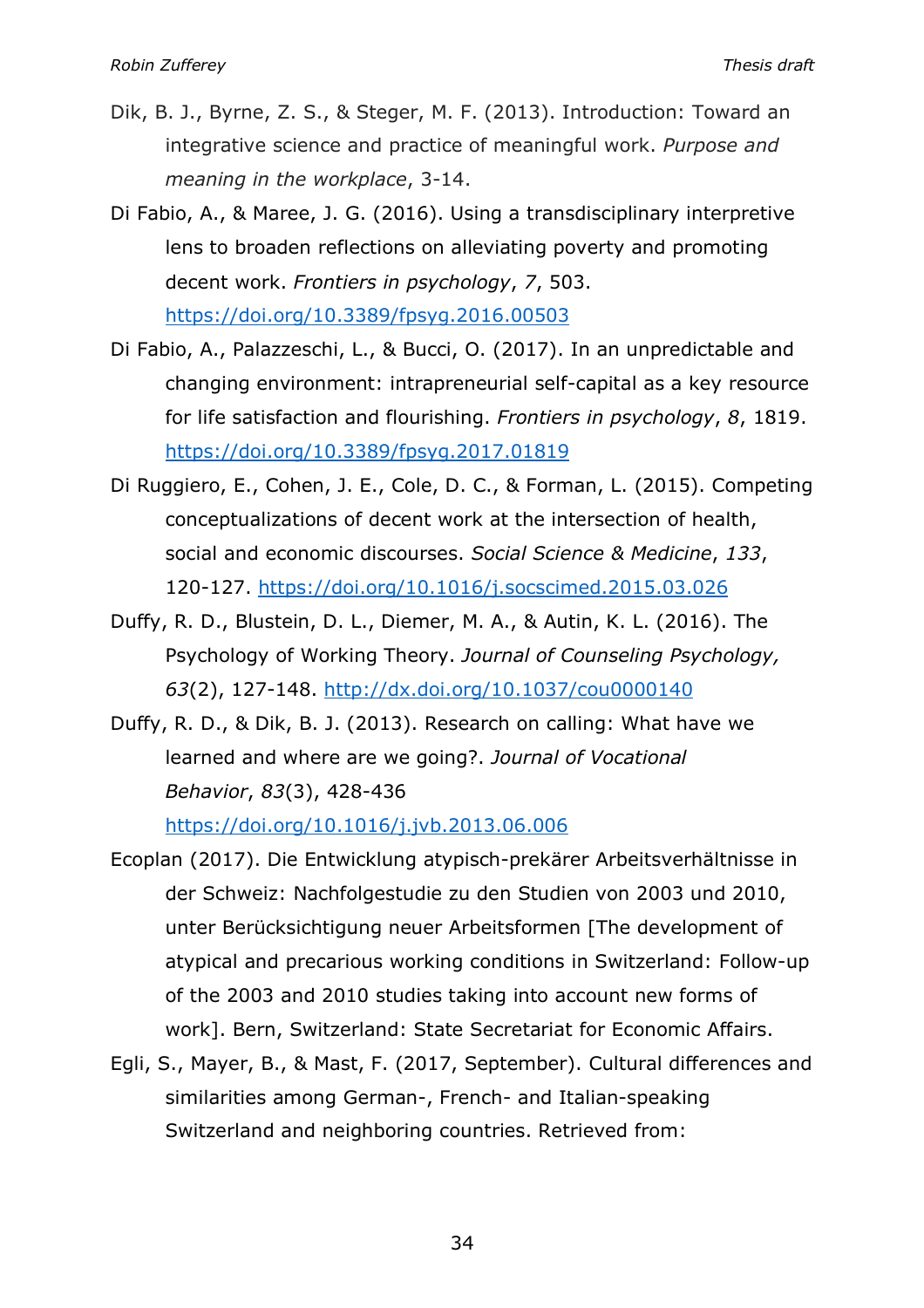https://boris.unibe.ch/114429/1/Presentation\_SPSconference\_pub.p df

- Eichhorst, W., Rodríguez-Planas, N., Schmidl, R., & Zimmermann, K. F. (2015). A road map to vocational education and training in industrialized countries. *ILR Review*, *68*(2), 314-337. https://doi.org/10.1177/0019793914564963
- Elangovan, A. R., Pinder, C. C., & McLean, M. (2010). Callings and organizational behavior. *Journal of Vocational Behavior*, *76*(3), 428- 440. https://doi.org/10.1016/j.jvb.2009.10.009
- Federal Statistical Office (2019). Communiqué de presse. Enquête suisse sur la population active au 4<sup>e</sup> trimestre 2018 : l'offre de travail. Neuchâtel, Switzerland : Federal Statistical Office. Retrieved from https://www.bfs.admin.ch/bfs/fr/home/actualites/quoi-deneuf.gnpdetail.2019-0268.html
- Federal Statistical Office (2018). *Indicateurs du marché du travail 2018.*  Neuchâtel, Switzerland : Federal Statistical Office. Retrieved from https://www.bfs.admin.ch/bfs/fr/home/statistiques/cataloguesbanques-donnees/publications.assetdetail.5786116.html
- Federal Statistical Office (2010). *L'enquête sur la population active dès 2010. Concepts – Bases méthodologiques – Considération pratiques.* Neuchâtel, Switzerland : Federal Statistical Office. Retrieved from https://www.bfs.admin.ch/bfs/fr/home/statistiques/travailremuneration/enquetes/espa.html
- Federal Statistical Office (2017). Statistique du chômage au sens du BIT (CHOM-BIT). Base Méthodologique. Neuchâtel, Switzerland: Federal Statistical Office. Retrieved from

https://www.bfs.admin.ch/bfs/fr/home/statistiques/travailremuneration/enquetes/chom-bit.assetdetail.3084164.html

Federal Statistical Office (2019). Taux de chômage au sens du BIT selon le sexe, la nationalité, et d'autres caractéristiques. Neuchâtel, Switzerland : Federal Statistical Office. Retrieved from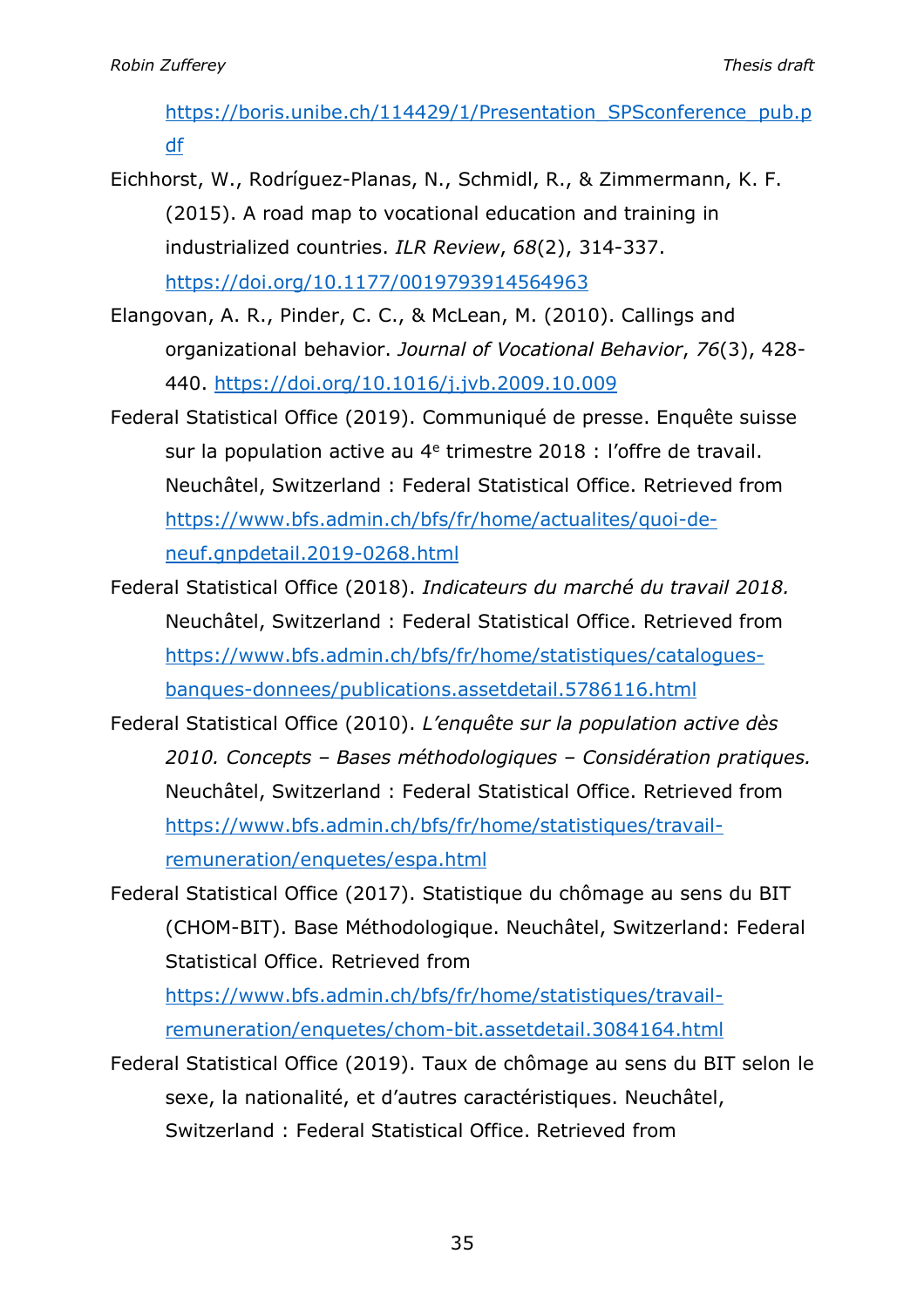https://www.bfs.admin.ch/bfs/fr/home/statistiques/cataloguesbanques-donnees/tableaux.assetdetail.7206159.html

- Feldman, D. C. (1996). The nature, antecedents and consequences of underemployment. *Journal of management*, *22*(3), 385-407. https://doi.org/10.1177/014920639602200302
- Fouad, N. A., & Bynner, J. (2008). Work transitions. *American psychologist*, *63*(4), 241. http://dx.doi.org/10.1037/0003- 066X.63.4.241
- Fournier, G., Lachance, L., Lahrizi, I.Z., Masdonati, J., & Viviers, S. (in press). Development and initial validation of a multidimensional Questionnaire on the Relationship to Work (RWQ).
- Gallie, D. (2019). Research on work values in a changing economic and social context. *The ANNALS of the American Academy of Political and Social Science*, *682*(1), 26-42.

https://doi.org/10.1177/0002716219826038

Geertz, C. (1973). The interpretation of cultures. New York: Basic Books.

- Griep, Y., Kinnunen, U., Nätti, J., De Cuyper, N., Mauno, S., Mäkikangas, A., & De Witte, H. (2015). The effects of unemployment and perceived job insecurity: A comparison of their association with psychological and somatic complaints, self-rated health and life satisfaction. *International Archives of Occupational and Environmental Health, 89,* 147–162. doi:10.1007/s00420-015-1059-5
- Grossetti, M. (2006). L'imprévisibilité dans les parcours sociaux. *Cahiers internationaux de sociologie*, (1), 5-28.

https://doi.org/10.3917/cis.120.0005

Guillaume, J. F. (2009). Les parcours de vie, entre aspirations individuelles et contraintes structurelles. *Informations sociales*, (6), 22-30. https://www.cairn.info/revue-informations-sociales-2009-6 page-22.htm.

Guilbert, L., Bernaud, J. L., Gouvernet, B., & Rossier, J. (2016).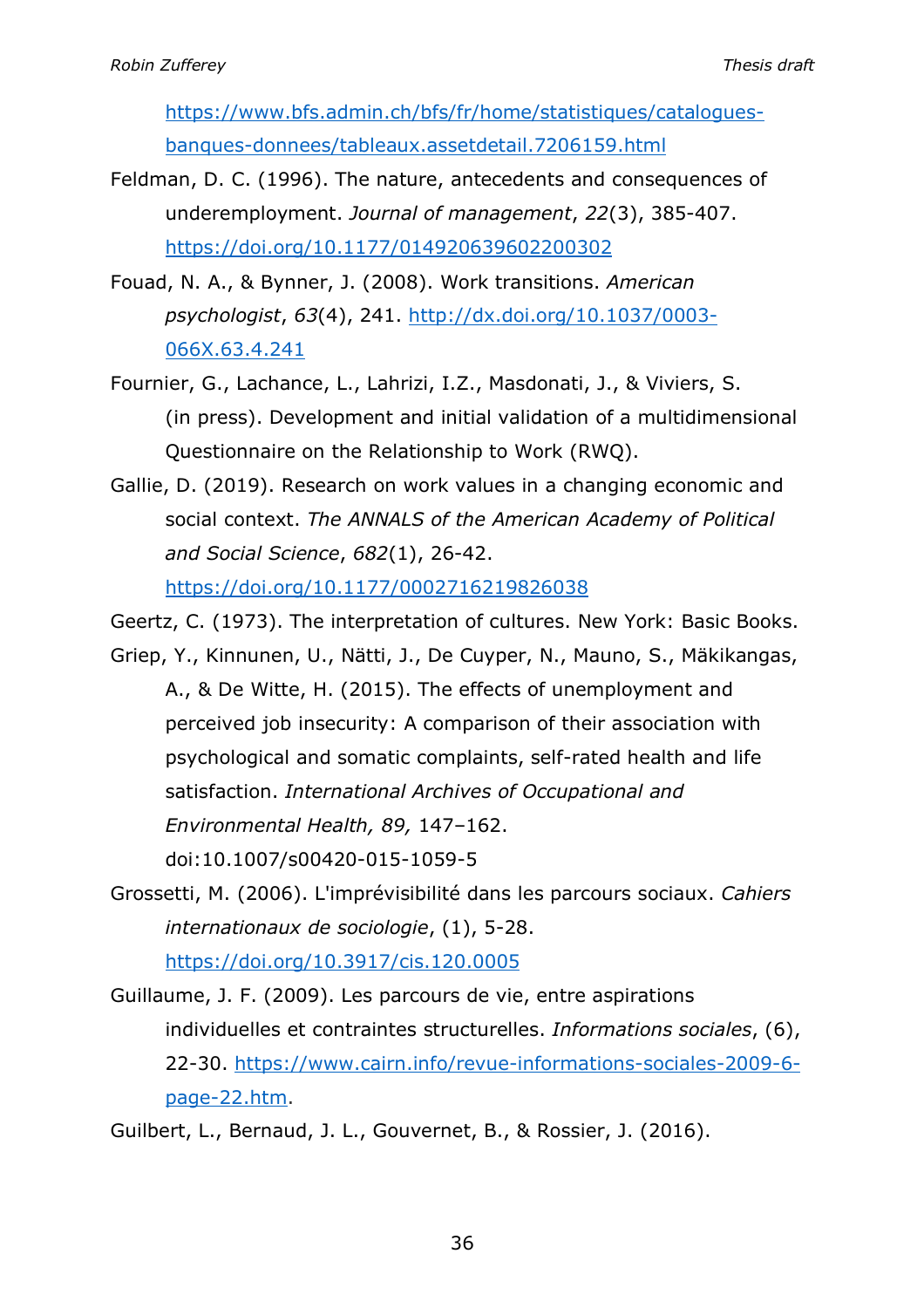Employability: review and research prospects. *International Journal for Educational and Vocational Guidance*, *16*(1), 69-89. https://doi.org/10.1007/s10775-015-9288-4

Hackman, J. R. (1980). Work redesign and motivation. *Professional Psychology*, *11*(3), 445. http://dx.doi.org/10.1037/0735-7028.11.3.445

Hahn, E., Specht, J., Gottschling, J., & Spinath, F. M. (2015). Coping with unemployment: The impact of unemployment duration and personality on trajectories of life satisfaction. *European Journal of Personality*, *29*(6), 635-646. https://doi.org/10.1002/per.2034

- Hanson, W. E., Creswell, J. W., Clark, V. L. P., Petska, K. S., & Creswell, J. D. (2005). Mixed methods research designs in counseling psychology. *Journal of Counseling Psychology, 52*(2), 224-235. doi:10.1037/0022-0167.52.2.224
- Harpaz, I., & Fu, X. (1997). Work centrality in Germany, Israel, Japan, and the United States. *Cross-Cultural Research*, *31*(3), 171-200. https://doi.org/10.1177/106939719703100301
- Hetschko, C., Knabe, A., & Schöb, R. (2014). Changing identity: Retiring from unemployment. *The Economic Journal*, *124*(575), 149-166. https://doi.org/10.1111/ecoj.12046
- Hoorn, A., & Maseland, R. (2013). Does a Protestant work ethic exist? Evidence from the well-being effect of unemployment. *Journal of Economic Behavior & Organization, 91*, 1-12. https://doi.org/10.1016/j.jebo.2013.03.038
- Isaksson, K., Johansson, G., Bellaagh, K., & Sjöberg, A. (2004). Work values among the unemployed: Changes over time and some gender differences. *Scandinavian Journal of Psychology*, *45*(3), 207- 214. https://doi.org/10.1111/j.1467-9450.2004.00396.x
- Ivankova, N. V., Creswell, J. W., & Stick, S. L. (2006). Using mixedmethods sequential explanatory design: From theory to practice. *Field methods*, *18*(1), 3-20. https://doi.org/10.1177/1525822X05282260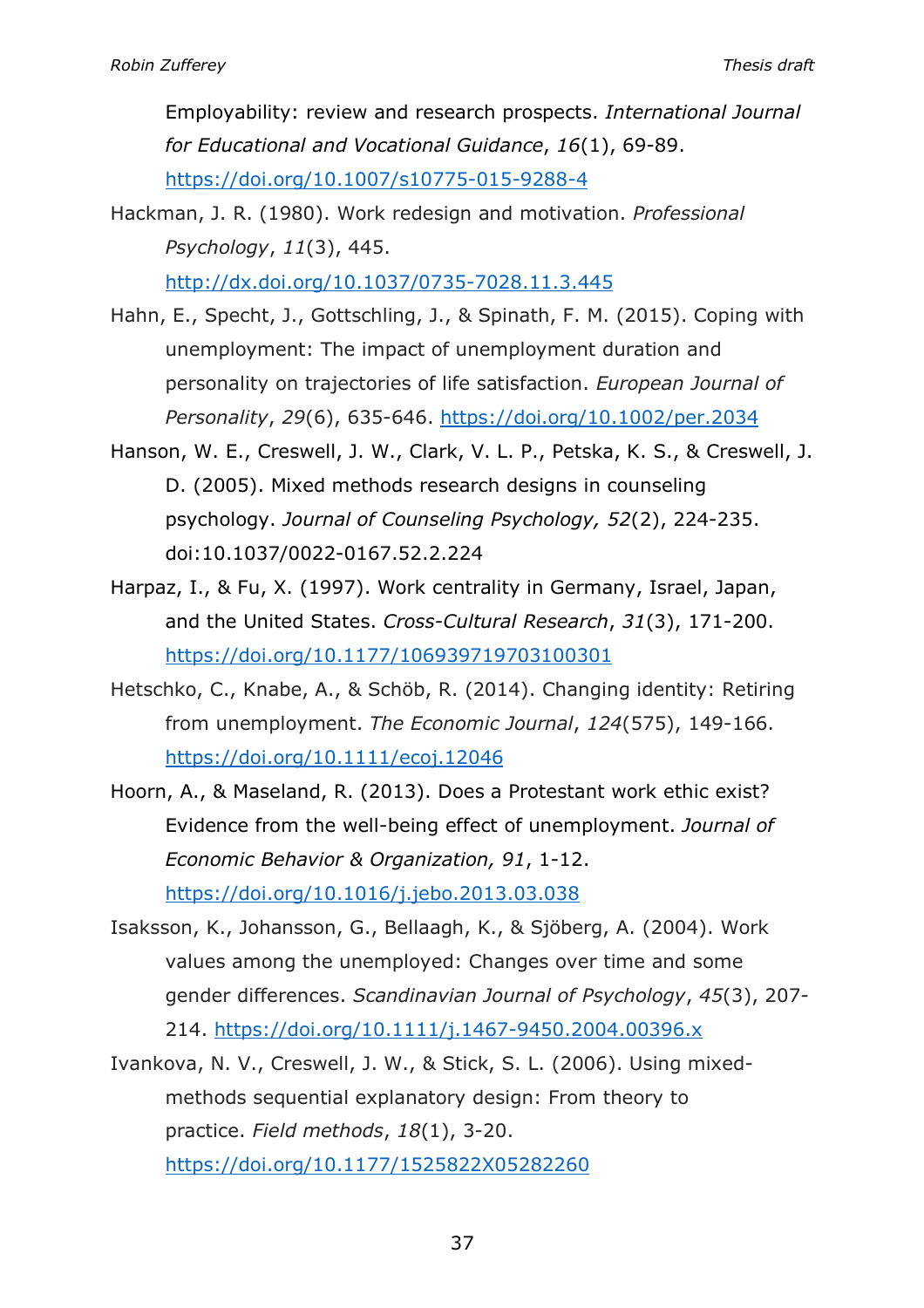- Johnston, C. S., Broonen, J. P., Stauffer, S. D., Hamtiaux, A., Pouyaud, J., Zecca, G., ... & Rossier, J. (2013). Validation of an adapted French form of the Career Adapt-Abilities Scale in four Francophone countries. *Journal of Vocational Behavior*, *83*(1), 1-10. doi:10.1016/j.jvb.2013.02.002
- Juntunen, C. L. (2006). The psychology of working: The clinical context. *Professional Psychology: Research and Practice*, *37*(4), 342. http://dx.doi.org/10.1037/0735-7028.37.4.342
- Kalleberg, A. L. (2009). Precarious work, insecure workers: Employment relations in transition. *American sociological review*, *74*(1), 1-22. https://doi.org/10.1177/000312240907400101
- Kahn, W. A. (2007). Meaningful connections: Positive relationships and attachments at work. In J. E. Dutton & B. R. Ragins (Eds.), Exploring positive relationships at work: Building a theoretical and research foundation (pp. 189–206). Mahwah, NJ: Lawrence Erlbaum Associates.
- Kostek, J. A. (2012). *Work centrality: A meta-analysis of the nomological network* (Doctoral dissertation, Bowling Green State University).
- Kim, T., & Allan, B. A. (2019). Underemployment and Meaningful Work: The Role of Psychological Needs. *Journal of Career Assessment.*  https://doi.org/10.1177/1069072718824004
- Kluckhohn, C. (1951). Values and value-orientations in the theory of action: An exploration in definition and classification. In T. Parsons & E. Shils (Eds.), Toward a general theory of action (pp. 388–433). Cambridge, MA: Harvard University Press.
- Kokko, K., Pulkkinen, L., & Puustinen, M. (2000). Selection into long-term unemployment and its psychological consequences. *International Journal of Behavioral Development*, *24*(3), 310-320. https://doi.org/10.1080/01650250050118295
- Krumboltz, J. D. (2009). The happenstance learning theory. *Journal of Career Assessment*, *17*(2), 135-154.

https://doi.org/10.1177/1069072708328861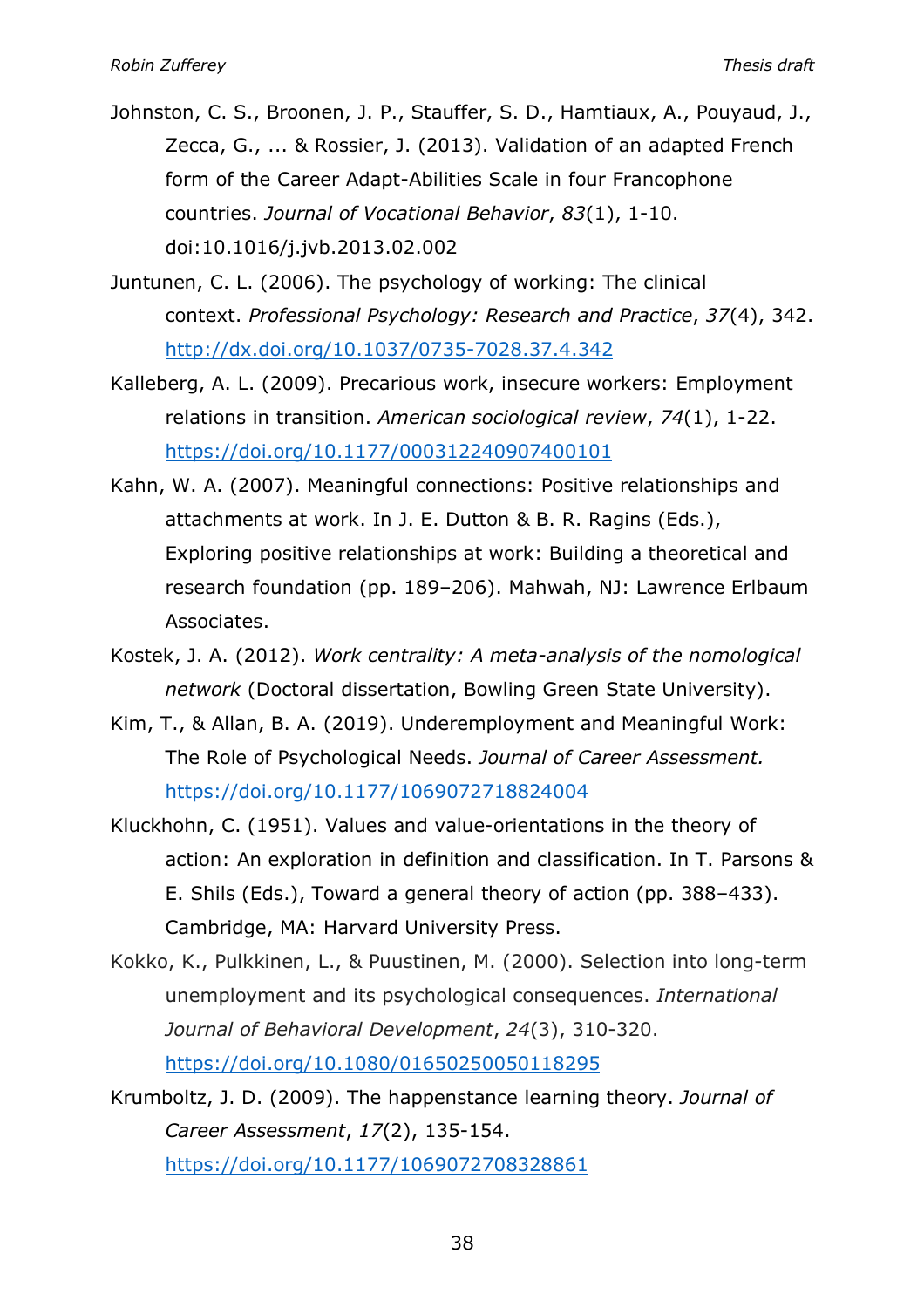- Lips-Wiersma, M., & Morris, L. (2009). Discriminating between 'meaningful work' and the 'management of meaning'. *Journal of business ethics*, *88*(3), 491-511. https://doi.org/10.1007/s10551-009-0118-9
- Lucas, R. E., Clark, A. E., Georgellis, Y., & Diener, E. (2004). Unemployment alters the set point for life satisfaction. Psychological Science, 15(1), 8–13. doi:10.1111/j.0963-7214.2004.01501002.x.
- Lysova, E. I., Allan, B. A., Dik, B. J., Duffy, R. D., & Steger, M. F. (2018). Fostering meaningful work in organizations: A multi-level review and integration. *Journal of Vocational Behavior*. https://doi.org/10.1016/j.jvb.2018.07.004
- McKee-Ryan, F., Song, Z., Wanberg, C. R., & Kinicki, A. J. (2005). Psychological and Physical Well-Being During Unemployment: A Meta-Analytic Study. *Journal of Applied Psychology, 90*(1), 53-76. doi:10.1037/0021-9010.90.1.53
- Mannheim, B. (1993). Gender and the effects of demographics, status, and work values on work centrality. *Work and Occupations*, *20*(1), 3-22. https://doi.org/10.1177/0730888493020001001
- Masdonati, J., Schreiber, M., Marcionetti, J., & Rossier, J. (2019). Decent work in Switzerland: Context, conceptualization, and assessment. *Journal of Vocational Behavior*, *110*, 12-27. https://doi.org/10.1016/j.jvb.2018.11.004
- May, D. R., Gilson, R. L., & Harter, L. M. (2004). The psychological conditions of meaningfulness, safety and availability and the engagement of the human spirit at work. *Journal of occupational and organizational psychology*, *77*(1), 11-37.

https://doi.org/10.1348/096317904322915892

Mercure, D., Vultur, M., & Fleury, C. (2012). Valeurs et attitudes des jeunes travailleurs à l'égard du travail au Québec: une analyse intergénérationnelle. *Relations industrielles/Industrial Relations*, *67*(2), 177-198.

https://doi.org/10.7202/1009083ar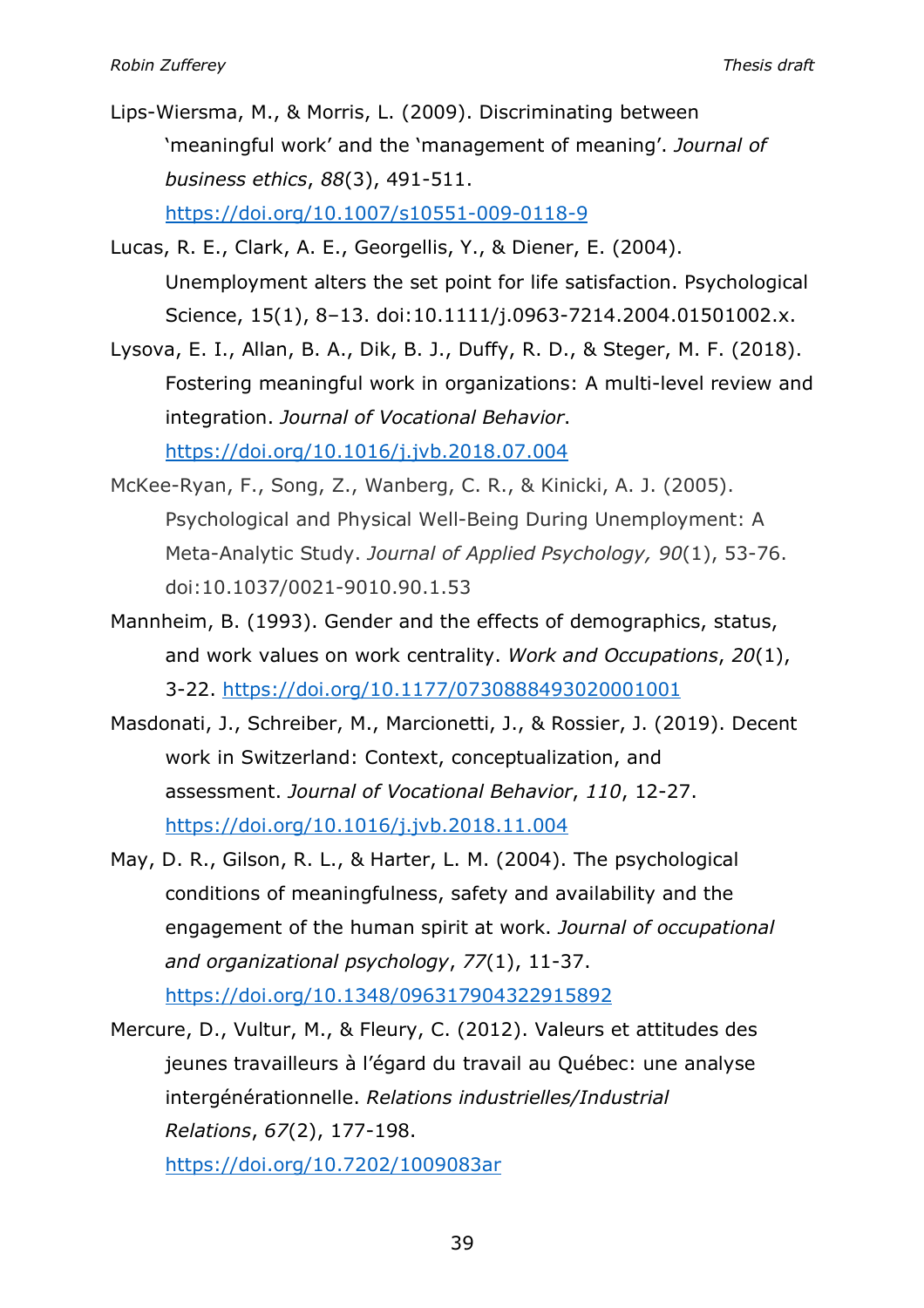Miller, M. J. (1983). The role of happenstance in career choice. *Vocational Guidance Quarterly*.

http://dx.doi.org/10.1002/j.2164-585X.1983.tb01552.x

- Milner, A., Page, A., & LaMontagne, A. D. (2014). Cause and effect in studies on unemployment, mental health and suicide: A metaanalytic and conceptual review. *Psychological Medicine, 44,* 909– 917. doi:10.1017/ S0033291713001621
- Moore, M. (2011). Mercure, D. et Vultur, M.(2010). La signification du travail: nouveau modèle productif et ethos du travail au Québec. Coll. Sociologie contemporaine, PUL, Québec, 290 p. *Revue Organisations & territoires*, *20*(1), 77-78.
- Morin, E. M. (2008). *Sens du travail, santé mentale et engagement organisationnel* [*The meaning of work, mental health and organizational commitment*]. Santé psychologique, Étude et recherche, IRSST, Rapport R-543. Available at :

http://www.irsst.qc.ca/media/documents/pubirsst/r-543.pdf

MOW International Research Team. (1987). *The meaning of working*. Academic Pr.

Nathani, C., Hellmüller, P., Rieser, C., Hoff, O., & Nesarajah, S. (2017). Ursachen und Auswirkungen des Strukturwandels im Schweizer Arbeitsmarkt [Causes and effects of structural changes in the Swiss labor market]. Bern, Switzerland: State Secretariat for Economic Affairs. Retrieved from:

https://www.seco.admin.ch/seco/fr/home/Publikationen\_Dienstleist ungen/Publikationen\_und\_Formulare/Arbeit/Arbeitsmarkt/Informatio nen\_Arbeitsmarktforschung/ursachen\_auswirkungen\_strukturwandel s\_arbeitsmarkt.html

Nord,W. R., Brief, A. P., Atieh, J. M., & Doherty, E. M. (1990). Studying meanings of work: The case of work values. In A. P. Brief &W. R. Nord (Eds.), Meanings of occupational work (pp. 21–64). Lexington: Lexington Books.

Organization for Economic Co-operation and Development (2012),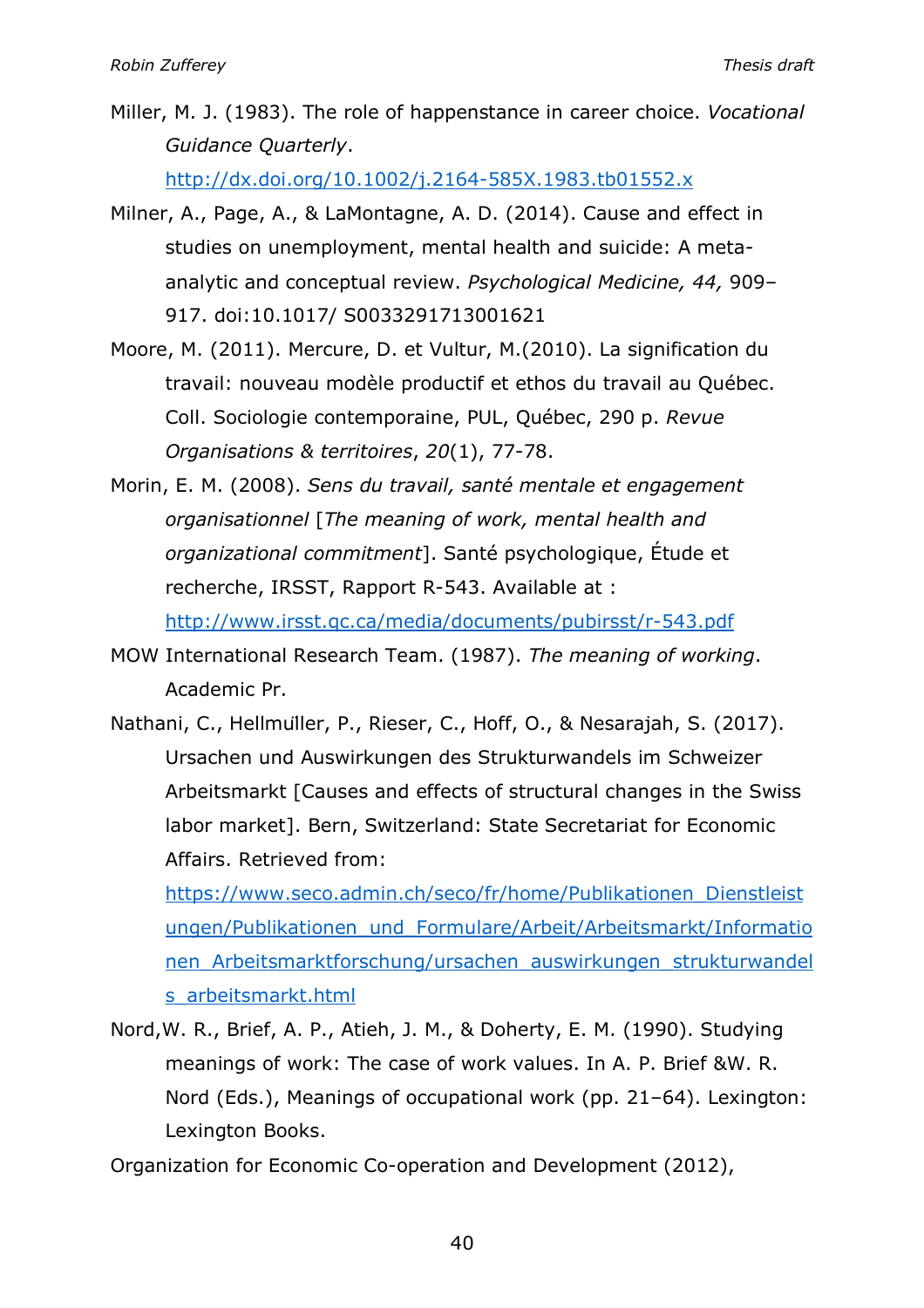*Mal*-*être au travail ? Mythes et réalités sur la santé mentale et l'emploi*, Organisation de coopération et de développement économiques, Paris. https://doi.org/10.1787/9789264124561-fr

- Organization for Economic Co-operation and Development (2017). OECD employment outlook 2017. Paris, France: OECD https://doi.org/10.1787/empl\_outlook-2017-en.
- Parry, E., & Urwin, P. (2011). Generational differences in work values: A review of theory and evidence. *International journal of management reviews*, *13*(1), 79-96. https://doi.org/10.1111/j.1468- 2370.2010.00285.x
- Paugam, S. (2002). Le salarié de la précarité. Paris: PUF. *L'orientation scolaire et professionnelle*, (31/3), 467.
- Paul, K. I., & Moser, K. (2009). Unemployment impairs mental health: Meta-analyses. *Journal of Vocational behavior*, *74*(3), 264-282. https://doi.org/10.1016/j.jvb.2009.01.001
- Pratt, M. G., & Ashforth, B. E. (2003). Fostering meaningfulness in working and at work. *Positive organizational scholarship: Foundations of a new discipline*, *309*, 327.
- Promotion Santé Suisse (2017). Job Stress Index 2016: Indicateurs relatifs au stress chez les personnes actives en Suisse [Job Stress Index 2016: Indicators of stress in active people in Switzerland]. Retrieved from

https://promotionsante.ch/assets/public/documents/fr/5grundlagen/ publikationen/bgm/faktenblaetter/Feuille\_d\_Information\_017\_PSCH \_2016-08\_-\_Job\_Stress\_Index\_2016.pdf.

Ribeiro, M. A., Silva, F. F., & Figueiredo, P. M. (2016). Discussing the notion of decent work: Senses of working for a group of Brazilian workers without college education. *Frontiers in psychology*, *7*, 207. https://doi.org/10.3389/fpsyg.2016.00207

Roberson, L. (1990). Functions of work meanings in organizations: Work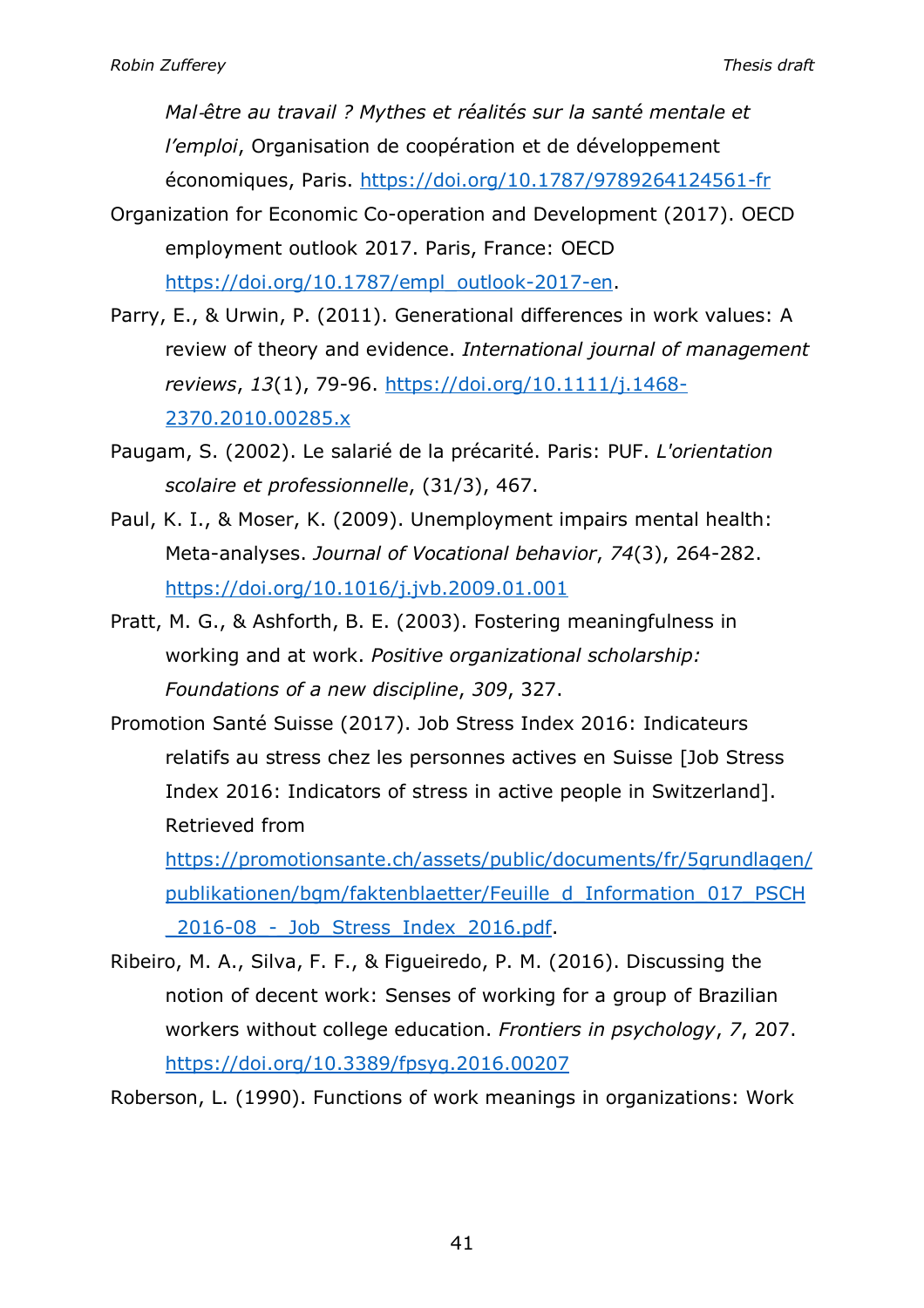meanings and work motivation. In A. P. Brief & W. R. Nord (Eds.), Meanings of occupational work (pp. 107–134). Lexington: Lexington Books.

- Ros, M., Schwartz, S. H., & Surkiss, S. (1999). Basic individual values, work values, and the meaning of work. *Applied psychology*, *48*(1), 49-71. https://doi.org/10.1111/j.1464-0597.1999.tb00048.x
- Rossier, J., Zecca, G., Stauffer, S. D., Maggiori, C., & Dauwalder, J. P. (2012). Career Adapt-Abilities Scale in a French-speaking Swiss sample: Psychometric properties and relationships to personality and work engagement. *Journal of Vocational Behavior*, *80*(3), 734- 743. https://doi.org/10.1016/j.jvb.2012.01.004
- Rosso, B. D., Dekas, K. H., & Wrzesniewski, A. (2010). On the meaning of work: A theoretical integration and review. *Research in organizational behavior*, *30*, 91-127. https://doi.org/10.1016/j.riob.2010.09.001

Sapinho, D., Chan-Chee, C., Briffault, X., Guignard, R., & Beck, F. (2008). Mesure de l'épisode dépressif majeur en population générale: apports et limites des outils. *Bulletin épidémiologique hebdomadaire*, *35*, 313-7. Retreived from : https://s3.amazonaws.com/academia.edu.documents/46876854/be h\_35\_36\_2008.pdf?AWSAccessKeyId=AKIAIWOWYYGZ2Y53UL3A&E xpires=1553179348&Signature=%2B%2FSz%2FtiabCqmuES3Os25c 22QELM%3D&response-contentdisposition=inline%3B%20filename%3DNumero\_thematique\_-

La sante mentale en.pdf

- Savickas, M. L. (1997). Career adaptability: An integrative construct for life-span, life-space theory. *The career development quarterly*, *45*(3), 247-259. https://doi.org/10.1002/j.2161- 0045.1997.tb00469.x
- Savickas, M. L. (2005). The theory and practice of career construction. *Career development and counseling: Putting theory and research to work*, *1*, 42-70.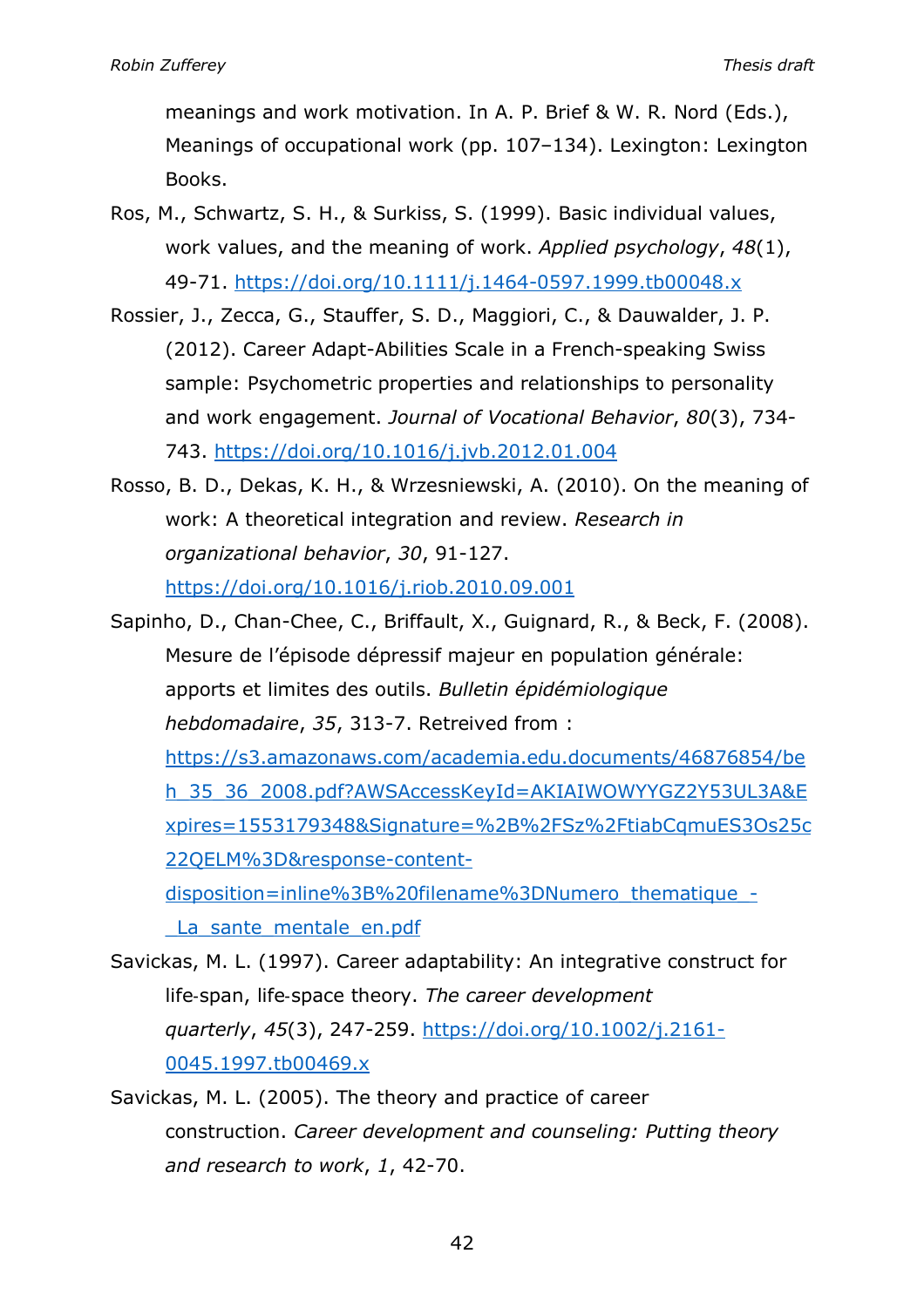- Schwarzer, R, & Jerusalem, M. (1995). Generalized Self-Efficacy scale. In J. Weinman, S. Wright, & M. Johnston (Eds.), Measures in health psychology: A user's portfolio. Causal and control beliefs (pp. 35– 37). Windsor, UK: NFER-NELSON.
- Scott, J., & Hatalla, J. (1990). The influence of chance and contingency factors on career patterns of college-educated women. *The Career Development Quarterly*, *39*(1), 18-30.

https://doi.org/10.1002/j.2161-0045.1990.tb00231.x

- Seibert, S. E., Kraimer, M. L., Holtom, B. C., & Pierotti, A. J. (2013). Even the best laid plans sometimes go askew: Career self-management processes, career shocks, and the decision to pursue graduate education. *Journal of Applied Psychology*, *98*(1), 169. http://dx.doi.org/10.1037/a0030882
- Schöb, R. (2012). Unemployment and identity. *CESifo Economic Studies*, *59*(1), 149-180. https://doi.org/10.1093/cesifo/ifs040
- Schmidt, J. A., & Lee, K. (2008). Voluntary retirement and organizational turnover intentions: The differential associations with work and nonwork commitment constructs. *Journal of Business and Psychology*, *22*(4), 297-309.
- State Secretariat for Economic Affairs (2019). La situation sur le marché du travail 2019 [Situation on the labor market 2019]. Bern, Switzerland: State Secretariat for Economic Affairs.
- State Secretariat for Economic Affairs (2019). Rapport. Chômage de longue durée. [Report, long term unemployment]. Bern, Switzerland: State Secretariat for Economic Affairs.
- State Secretariat for Economic Affairs (2019). Rapport. Chômage des personnes de 50 ans et plus (50+) [Report. Unemployment for people aged 50 years and older (50+)]. Bern, Switzerland: State Secretariat for Economic Affairs.

Steger, M. F., Dik, B. J., & Duffy, R. D. (2012). Measuring meaningful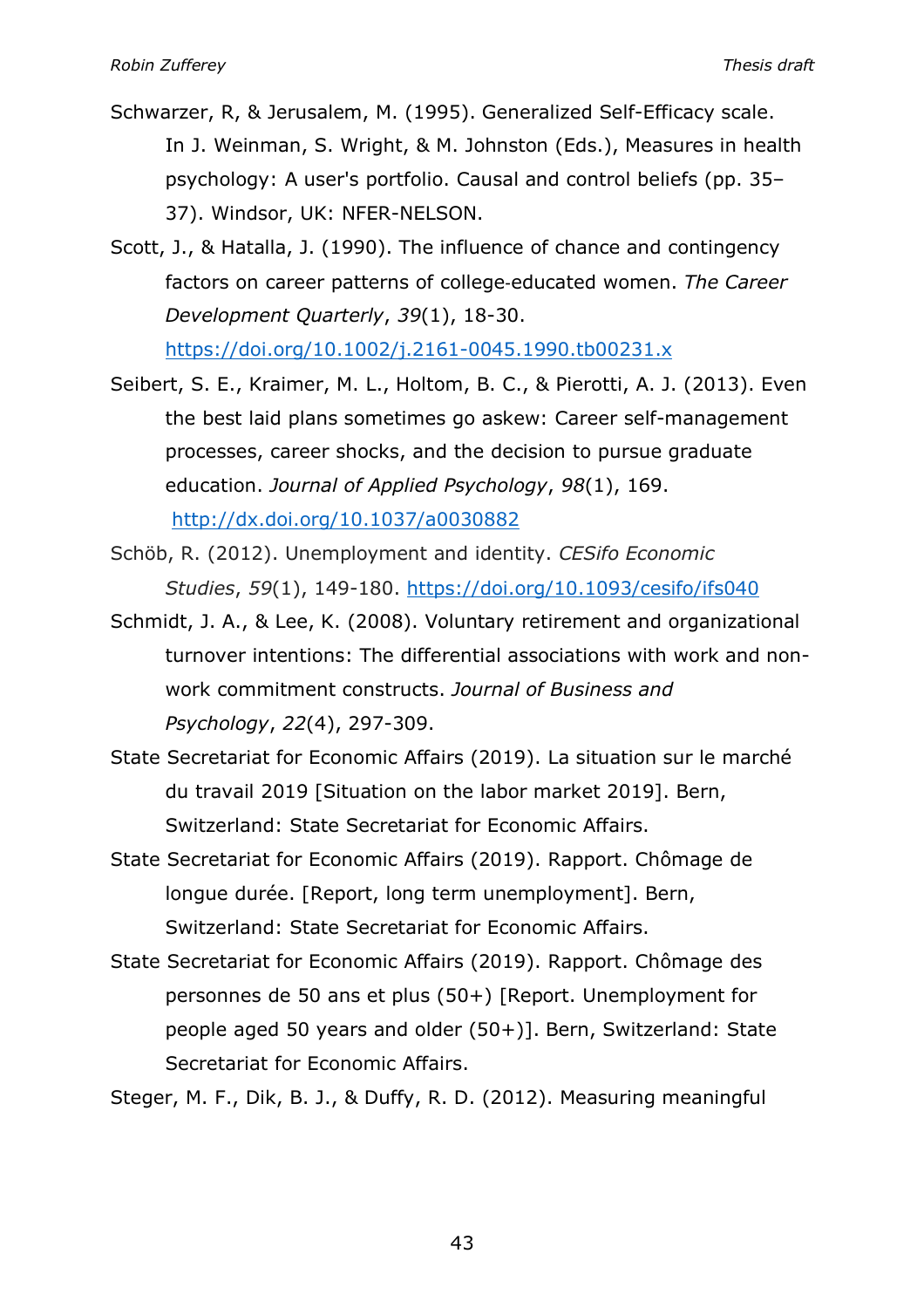work: The work and meaning inventory (WAMI). *Journal of career Assessment*, *20*(3), 322-337.

https://doi.org/10.1177/1069072711436160

- Spreitzer, G. M. (1996). Social structural characteristics of psychological empowerment. *Academy of management journal*, *39*(2), 483-504. https://doi.org/10.5465/256789
- Sullivan, S. E., & Baruch, Y. (2009). Advances in career theory and research: A critical review and agenda for future exploration. *Journal of management*, *35*(6), 1542-1571. https://doi.org/10.1177/0149206309350082
- Treadgold, R. (1999). Transcendent vocations: Their relationship to stress, depression, and clarity of self-concept. *Journal of Humanistic psychology*, *39*(1), 81-105.

https://doi.org/10.1177/0022167899391010

- Vultur, M., & Bernier, J. (2013). Inégalités structurelles et inégalités fractales dans le contexte postfordiste du marché du travail. *Revue Interventions économiques. Papers in Political Economy*, (47).
- Walter, P., Bläuer Herrmann, A., Cangemi, V., Murier, T., Perrenoud, S., Reutter, R., ... Schmassmann, S. (2017). Indicateurs du marché du travail 2017 [Labor market indicators 2017]. Neuchâtel, Switzerland: Federal Statistical Office.
- Wanberg, C. R. (2012). The individual experience of unemployment. *Annual Review of Psychology, 63,* 369–396. doi:10.1146/annurev-psych-120710-100500
- What about Switzerland? (2018). Retrieved from https://www.hofstede-insights.com/country/switzerland.
- Williams, E. N., Soeprapto, E., Like, K., Touradji, P., Hess, S., & Hill, C. E. (1998). Perceptions of serendipity: Career paths of prominent academic women in counseling psychology. *Journal of counseling psychology*, *45*(4), 379. doi:10.1037/0022-0167.45.4.379
- Wrzesniewski, A., McCauley, C., Rozin, P., & Schwartz, B. (1997). Jobs,